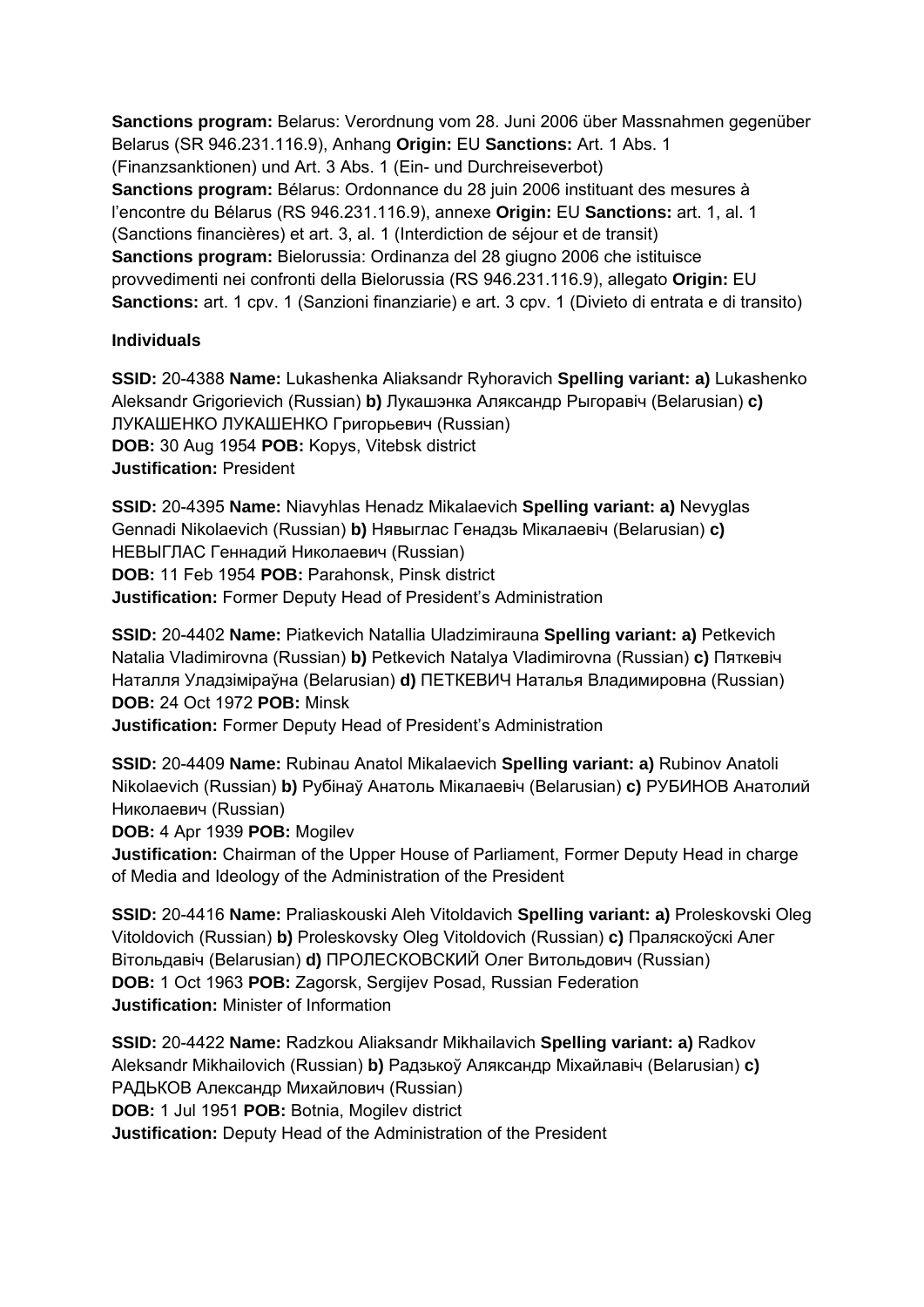**SSID:** 20-4429 **Name:** Rusakevich Uladzimir Vasilievich **Spelling variant: a)** Rusakevich Vladimir Vasilievich (Russian) **b)** Русакевіч Уладзімір Васільевіч (Belarusian) **c)**  РУСАКЕВИЧ Владимир Васильевич (Russian) **DOB:** 13 Sep 1947 **POB:** Vygonoshchi, Brest district **Justification:** Former Minister of Information

**SSID:** 20-4436 **Name:** Halavanau Viktar Ryhoravich **Spelling variant: a)** Golovanov Viktor Grigorievich (Russian) **b)** Галаванаў Віктар Рыгоравіч (Belarusian) **c)** ГОЛОВАНОВ Виктор Григорьевич (Russian) **DOB:** 1952 **POB:** Borisov **Justification:** Minister of Justice

**SSID:** 20-4443 **Name:** Zimouski Aliaksandr Leanidavich **Spelling variant: a)** Zimovski Aleksandr Leonidovich (Russian) **b)** Зімоўскі Аляксандр Леанідавіч (Belarusian) **c)**  ЗИМОВСКИЙ Александр Леонидович (Russian) **DOB:** 10 Jan 1961 **POB:** Germany **Justification:** Former President of the State television

**SSID:** 20-4449 **Name:** Kanapliou Uladzimir Mikalaevich **Spelling variant: a)** Konoplev Vladimir Nikolaevich (Russian) **b)** Канаплёў Уладзімір Мікалаевіч (Belarusian) **c)**  КОНОПЛЕВ Владимир Николаевич (Russian) **DOB:** 3 Jan 1954 **POB:** Akulintsi, Mogilev district **Justification:** Former Chairman of the Lower House of the Parliament

**SSID:** 20-4456 **Name:** Charhinets Mikalai Ivanavich **Spelling variant: a)** Cherginets Nikolai Ivanovich (Russian) **b)** Чаргінец Мікалай Іванавіч (Belarusian) **c)** ЧЕРГИНЕЦ Николай Иванович (Russian)

**DOB:** 17 Oct 1937 **POB:** Minsk

**Justification:** Chairman of the Foreign Affairs Committee of the Upper House

**SSID:** 20-4462 **Name:** Kastsian Siarhei Ivanavich **Spelling variant: a)** Kostian Sergei Ivanovich (Russian) **b)** Kostyan Sergey Ivanovich (Russian) **c)** Касцян Сяргей Іванавіч (Belarusian) **d)** КОСТЯН Сергей Иванович (Russian)

**DOB:** 15 Jan 1941 **POB:** Usokhi, Mogilev district

**Justification:** Chairman of the Foreign Affairs Committee of the Lower House

**SSID:** 20-4469 **Name:** Orda Mikhail Siarheevich **Spelling variant: a)** Orda Mikhail Sergeievich (Russian) **b)** Орда Міхаіл Сяргеевіч (Belarusian) **c)** ОРДА Михаил Сергеевич (Russian)

**DOB:** 28 Sep 1966 **POB:** Diatlovo (Дятлово), Grodno district (Гродненской области) **Justification:** Member of the Upper House, former leader of BRSM

**SSID:** 20-4476 **Name:** Lazavik Mikalai Ivanavich **Spelling variant: a)** Lozovik Nikolai Ivanovich (Russian) **b)** Лазавік Мікалай Іванавіч (Belarusian) **c)** ЛОЗОВИК Николай Иванович (Russian)

**DOB:** 18 Jan 1951 **POB:** Nevinyany (Невиняны Вилейского), Minsk district (р-на Минской обл)

**Justification:** Secretary of the CEC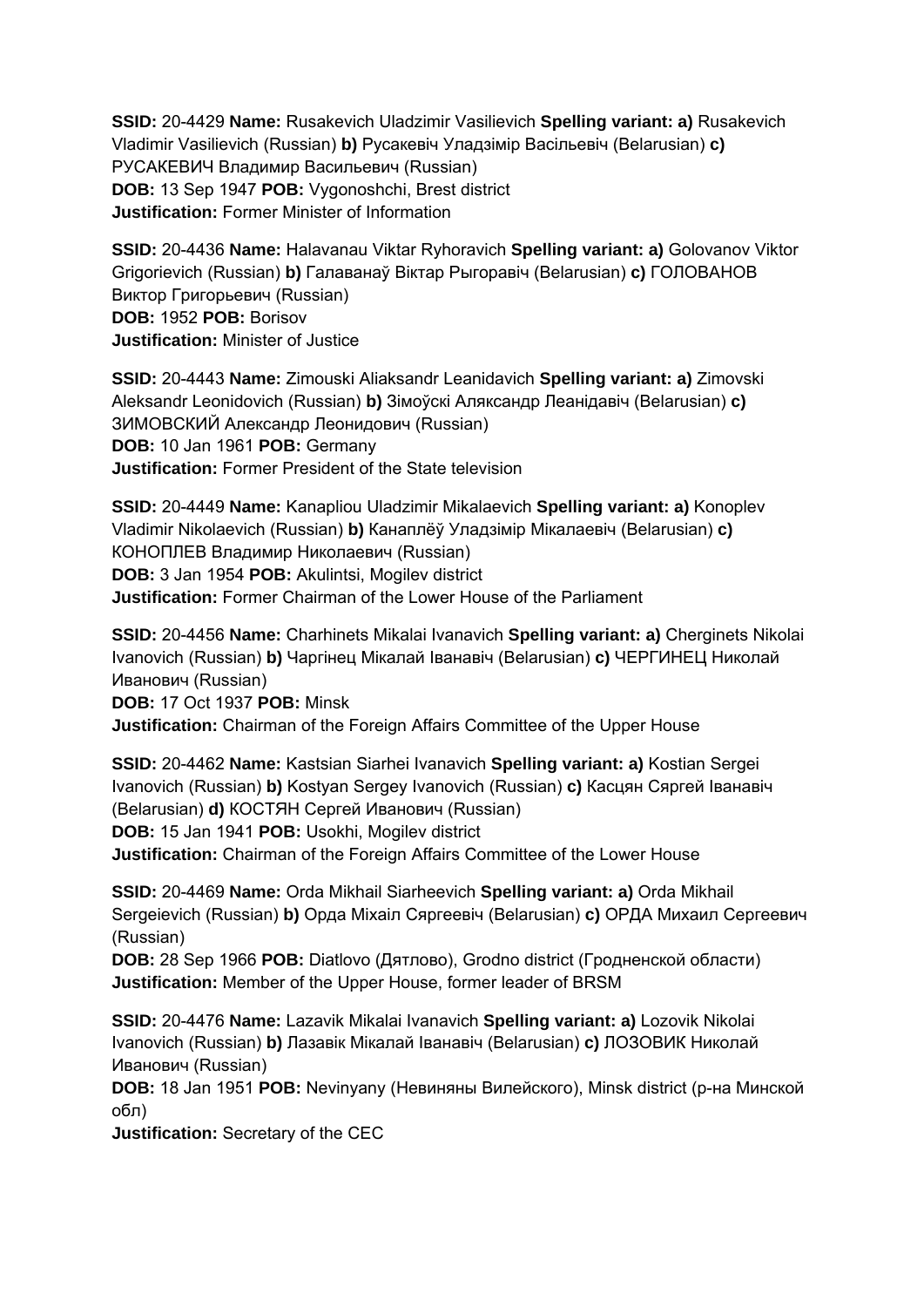**SSID:** 20-4482 **Name:** Miklashevich Piotr Piatrovich **Spelling variant: a)** Miklashevich Petr Petrovich (Russian) **b)** Міклашэвіч Пётр Пятровіч (Belarusian) **c)** МИКЛАШЕВИЧ Петр Петрович (Russian) **DOB:** 1954 **POB:** Kosuta, Minsk District **Justification:** Prosecutor General

**SSID:** 20-4489 **Name:** Slizheuski Aleh Leanidavich **Spelling variant: a)** Slizhevski Oleg Leonidovich (Russian) **b)** Слiжэўскi Алег Леанідавіч (Belarusian) **c)** СЛИЖЕВСКИЙ Олег Леонидович (Russian) **Justification:** CEC Member

**SSID:** 20-4493 **Name:** Kharyton Aliaksandr **Spelling variant: a)** Khariton Aleksandr (Russian) **b)** ХАРИТОН Александр (Belarusian) **c)** ХАРИТОН Александр (Russian) **Justification:** Consultant of the Division of Social Organisations, Parties and NGOs of the Ministry of Justice

**SSID:** 20-4497 **Name:** Smirnou Iauhen Aliaksandravich **Spelling variant: a)** Smirnou Yauhen Aliaksandravich (Belarusian) **b)** Smirnov Evgeni Aleksandrovich (Russian) **c)**  Smirnov Yevgeni Aleksandrovich (Russian) **d)** Смірноў Яўген Аляксандравіч (Belarusian) **e)** СМИРНОВ Евгений Александрович (Russian) **DOB:** 15 Mar 1949 **POB:** Riazan district, Russian Federation **Justification:** First Deputy of the Chairman of the Economic Court

**SSID:** 20-4504 **Name:** Ravutskaia Nadzeia Zalauna **Spelling variant: a)** Ravutskaya Nadzeya Zalauna (Belarusian) **b)** Reutskaia Nadezhda Zalovna (Russian) **c)** Reutskaya Nadezhda Zalovna (Russian) **d)** Равуцкая Надзея Залаўна (Belarusian) **e)** РЕУТСКАЯ Надежда Заловна (Russian)

**Justification:** Judge of the Partizanski district of Minsk

**SSID:** 20-4508 **Name:** Trubnikau Mikalai Aliakseevich **Spelling variant: a)** Trubnikov Nikolai Alekseevich (Russian) **b)** Трубнікаў Мікалай Аляксеевіч (Belarusian) **c)**  ТРУБНИКОВ Николай Алексеевич (Russian) **Justification:** Judge of the Partizanski district of Minsk

**SSID:** 20-4512 **Name:** Kupryianau Mikalai Mikhailavich **Spelling variant: a)** Kupriianov Nikolai Mikhailovich (Russian) **b)** Kuprianov Nikolai Mikhailovich (Russian) **c)** Kupriyanov Nikolai Mikhailovich (Russian) **d)** Купрыянаў Мікалай Міхайлавіч (Belarusian) **e)**  КУПРИЯНОВ Николай Михайлович (Russian) **Justification:** Former Deputy Prosecutor General

**SSID:** 20-4516 **Name:** Sukharenka Stsiapan Mikalaevich **Spelling variant: a)** Sukhorenko Stepan Nikolaevich (Russian) **b)** Сухарэнка Сцяпан Мікалаевіч (Belarusian) **c)**  СУХОРЕНКО Степан Николаевич (Russian) **DOB:** 27 Jan 1957 **POB:** Zdudichi, Gomel district **Justification:** Former Chairman of KGB

**SSID:** 20-4523 **Name:** Dzemiantsei Vasil Ivanavich **Spelling variant: a)** Dzemyantsey Vasil Ivanovich (Belarusian) **b)** Dementei Vasili Ivanovich (Russian) **c)** Dementey Vasili Ivanovich (Russian) **d)** Дземянцей Васіль Iванавіч (Belarusian) **e)** ДЕМЕНТЕЙ Василий Иванович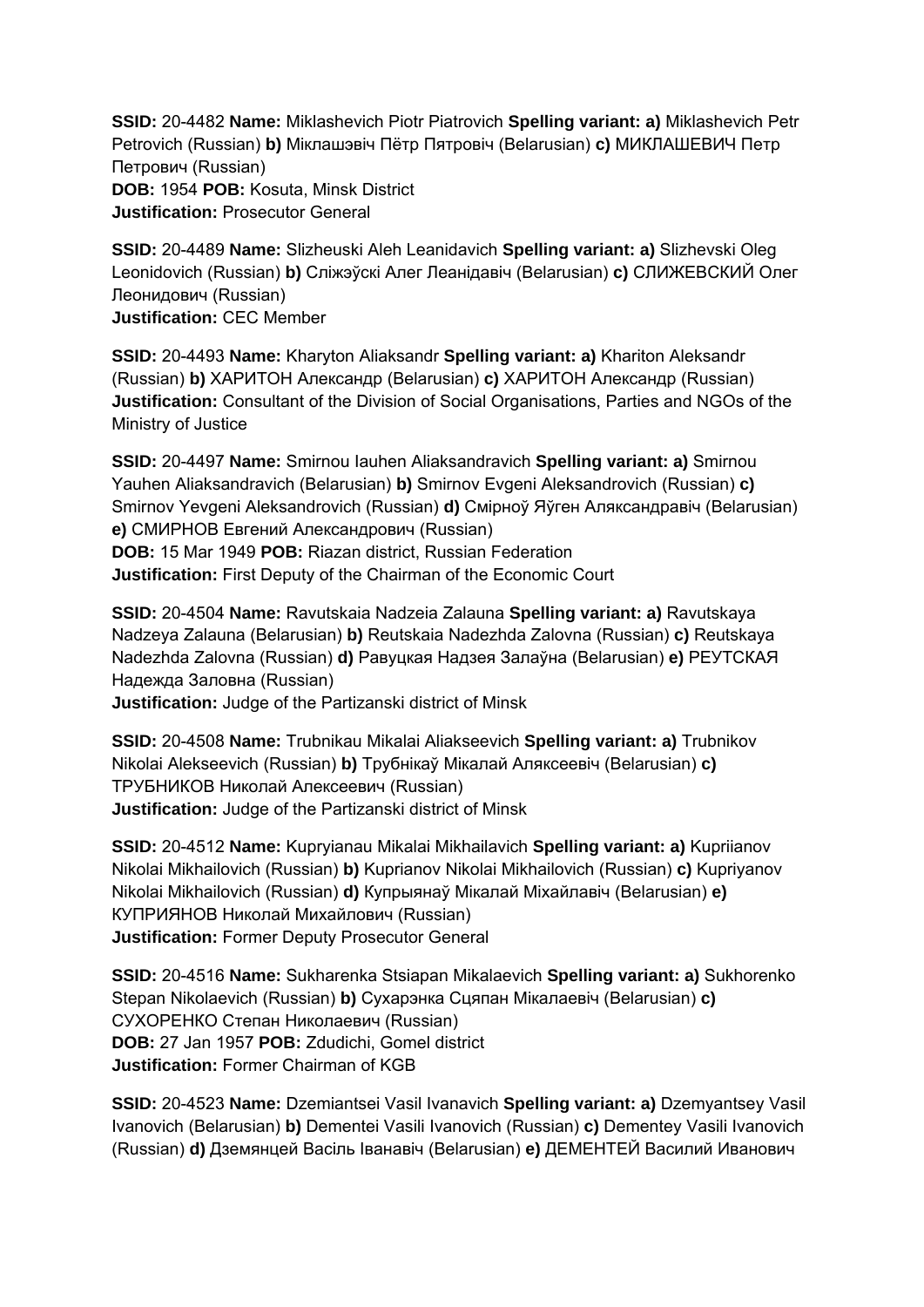(Russian) **Justification:** First deputy, KGB

**SSID:** 20-4527 **Name:** Kozik Leanid Piatrovich **Spelling variant: a)** Kozik Leonid Petrovich (Russian) **b)** Козік Леанід Пятровіч (Belarusian) **c)** КОЗИК Леонид Петрович (Russian) **DOB:** 13 Jul 1948 **POB:** Borisov **Justification:** Head of the Federation of Trade Unions

**SSID:** 20-4533 **Name:** Kaliada Aliaksandr Mikhailavich **Spelling variant: a)** Koleda Aleksandr Mikhailovich (Russian) **b)** Каляда Аляксандр Міхайлавіч (Belarusian) **c)**  КОЛЕДА Александр Михайлович (Russian) **Justification:** CEC Member

**SSID:** 20-4537 **Name:** Mikhasiou Uladzimir Ilich **Spelling variant: a)** Mikhasev Vladimir Ilich (Russian) **b)** Міхасёў Уладзімір Ільіч (Belarusian) **c)** МИХАСЕВ Владимир Ильич (Russian)

**Justification:** Former Сhairman of the Regional Election Committee (REC) of the Gomel district

**SSID:** 20-4541 **Name:** Luchyna Leanid Aliaksandravich **Spelling variant: a)** Luchina Leonid Aleksandrovich (Russian) **b)** Лучына Леанід Аляксандравіч (Belarusian) **c)** ЛУЧИНА Леонид Александрович (Russian)

**DOB:** 18 Nov 1947 **POB:** Minsk district

**Justification:** Former Сhairman of the REC of the Grodno district

**SSID:** 20-4548 **Name:** Karpenka Ihar Vasilievich **Spelling variant: a)** Karpenko Igor Vasilievich (Russian) **b)** Карпенка Ігар Васільевіч (Belarusian) **c)** КАРПЕНКО Игорь Васильевич (Russian)

**DOB:** 28 Apr 1964 **POB:** Novokuznetsk, Russian Federation **Justification:** Head of Regional Election Commission (REC), Minsk City

**SSID:** 20-4555 **Name:** Kurlovich Uladzimir Anatolievich **Spelling variant: a)** Kurlovich Vladimir Anatolievich (Russian) **b)** Курловіч Уладзімір Анатольевіч (Belarusian) **c)**  КУРЛОВИЧ Владимир Анатольевич (Russian) **Justification:** Former Сhairman of the REC of the Minsk district

**SSID:** 20-4559 **Name:** Miatselitsa Mikalai Tsimafeevich **Spelling variant: a)** Metelitsa Nikolai Timofeevich (Russian) **b)** Мяцеліца Мікалай Цімафеевіч (Belarusian) **c)**  МЕТЕЛИЦА Николай Тимофеевич (Russian) **Justification:** Former Сhairman of the REC of the Mogilev district

**SSID:** 20-4563 **Name:** Rybakou Aliaksei **Spelling variant: a)** Rybakov Aliaksey (Belarusian) **b)** Rybakov Aleksei (Russian) **c)** Rybakov Alexey (Russian) **d)** Рыбакоў Аляксей (Belarusian) **e)** РЫБАКОВ Алексей (Russian) **Address:** Ul. Yesenina 31-1-104, Minsk **Justification:** Judge of the Minsk Moskovski District Court

**SSID:** 20-4568 **Name:** Bortnik Siarhei Aliaksandrovich **Spelling variant: a)** Bortnik Siarhey Aliaksandrovich (Belarusian) **b)** Bortnik Sergei Aleksandrovich (Russian) **c)** Bortnik Sergey Aleksandrovich (Russian) **d)** Бортнік Сяргей Аляксандравіч (Belarusian) **e)** БОРТНИК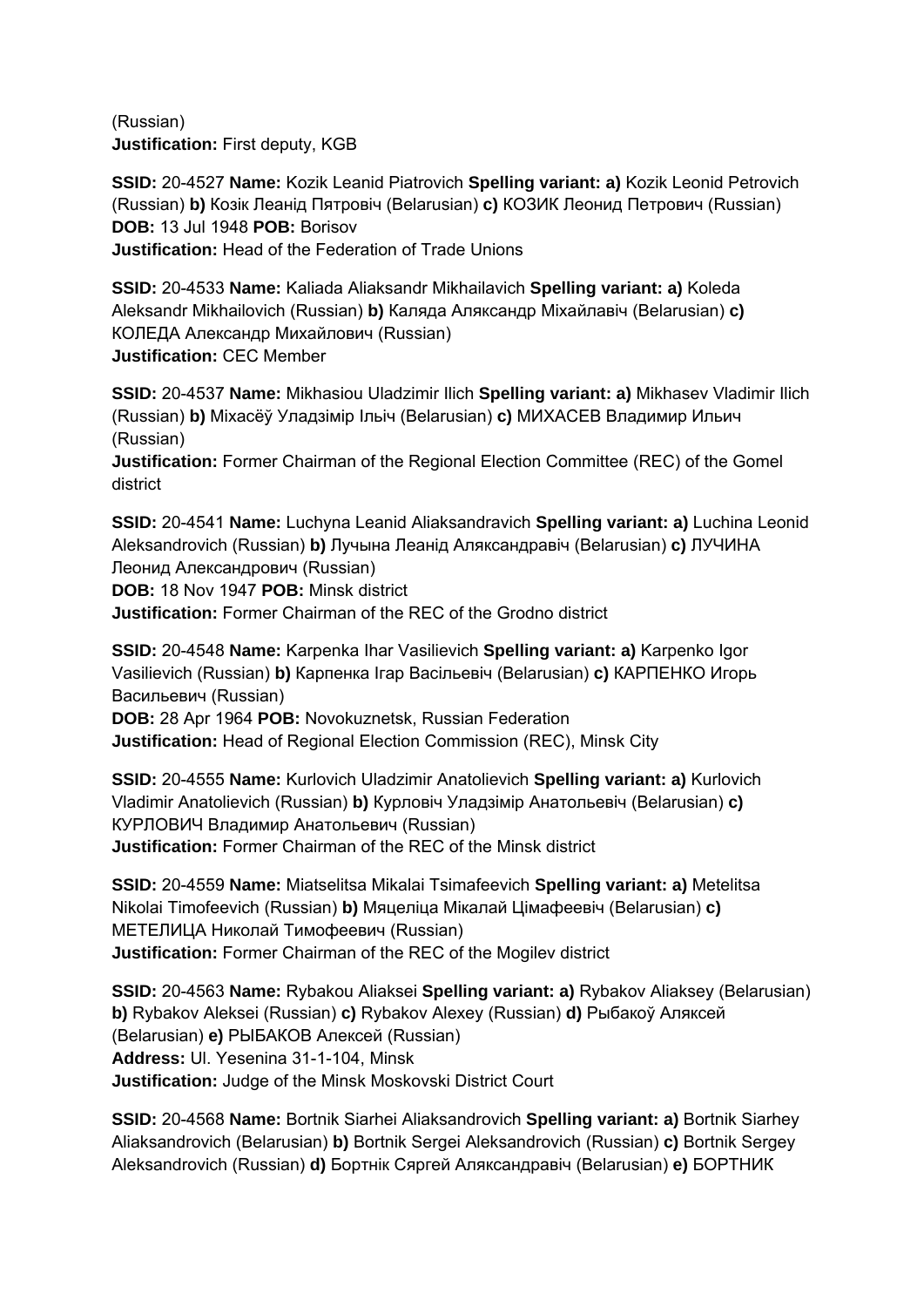Сергей Александрович (Russian) **DOB:** 28 May 1953 **POB:** Minsk **Address:** Ul. Surganovo 80-263, Minsk **Identification document:** Passport No. MP0469554, Belarus **Justification:** Public Prosecutor

**SSID:** 20-4577 **Name:** Iasianovich Leanid Stanislavavich **Spelling variant: a)** Yasianovich Leanid Stanislavavich (Belarusian) **b)** Iasenovich Leonid Stanislavovich (Russian) **c)**  Yasenovich Leonid Stanislavovich (Russian) **d)** Ясяновіч Леанід Станіслававіч (Belarusian) **e)** ЯСЕНОВИЧ Леонид Станиславович (Russian) **DOB:** 26 Nov 1961 **POB:** Buchani, Vitebsk district **Address:** Ul. Gorovtsa 4-104, Minsk **Identification document:** Passport No. MP0515811, Belarus **Justification:** Judge of the Minsk Central District Court

**SSID:** 20-4587 **Name:** Mihun Andrei Arkadzevich **Spelling variant: a)** Mihun Andrey Arkadzevich (Belarusian) **b)** Migun Andrei Arkadievich (Russian) **c)** Migun Andrey Arkadievich (Russian) **d)** Мігун Андрэй Аркадзевіч (Belarusian) **e)** МИГУН Андрей Аркадевич (Russian)

**DOB:** 5 Feb 1978 **POB:** Minsk **Address:** UI. Goretskovo Maksima 53-16, Minsk **Identification document:** Passport No. MP1313262, Belarus **Justification:** Public Prosecutor

**SSID:** 20-4596 **Name:** Sheiman Viktar Uladzimiravich **Spelling variant: a)** Sheyman Viktar Uladzimiravich (Belarusian) **b)** Sheiman Viktor Vladimirovich (Russian) **c)** Sheyman Viktor Vladimirovich (Russian) **d)** Шэйман Віктар Уладзіміравіч (Belarusian) **e)** ШЕЙМАН Виктор Владимирович (Russian)

**DOB:** 26 May 1958 **POB:** Grodno region

**Justification:** Former Secretary of the Security Council, actually Special Assistant/Aid to the President

**SSID:** 20-4603 **Name:** Navumau Uladzimir Uladzimiravich **Spelling variant: a)** Naumov Vladimir Vladimirovich (Russian) **b)** Навумаў Уладзімір Уладзіміравіч (Belarusian) **DOB:** 7 Feb 1956 **POB:** Smolensk **Justification:** Former Minister of Interior

**SSID:** 20-4610 **Name:** Sivakov Iury Leonidovich **Spelling variant: a)** Sivakov Yurij Leonidovich (Russian) **b)** Sivakov Yuri Leonidovich (Russian) **c)** Сиваков Юрий Леонидович (Russian)

**DOB:** 5 Aug 1946 **POB:** Sakhalin Region

**Justification:** Former Minister of Tourism and former Minister of Interior

**SSID:** 20-4617 **Name:** Paulichenka Dzmitry Valerievich **Spelling variant: a)** Pavlichenko Dmitri Valerievich (Russian) **b)** Pavlichenko Dmitriy Valeriyevich (Russian) **c)** Паўлічэнка Дзмiтрый Валер'евіч (Belarusian) **d)** Павличенко Дмитрий Валериевич (Russian) **DOB:** 1966 **POB:** Vitebsk

**Justification:** Head of the Special Response Group at the ministry of Interior (SOBR)

**SSID:** 20-4624 **Name:** Iarmoshyna Lidziia Mikhailauna **Spelling variant: a)** Yarmoshyna Lidzia Mikhailauna (Belarusian) **b)** Yarmoshyna Lidziya Mikhailauna (Belarusian) **c)**  Ermoshina Lidiia Mikhailovna (Russian) **d)** Yermoshina Lidia Mikhailovna (Russian) **e)**  Yermoshina Lidiya Mikhailovna (Russian) **f)** Ярмошына Лідзія Міхайлаўна (Belarusian) **g)**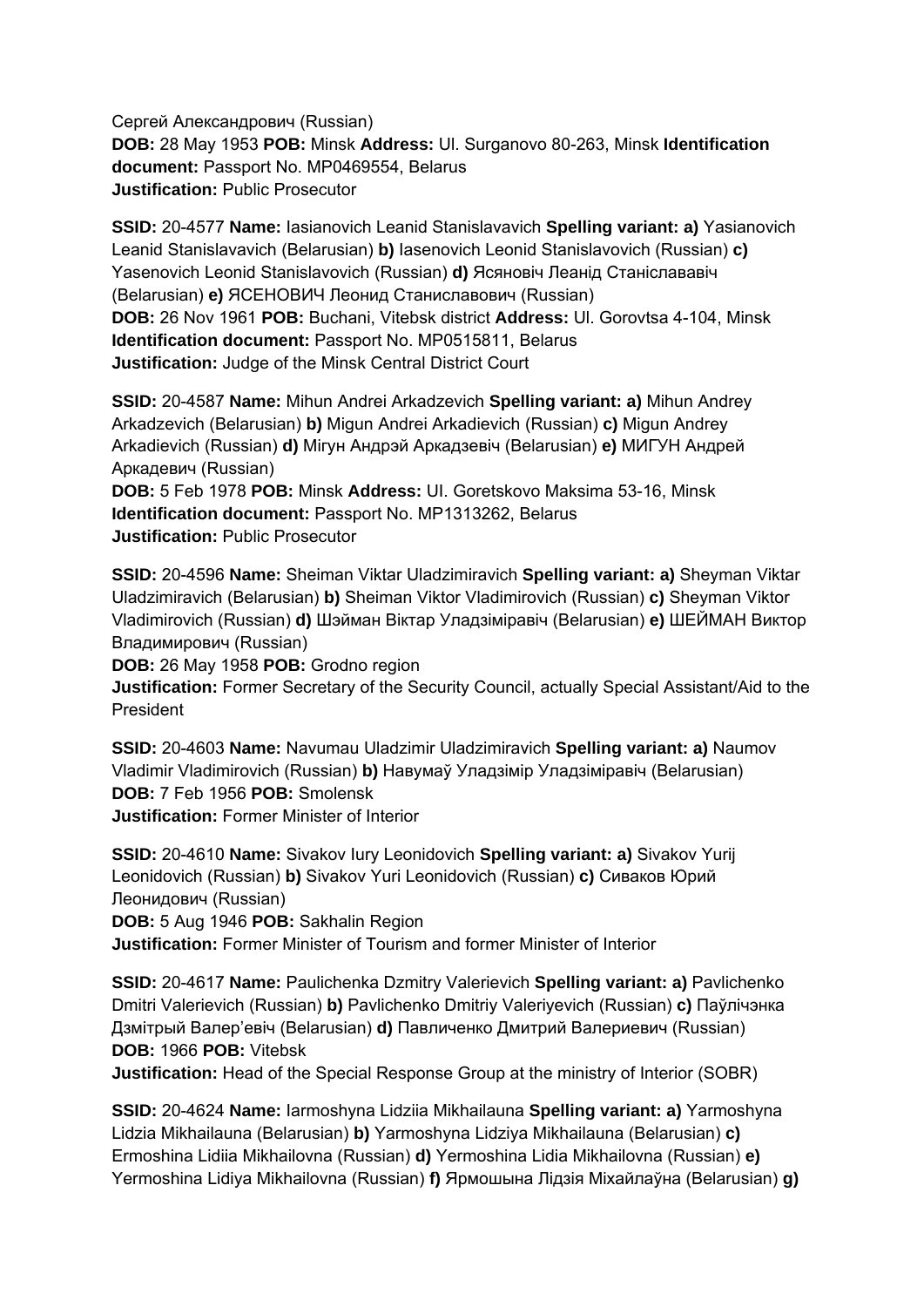ЕРМОШИНА Лидия Михайловна (Russian) **DOB:** 29 Jan 1953 **POB:** Slutsk, Minsk Region **Justification:** Chairwoman of the Central Election Commission of Belarus (CEC)

**SSID:** 20-4631 **Name:** Padabed Iury Mikalaevich **Spelling variant: a)** Padabed Yury Mikalaevich (Belarusian) **b)** Podobed Iuri Nikolaevich (Russian) **c)** Podobed Yuri Nikolaevich (Russian) **d)** Падабед Юрый Мікалаевіч (Belarusian) **e)** Подобед Юрий Николаевич (Russian)

**DOB:** 5 Mar 1962 **POB:** Slutsk, Minsk Region **Justification:** Unit for Special Purposes, Ministry of Interior

**SSID:** 20-4637 **Name:** Lukashenka Viktar Aliaksandravich **Spelling variant: a)** Lukashenko Viktor Aleksandrovich (Russian) **b)** Лукашэнка Віктар Аляксандравіч (Belarusian) **c)**  Лукашенко Виктор Александрович (Russian) **DOB:** 1976

**Justification:** Assistant/Aid to the President in National Security Affairs

**SSID:** 20-4642 **Name:** Bazanau Aliaksandr Viktaravich **Spelling variant: a)** Bazanov Aleksandr Viktorovich (Russian) **b)** Базанаў Аляскандр Віктаравіч (Belarusian) **c)** Базанов Александр Викторович (Russian)

**DOB:** 26 Nov 1962 **POB:** Kazakhstan

**Justification:** Director, Information and Analytical Center of the Administration of the President

**SSID:** 20-4648 **Name:** Guseu Aliaksei Viktaravich **Spelling variant: a)** Gusev Aleksei Viktorovich (Russian) **b)** Gusev Alexey Viktorovich (Russian) **c)** Гусеў Аляксей Вiктаравіч (Belarusian) **d)** Гусев Алексей Викторович (Russian)

**Justification:** 1st Deputy Director, Information and Analytical Center of the Administration of the President

**SSID:** 20-4652 **Name:** Kryshtapovich Leu Eustafievich **Spelling variant: a)** Kryshtapovich Leu Yeustafievich (Belarusian) **b)** Krishtapovich Lev Evstafievich (Russian) **c)** Krishtapovich Lev Yevstafievich (Russian) **d)** Крыштаповіч Леў Еўстафьевіч (Belarusian) **e)**  Криштапович Лев Евстафьевич (Russian)

**Justification:** Deputy Director, Information and Analytical Center of the Administration of the President

**SSID:** 20-4656 **Name:** Kolas Alena Piatrovna **Spelling variant: a)** Kolos Elena Petrovna (Russian) **b)** Kolos Yelena Petrovna (Russian) **c)** Колас Алена Пятроўна (Belarusian) **d)**  Колос Елена Петровна (Russian)

**Justification:** Deputy Director, Information and Analytical Center of the Administration of the President

**SSID:** 20-4660 **Name:** Makei Uladzimir Uladzimiravich **Spelling variant: a)** Makey Uladzimir Uladzimiravich (Belarusian) **b)** Makei Vladimir Vladimirovich (Russian) **c)** Makey Vladimir Vladimirovich (Russian) **d)** Макей Уладзімір Уладзіміравіч (Belarusian) **e)** МАКЕЙ Владимир Владимирович (Russian)

**DOB:** 5 Aug 1958 **POB:** Grodno region

**Justification:** Head of the President Adminstration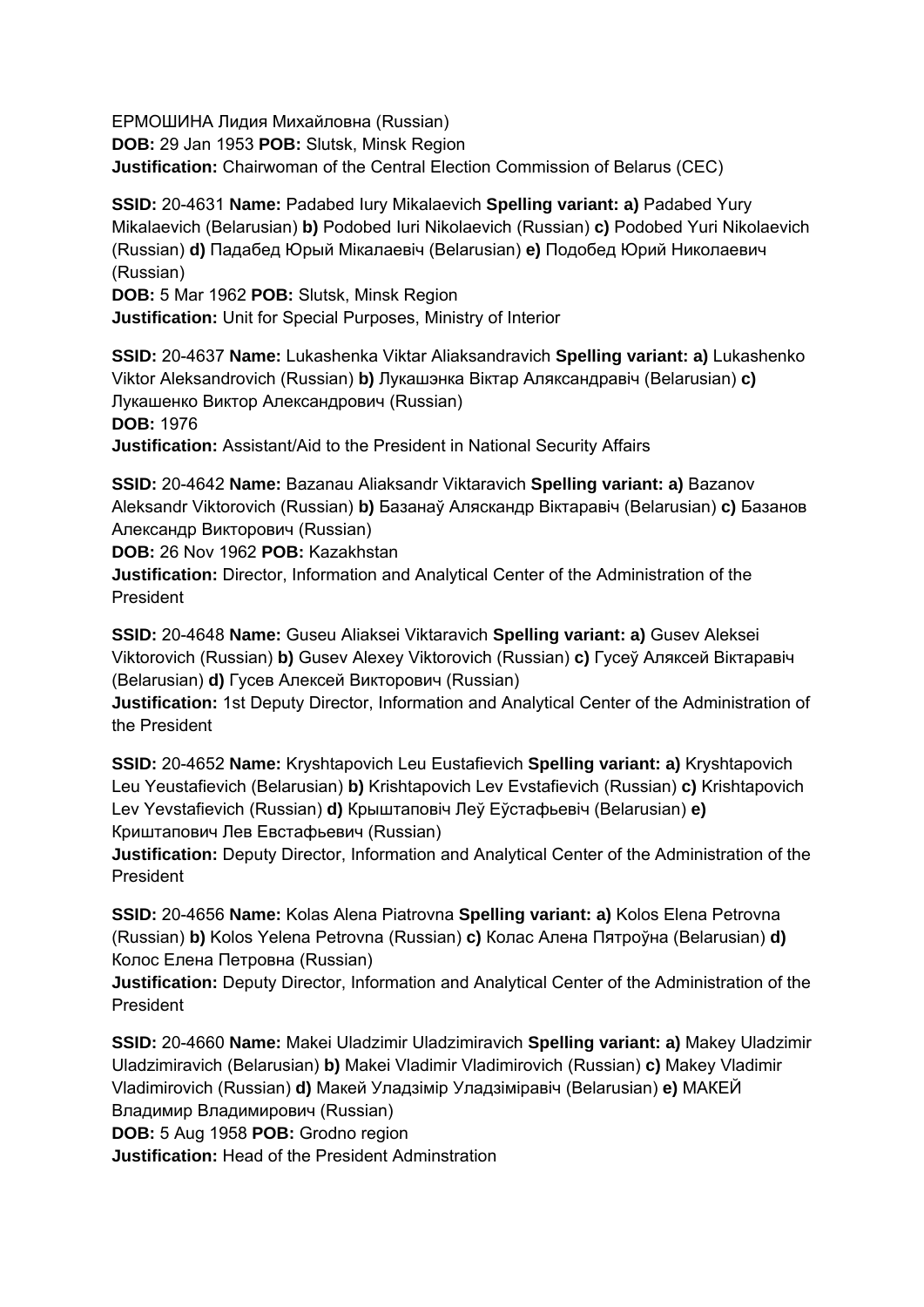**SSID:** 20-4666 **Name:** Iancheuski Usevalad Viachaslavavich **Spelling variant: a)**  Yancheuski Usevalad Vyachaslavavich (Belarusian) **b)** Ianchevski Vsevolod Viacheslavovich (Russian) **c)** Yanchevski Vsevolod Vyacheslavovich (Russian) **d)** Янчэўскі Усевалад Вячаслававіч (Belarusian) **e)** ЯНЧЕВСКИЙ Всеволод Вячеславович (Russian) **DOB:** 22 Apr 1976 **POB:** Borisov

**Justification:** Assistant to the President, Head of the Ideological Department of the President Administration

**SSID:** 20-4672 **Name:** Maltsau Leanid Siamionavich **Spelling variant: a)** Maltsev Leonid Semenovich (Russian) **b)** Мальцаў Леанід Сямёнавіч (Belarusian) **c)** МАЛЬЦЕВ Леонид Семенович (Russian)

**DOB:** 29 Aug 1949 **POB:** Vetenevka (Ветеньевка), Slonim raion, Grodno Region (Слонимского района, Гродненской области) **Justification:** Secretary of the Security Council

**SSID:** 20-4679 **Name:** Utsiuryn Andrei Aliaksandravich **Spelling variant: a)** Utsiuryn Andrey Aliaksandravich (Belarusian) **b)** Utsyuryn Andrei Aliaksandravich (Belarusian) **c)** Vtiurin Andrei Aleksandrovich (Russian) **d)** Vtiurin Andrey Aleksandrovich (Russian) **e)** Vtyurin Andrei Aleksandrovich (Russian) **f)** Уцюрын Андрэй Аляксандравіч (Belarusian) **g)** Втюрин Андрей Александрович (Russian)

**Justification:** Head of the Security Detachment of the President

**SSID:** 20-4683 **Name:** Ipatau Vadzim Dzmitryevich **Spelling variant: a)** Ipatov Vadim Dmitrievich (Russian) **b)** Іпатаў Вадзім Дзмітрыевіч (Belarusian) **c)** ИПАТОВ Вадим Дмитриевич (Russian)

**Justification:** Deputy Chairperson, Central Electoral Commission (CEC). As a Member of the Central Electoral Commission, he bears shared responsibility for the violations of international electoral standards in the Presidential elections on 19 December 2010.

**SSID:** 20-4690 **Name:** Bushnaia Natallia Uladzimirauna **Spelling variant: a)** Bushnaya Natallia Uladzimirauna (Belarusian) **b)** Bushnaia Natalia Vladimirovna (Russian) **c)**  Bushnaya Natalya Vladimirovna (Russian) **d)** Бушная Бушная Уладзіміраўна (Belarusian) **e)** Бушная Наталья Владимировна (Russian)

**DOB:** 1953 **POB:** Mogilev

**Justification:** CEC Member. As a Member of the Central Electoral Commission, she bears shared responsibility for the violations of international electoral standards in the Presidential elections on 19 December 2010.

**SSID:** 20-4696 **Name:** Bushchyk Vasil Vasilievich **Spelling variant: a)** Bushchik Vasili Vasilievich (Russian) **b)** Бушчык Васіль Васільевіч (Belarusian) **c)** Бущик Василий Васильевич (Russian)

**Justification:** CEC Member. As a Member of the Central Electoral Commission, he bears shared responsibility for the violations of international electoral standards in the Presidential elections on 19 December 2010.

**SSID:** 20-4700 **Name:** Katsuba Sviatlana Piatrouna **Spelling variant: a)** Katsubo Svetlana Petrovna (Russian) **b)** Кацуба Святлана Пятроўна (Belarusian) **c)** Кацубо Светлана Петровна (Russian)

**Justification:** CEC Member. As a Member of the Central Electoral Commission, she bears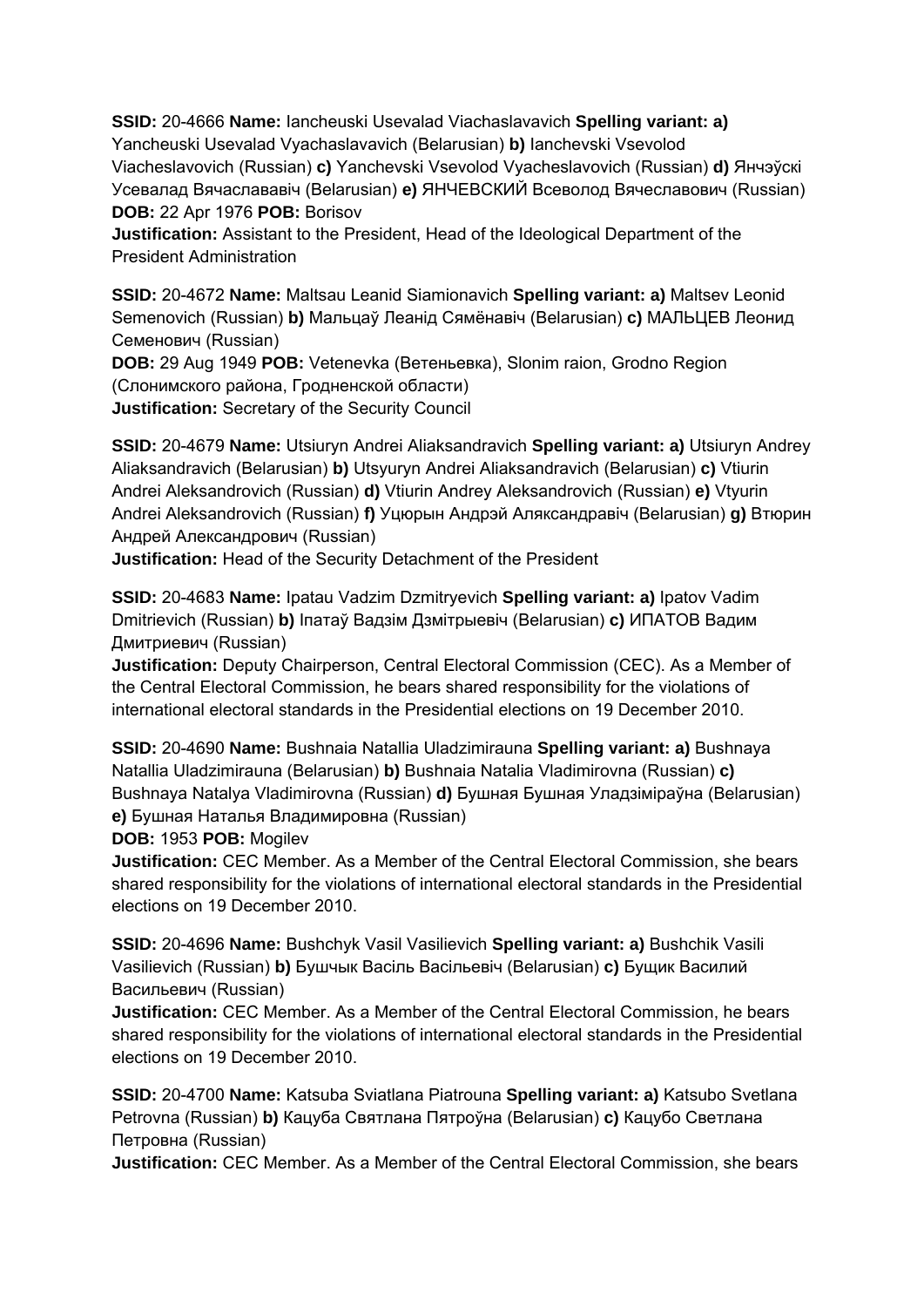shared responsibility for the violations of international electoral standards in the Presidential elections on 19 December 2010.

**SSID:** 20-4704 **Name:** Kisialiova Nadzeia Mikalaeuna **Spelling variant: a)** Kisyaliova Nadzeya Mikalaeuna (Belarusian) **b)** Kiseleva Nadezhda Nikolaevna (Russian) **c)** Кiсялёва Надзея Мiкалаеўна (Belarusian) **d)** Киселева Надежда Николаевна (Russian) **Justification:** CEC Member. As a Member of the Central Electoral Commission, she bears shared responsibility for the violations of international electoral standards in the Presidential elections on 19 December 2010.

**SSID:** 20-4708 **Name:** Padaliak Eduard Vasilievich **Spelling variant: a)** Padalyak Eduard Vasilyevich (Belarusian) **b)** Podoliak Eduard Vasilievich (Russian) **c)** Podolyak Eduard Vasilyevich (Russian) **d)** Падаляк Эдуард Васільевіч (Belarusian) **e)** Подоляк Эдуард Васильевич (Russian)

**Justification:** CEC Member. As a Member of the Central Electoral Commission, he bears shared responsibility for the violations of international electoral standards in the Presidential elections on 19 December 2010.

**SSID:** 20-4712 **Name:** Rakhmanava Maryna Iurievna **Spelling variant: a)** Rakhmanova Marina Iurievna (Russian) **b)** Рахманава Марына Юр'еўна (Belarusian) **c)** Рахманова Марина Юрьевна (Russian)

**Justification:** CEC Member. As a Member of the Central Electoral Commission, she bears shared responsibility for the violations of international electoral standards in the Presidential elections on 19 December 2010.

**SSID:** 20-4716 **Name:** Shchurok Ivan Antonavich **Spelling variant: a)** Shchurok Ivan Antonovich (Russian) **b)** Шчурок Іван Антонавіч (Belarusian) **c)** Щурок Иван Антонович (Russian)

**Justification:** CEC Member. As a Member of the Central Electoral Commission, he bears shared responsibility for the violations of international electoral standards in the Presidential elections on 19 December 2010.

**SSID:** 20-4720 **Name:** Kisialiou Anatol Siamionavich **Spelling variant: a)** Kiselev Anatoli Semenovich (Russian) **b)** Kiselyov Anatoli Semyonovich (Russian) **c)** Кісялёў Анатоль Сямёнавіч (Belarusian) **d)** Киселев Анатолий Семенович (Russian) **Justification:** Head of Regional Election Commission (REC), Brest Region

**SSID:** 20-4724 **Name:** Krukouski Viachaslau Iafimavich **Spelling variant: a)** Krukouski Vyachaslau Yafimavich (Belarusian) **b)** Kriukovski Viacheslav Iefimovich (Russian) **c)**  Kryukovski Vyacheslav Yefimovich (Russian) **d)** Крукоўскі Вячаслаў Яфімавіч (Belarusian) **e)** Крюковский Вячеслав Ефимович (Russian)

**Justification:** Head of Regional Election Commission (REC), Vitebsk Region

**SSID:** 20-4728 **Name:** Stosh Mikalai Mikalaevich **Spelling variant: a)** Stosh Nikolai Nikolaevich (Russian) **b)** Стош Мікалай Мікалаевіч (Belarusian) **c)** Стош Николай Николаевич (Russian)

**Justification:** Head of Regional Election Commission (REC), Gomel Region

**SSID:** 20-4732 **Name:** Sauko Valery Iosifavich **Spelling variant: a)** Savko Valeri Iosifovich (Russian) **b)** Саўко Валерый Іосіфавіч (Belarusian) **c)** Савко Валерий Иосифович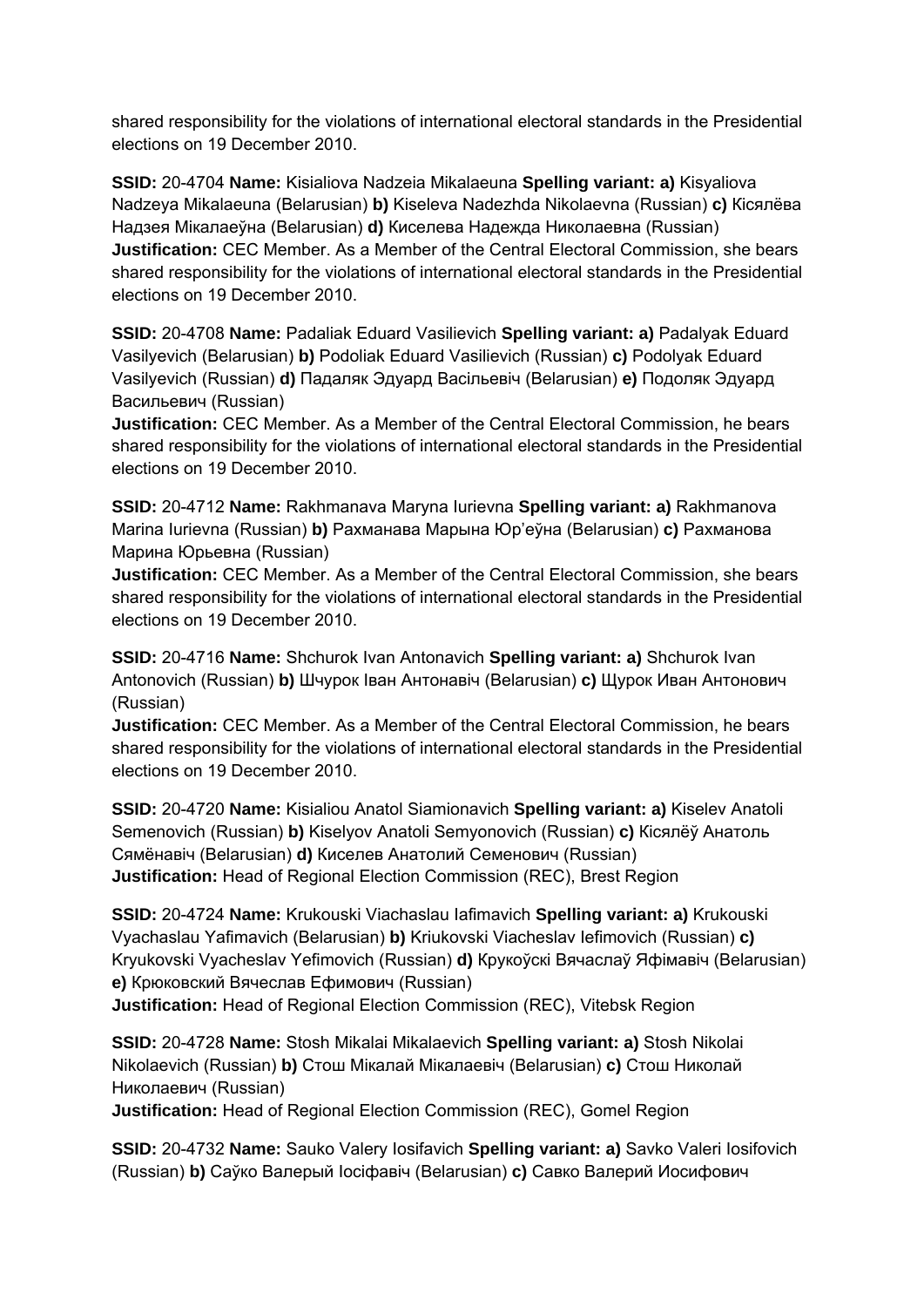(Russian) **Justification:** Head of Regional Election Commission (REC), Grodno Region

**SSID:** 20-4736 **Name:** Vasilieu Aliaksei Aliaksandravich **Spelling variant: a)** Vasilyeu Aliaksey Aliaksandravich (Belarusian) **b)** Vasiliev Aleksei Aleksandrovich (Russian) **c)**  Vasilyev Alexey Alexandrovich (Russian) **d)** Васільеў Аляксей Аляксандравіч (Belarusian) **e)** Васильев Алексей Александрович (Russian) **Justification:** Head of Regional Election Commission (REC), Minsk Region

**SSID:** 20-4740 **Name:** Berastau Valery Vasilievich **Spelling variant: a)** Berestov Valeri Vasilievich (Russian) **b)** Berestov Valeriy Vasilyevich (Russian) **c)** Берастаў Валерый Васільевіч (Belarusian) **d)** Берестов Валерий Васильевич (Russian) **Justification:** Head of Regional Election Commission (REC), Mogilev Region

**SSID:** 20-4744 **Name:** Vasilevich Ryhor Aliakseevich **Spelling variant: a)** Vasilevich Grigori Alekseevich (Russian) **b)** Vasilevich Grigoriy Alekseyevich (Russian) **c)** Васілевіч Рыгор Аляксеевіч (Belarusian) **d)** ВАСИЛЕВИЧ Григорий Алексеевич (Russian) **DOB:** 13 Feb 1955 **Justification:** Prosecutor General

**SSID:** 20-4749 **Name:** Shved Andrei Ivanavich **Spelling variant: a)** Shved Andrei Ivanovich (Russian) **b)** Shved Andrey Ivanovich (Russian) **c)** Швед Андрэй Іванавіч (Belarusian) **d)**  Швед Андрей Иванович (Russian) **Justification:** Deputy Prosecutor General

**SSID:** 20-4753 **Name:** Lashyn Aliaksandr Mikhailavich **Spelling variant: a)** Lashin Aleksandr Mikhailovich (Russian) **b)** Лашын Аляксандр Міхайлавіч (Belarusian) **c)** Лашин Александр Михайлович (Russian) **Justification:** Deputy Prosecutor General

**SSID:** 20-4757 **Name:** Konan Viktar Aliaksandravich **Spelling variant: a)** Konon Viktor Aleksandrovich (Russian) **b)** Конан Віктар Аляксандравіч (Belarusian) **c)** Конон Виктор Александрович (Russian) **Justification:** Deputy Prosecutor General

**SSID:** 20-4761 **Name:** Stuk Aliaksei Kanstantsinavich **Spelling variant: a)** Stuk Aleksei Konstantinovich (Russian) **b)** Stuk Alexey Konstantinovich (Russian) **c)** Стук Аляксей Канстанцінавіч (Belarusian) **d)** Стук Алексей Константинович (Russian) **Justification:** Deputy Prosecutor General

**SSID:** 20-4765 **Name:** Kuklis Mikalai Ivanovich **Spelling variant: a)** Kuklis Nikolai Ivanovich (Russian) **b)** Кукліс Мікалай Іванавіч (Belarusian) **c)** Куклис Николай Иванович (Russian) **Justification:** Deputy Prosecutor General

**SSID:** 20-4769 **Name:** Khmaruk Siargei Konstantinovich **Spelling variant: a)** Khmaruk Sergei Konstantinovich (Russian) **b)** Khmaruk Sergey Konstantinovich (Russian) **c)** Хмарук Сяргей Канстанцінавіч (Belarusian) **d)** Хмарук Сергей Константинович (Russian) **Justification:** Prosecutor of the District of Brest

**SSID:** 20-4773 **Name:** Dysko Henadz Iosifavich **Spelling variant: a)** Dysko Gennadi Iosifovich (Russian) **b)** Дыско Генадзь Іосіфавіч (Belarusian) **c)** Дыско Генадий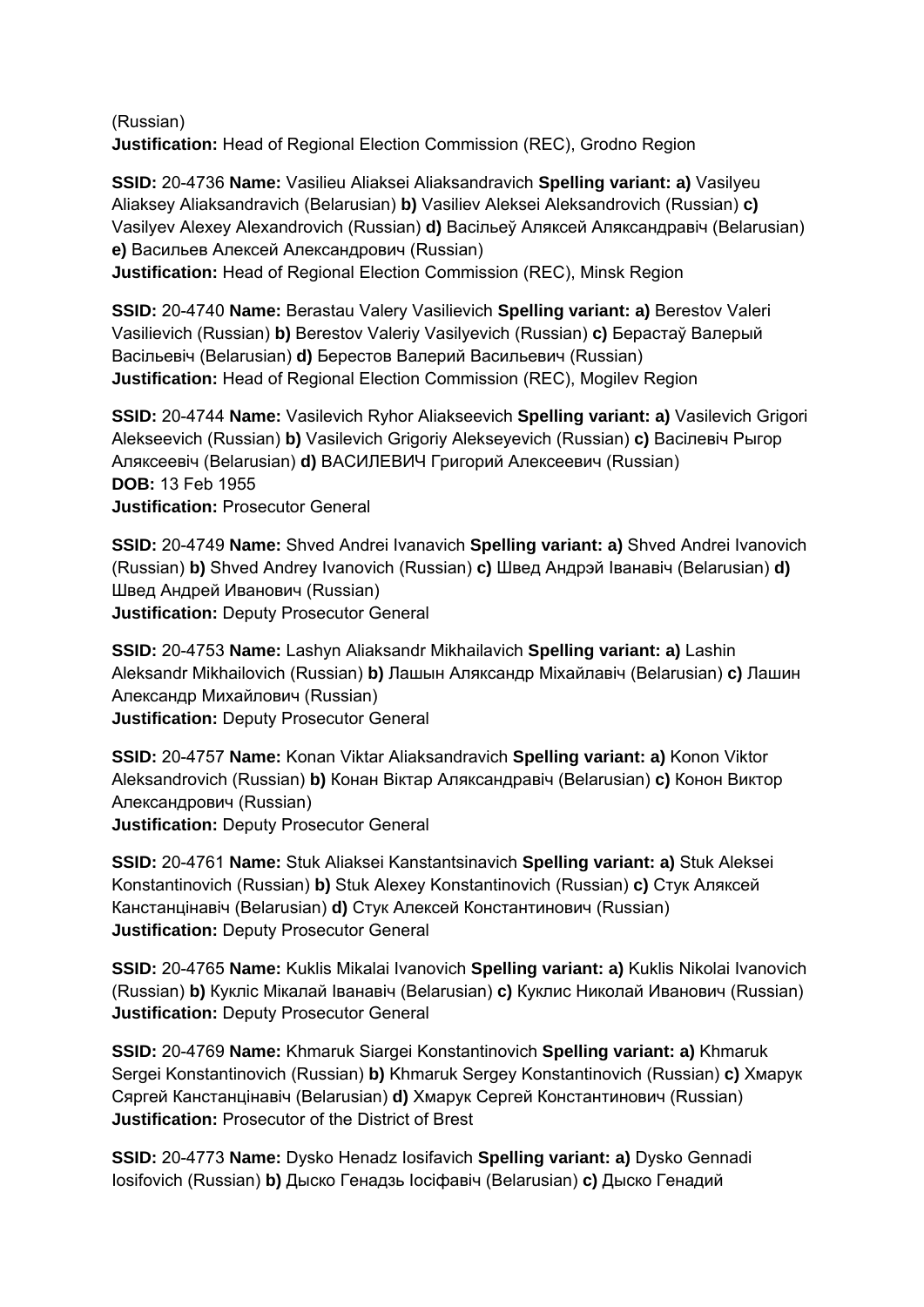Иосифович (Russian) **Justification:** Prosecutor of the District of Vitebsk

**SSID:** 20-4777 **Name:** Shaeu Valiantsin Piatrovich **Spelling variant: a)** Shayeu Valyantsin Piatrovich (Belarusian) **b)** Shaev Valentin Petrovich (Russian) **c)** Shayev Valentin Petrovich (Russian) **d)** Шаеў Валянцін Пятровіч (Belarusian) **e)** Шаев Валентин Петрович (Russian) **Justification:** Prosecutor of the District of Gomel

**SSID:** 20-4781 **Name:** Morozau Viktar Mikalaevich **Spelling variant: a)** Morozov Viktor Nikolaevich (Russian) **b)** Марозаў Віктар Мікалаевіч (Belarusian) **c)** Морозов Виктор Николаевич (Russian)

**Justification:** Prosecutor of the District of Grodno

**SSID:** 20-4785 **Name:** Arkhipau Aliaksandr Mikhailavich **Spelling variant: a)** Arkhipov Aleksandr Mikhailovich (Russian) **b)** Архіпаў Аляксандр Міхайлавіч (Belarusian) **c)**  Архипов Александр Михайлович (Russian) **DOB:** 1959 **POB:** Mogilev **Justification:** Prosecutor of the District of Minsk

**SSID:** 20-4791 **Name:** Siankevich Eduard Aliaksandravich **Spelling variant: a)** Senkevich Eduard Aleksandrovich (Russian) **b)** Сянькевіч Эдуард Аляксандравіч (Belarusian) **c)**  Сенькевич Эдуард Александрович (Russian) **Justification:** Prosecutor of the District of Mogilev

**SSID:** 20-4795 **Name:** Kulik Mikalai Mikalaevich **Spelling variant: a)** Kulik Nikolai Nikolaievich (Russian) **b)** Кулік Мікалай Мікалаевіч (Belarusian) **c)** Кулик Николай Николаевич (Russian)

**Justification:** Prosecutor of the City of Minsk

**SSID:** 20-4799 **Name:** Dudkin Anatol Kanstantsinavich **Spelling variant: a)** Dudkin Anatoli Konstantinovich (Russian) **b)** Дудкін Анатоль Канстанцінавіч (Belarusian) **c)** Дудкин Анатолий Константинович (Russian) **Justification:** Prosecutor on Transport Issues of the Republic of Belarus

**SSID:** 20-4803 **Name:** Dranitsa Aliaksandr Mikalaevich **Spelling variant: a)** Dranitsa Aleksandr Nikolaevich (Russian) **b)** Драніца Аляксандр Мікалаевіч (Belarusian) **c)**  Драница Александр Николаевич (Russian) **Justification:** Army Prosecutor

**SSID:** 20-4807 **Name:** Bileichyk Aliaksandr Uladzimiravich **Spelling variant: a)** Bileichik Aleksandr Vladimirovich (Russian) **b)** Bileychik Aleksandr Vladimirovich (Russian) **c)**  Білейчык Аляксандр Уладзіміравіч (Belarusian) **d)** БИЛЕЙЧИК Александр Владимирович (Russian) **DOB:** 1964 **Justification:** First Deputy Minister of Justice

**SSID:** 20-4812 **Name:** Lomats Zianon Kuzmich **Spelling variant: a)** Lomat Zenon Kuzmich (Russian) **b)** Ломаць Зянон Кузьміч (Belarusian) **c)** Ломать Зенон Кузьмич (Russian) **DOB:** 1944 **POB:** Karabani

**Justification:** Former President of the State Control Committee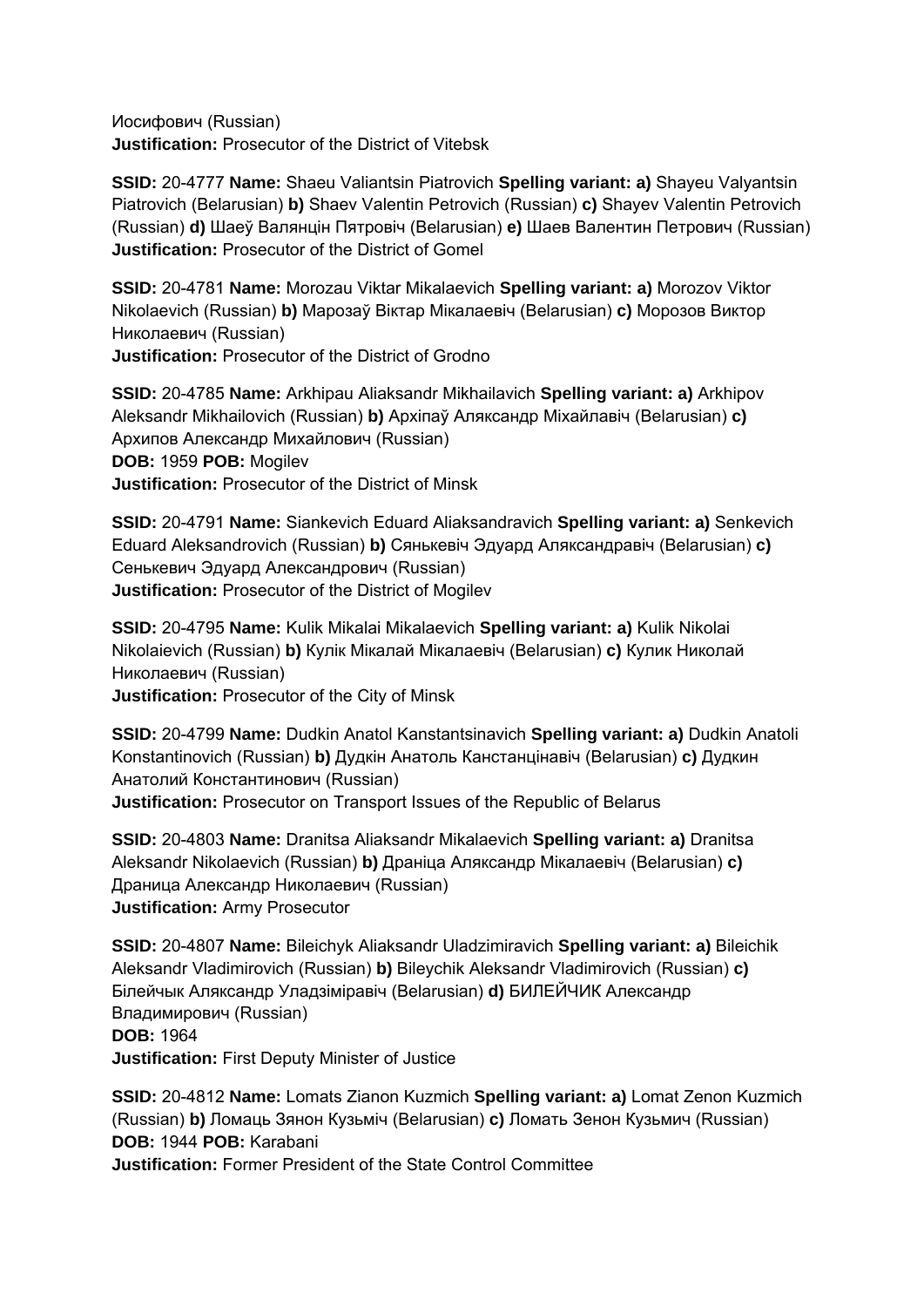**SSID:** 20-4819 **Name:** Kuliashou Anatol Nilavich **Spelling variant: a)** Kuleshov Anatoli Nilovich (Russian) **b)** Куляшоў Анатоль Нілавіч (Belarusian) **c)** Кулешов Анатолий Нилович (Russian) **DOB:** 25 Jul 1959 **Justification:** Minister of Interior

**SSID:** 20-4824 **Name:** Piakarski Aleh Anatolievich **Spelling variant: a)** Pekarski Oleg Anatolievich (Russian) **b)** Пякарскі Алег Анатольевіч (Belarusian) **c)** Пекарский Олег Анатольевич (Russian)

**Justification:** First Deputy Minister of Interior

**SSID:** 20-4828 **Name:** Poludzen Iauhen Iauhenavich **Spelling variant: a)** Poludzen Yauhen Yauhenavich (Belarusian) **b)** Poluden Evgeni Evgenievich (Russian) **c)** Poluden Yevgeni Yevgenyevich (Russian) **d)** Полудзень Яўген Яўгенавіч (Belarusian) **e)** Полудень Евгений Евгеньевич (Russian)

**Justification:** Deputy Minister of Interior

**SSID:** 20-4832 **Name:** Iauseev Ihar Uladzimiravich **Spelling variant: a)** Yauseev Ihar Uladzimiravich (Belarusian) **b)** Yauseyev Ihar Uladzimiravich (Belarusian) **c)** Evseev Igor Vladimirovich (Russian) **d)** Yevseev Igor Vladimirovich (Russian) **e)** Yevseyev Igor Vladimirovich (Russian) **f)** Яўсееў Ігар Уладзіміравіч (Belarusian) **g)** Евсеев Игорь Владимирович (Russian)

**Justification:** Leader of the OMON operation team

**SSID:** 20-4836 **Name:** Farmahei Leanid Kanstantsinavich **Spelling variant: a)** Farmahey Leanid Kanstantsinavich (Belarusian) **b)** Farmagei Leonid Konstantinovich (Russian) **c)**  Farmagey Leonid Konstantinovich (Russian) **d)** Фармагей Леанід Канстанцінавіч (Belarusian) **e)** ФАРМАГЕЙ Леонид Константинович (Russian) **DOB:** 1962 **Justification:** Militia Commander of the City of Minsk

**SSID:** 20-4841 **Name:** Lukomski Aliaksandr Valiantsinavich **Spelling variant: a)** Lukomski Aleksandr Valentinovich (Russian) **b)** Лукомскі Аляксандр Валянцінавіч (Belarusian) **c)**  Лукомский Александр Валентинович (Russian)

**Justification:** Commander of the Special Regiment of Ministry of Interior of the City of Minsk

**SSID:** 20-4845 **Name:** Zaitsau Vadzim Iurievich **Spelling variant: a)** Zaitsev Vadim Iurievich (Russian) **b)** Зайцаў Вадзім Юр'евіч (Belarusian) **c)** Зайцев Вадим Юрьевич (Russian) **DOB:** 1964

**Justification:** Head of the KGB

**SSID:** 20-4850 **Name:** Dziadkou Leanid Mikalaevich **Spelling variant: a)** Dedkov Leonid Nikolaevich (Russian) **b)** Дзядкоў Леанід Мікалаевіч (Belarusian) **c)** Дедков Леонид Николаевич (Russian)

**Justification:** Deputy Head of the KGB, Head of the KGB of the District of Vitebsk

**SSID:** 20-4854 **Name:** Bakhmatau Ihar Andreevich **Spelling variant: a)** Bakhmatov Igor Andreevich (Russian) **b)** Бахматаў Ігар Андрэевіч (Belarusian) **c)** Бахматов Игорь Андреевич (Russian)

**Justification:** Deputy Head of the KGB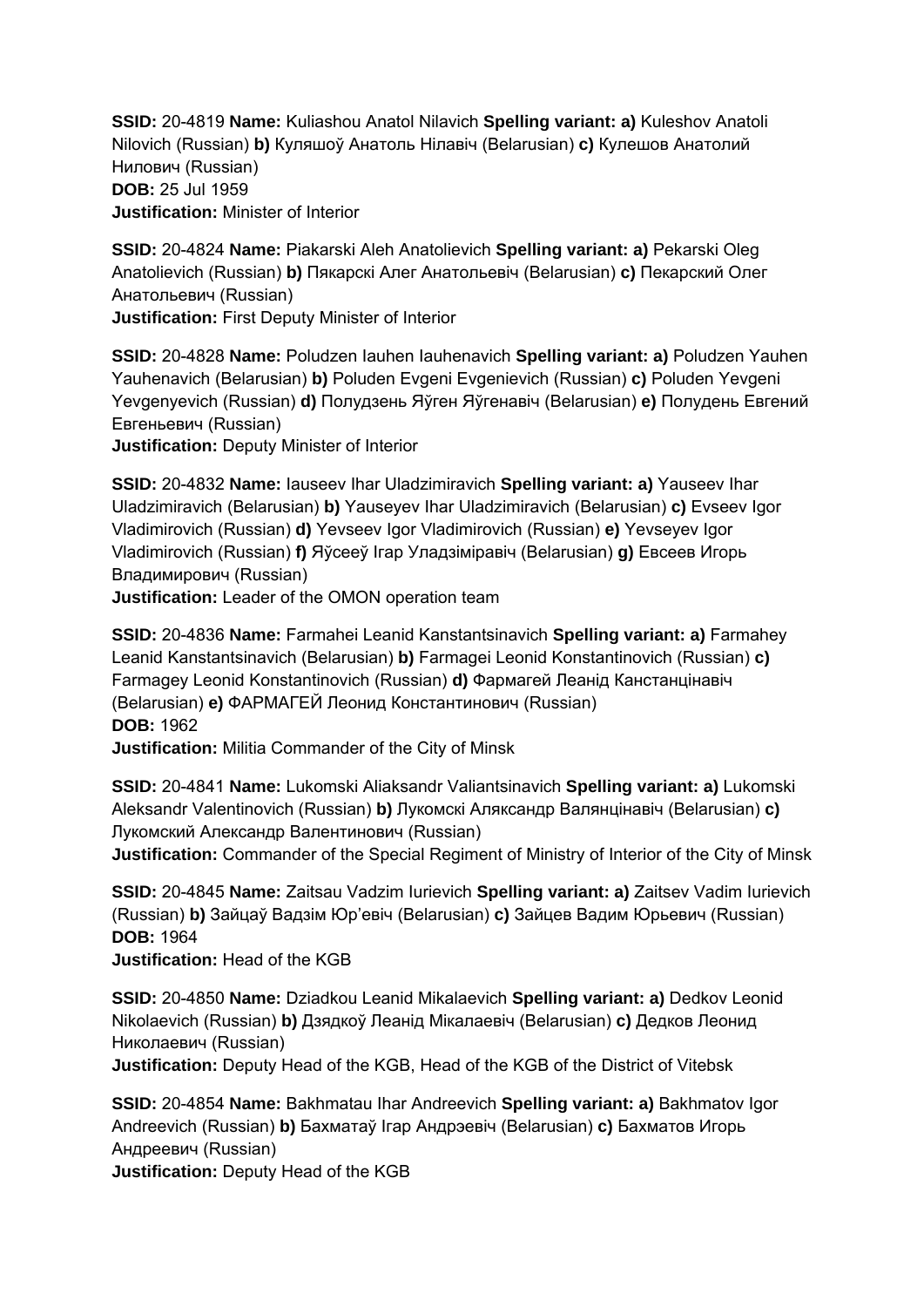**SSID:** 20-4858 **Name:** Tsertsel Ivan Stanislavavich **Spelling variant: a)** Tertel Ivan Stanislavovich (Russian) **b)** Церцель Іван Станіслававіч (Belarusian) **c)** Тертель Иван Станиславович (Russian) **Justification:** Deputy Head of the KGB

**SSID:** 20-4862 **Name:** Smalenski Mikalai Zinouevich **Spelling variant: a)** Smolenski Nikolai Zinovievich (Russian) **b)** Смаленскі Мікалай Зіноўевіч (Belarusian) **c)** Смоленский Николай Зиновьевич (Russian) **Justification:** Former Deputy Head of the KGB

**SSID:** 20-4866 **Name:** Vehera Viktar Paulavich **Spelling variant: a)** Vegera Viktor Pavlovich (Russian) **b)** Вегера Віктар Паўлавіч (Belarusian) **c)** Вегера Виктор Павлович (Russian) **Justification:** First Deputy Head of the KGB

**SSID:** 20-4870 **Name:** Svorab Mikalai Kanstantsinavich **Spelling variant: a)** Svorob Nikolai Konstantinovich (Russian) **b)** Свораб Мікалай Канстанцінавіч (Belarusian) **c)** Свороб Николай Константинович (Russian) **Justification:** Former Deputy Head of the KGB

**SSID:** 20-4874 **Name:** Tratsiak Piotr **Spelling variant: a)** Tretiak Petr (Russian) **b)** Tretyak Piotr (Russian) **c)** Траццяк Пётр (Belarusian) **d)** Третьяк Петр (Russian) **Justification:** Former Deputy Head of the KGB

**SSID:** 20-4878 **Name:** Zakharau Aliaksei Ivanavich **Spelling variant: a)** Zakharov Aleksei Ivanovich (Russian) **b)** Zakharov Alexey Ivanovich (Russian) **c)** Захараў Аляксей Іванавіч (Belarusian) **d)** Толсташов Александр Олегович (Russian) **Justification:** Former Head of Military Counter-intelligence, Board of the KGB

**SSID:** 20-4882 **Name:** Talstashou Aliaksandr Alehavich **Spelling variant: a)** Tolstashov Aleksandr Olegovich (Russian) **b)** Талсташоў Аляксандр Алегавіч (Belarusian) **c)**  Толсташов Александр Олегович (Russian)

**Justification:** Head of the KGB Board on Protection of the Constitutional Order and Fight Against Terrorism

**SSID:** 20-4886 **Name:** Rusak Viktar Uladzimiravich **Spelling variant: a)** Rusak Viktor Vladimirovich (Russian) **b)** Русак Віктар Уладзіміравіч (Belarusian) **c)** Русак Виктор Владимирович (Russian)

**Justification:** Head of the KGB Board on Economic Security

**SSID:** 20-4890 **Name:** Iaruta Viktar **Spelling variant: a)** Yaruta Viktar (Belarusian) **b)** Iaruta Viktor (Russian) **c)** Yaruta Viktor (Russian) **d)** Ярута Віктар (Belarusian) **e)** Ярута Виктор (Russian)

**Justification:** Head of the KGB Board on State Communications

**SSID:** 20-4894 **Name:** Varapaev Ihar Ryhoravich **Spelling variant: a)** Varapayev Ihar Ryhoravich (Belarusian) **b)** Voropaev Igor Grigorievich (Russian) **c)** Voropayev Igor Grigoryevich (Russian) **d)** Варапаеў Ігар Рыгоравiч (Belarusian) **e)** Воропаев Игорь Григорьевич (Russian)

**Justification:** Former Head of the KGB Board on State Communications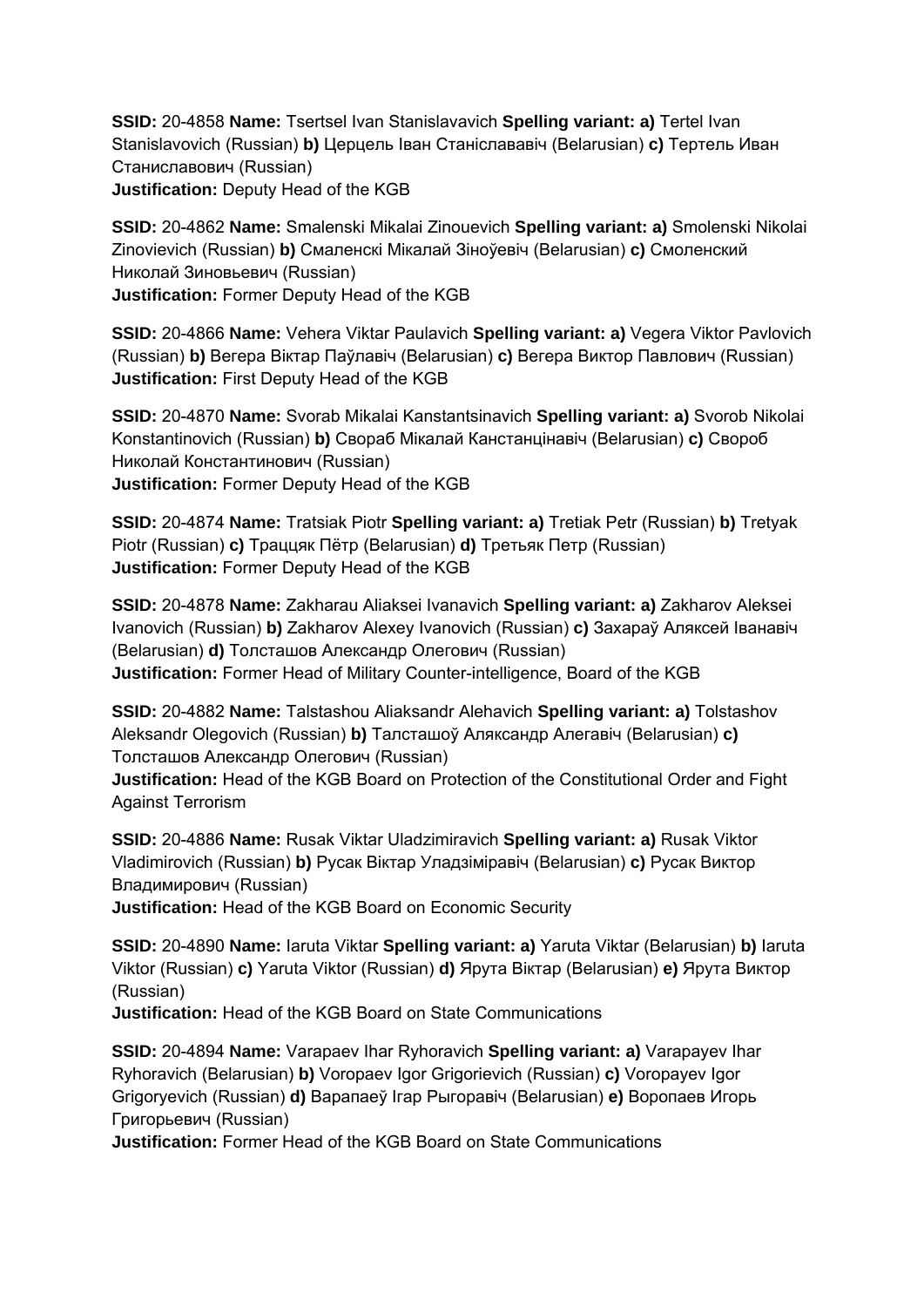**SSID:** 20-4898 **Name:** Kalach Uladzimir Viktaravich **Spelling variant: a)** Kalach Vladimir Viktorovich (Russian) **b)** Калач Уладзімір Віктаравіч (Belarusian) **c)** Калач Владимир Викторович (Russian)

**Justification:** Former Head of the KGB of the District of Minsk

**SSID:** 20-4918 **Name:** Busko Ihar Iauhenavich **Spelling variant: a)** Busko Ihar Yauhenavich (Belarusian) **b)** Busko Igor Evgenievich (Russian) **c)** Busko Igor Yevgenyevich (Russian) **d)**  Бусько Ігар Яўгенавіч (Belarusian) **e)** Бусько Игорь Евгеньевич (Russian) **Justification:** Head of the KGB of the District of Brest

**SSID:** 20-4922 **Name:** Korzh Ivan Aliakseevich **Spelling variant: a)** Korzh Ivan Alekseevich (Russian) **b)** Корж Іван Аляксеевіч (Belarusian) **c)** Корж Иван Алексеевич (Russian) **Justification:** Head of the KGB of the District of Grodno

**SSID:** 20-4926 **Name:** Siarheenka Ihar Piatrovich **Spelling variant: a)** Sergeenko Igor Petrovich (Russian) **b)** Sergeyenko Igor Petrovich (Russian) **c)** Сяргеенка Ігар Пятровіч (Belarusian) **d)** Сергеенко Игорь Петрович (Russian) **Justification:** Head of the KGB of the City District of Mogilev

**SSID:** 20-4930 **Name:** Herasimenka Henadz Anatolievich **Spelling variant: a)** Gerasimenko Gennadi Anatolievich (Russian) **b)** Герасіменка Генадзь Анатольевіч (Belarusian) **c)**  Герасименко Геннадий Анатольевич (Russian) **Justification:** Head of the KGB of the District of Vitebsk

**SSID:** 20-4934 **Name:** Liaskouski Ivan Anatolievich **Spelling variant: a)** Leskovski Ivan Anatolievich (Russian) **b)** Ляскоўскі Іван Анатольевіч (Belarusian) **c)** Лесковский Иван Анатольевич (Russian)

**Justification:** Former Head of the KGB of the District of Gomel

**SSID:** 20-4938 **Name:** Maslakou Valery **Spelling variant: a)** Maslakov Valeri (Russian) **b)**  Маслакоў Валерый (Belarusian) **c)** Маслаков Валерий (Russian) **Justification:** Head of the KGB Board of Intelligence

**SSID:** 20-4942 **Name:** Volkau Siarhei **Spelling variant: a)** Volkov Sergei (Russian) **b)**  Volkov Sergey (Russian) **c)** Волкаў Сяргей (Belarusian) **d)** Волков Сергей (Russian) **Justification:** Former Head of the KGB Board of Intelligence

**SSID:** 20-4946 **Name:** Zhadobin Iury Viktaravich **Spelling variant: a)** Zhadobin Yury Viktaravich (Belarusian) **b)** Zhadobin Iuri Viktorovich (Russian) **c)** Zhadobin Yuri Viktorovich (Russian) **d)** Жадобін Юрый Віктаравіч (Belarusian) **e)** ЖАДОБИН Юрий Викторович (Russian)

**DOB:** 14 Nov 1954 **Justification:** Minister of Defence

**SSID:** 20-4951 **Name:** Krasheuski Viktar **Spelling variant: a)** Krashevski Viktor (Russian) **b)**  Крашэўскі Віктар (Belarusian) **c)** КРАШЕВСКИЙ Виктор (Russian) **Justification:** Head of the GRU

**SSID:** 20-4955 **Name:** Ananich Liliia Stanislavauna **Spelling variant: a)** Ananich Lilia Stanislavauna (Belarusian) **b)** Ananich Liliya Stanislavauna (Belarusian) **c)** Ananich Liliia Stanislavovna (Russian) **d)** Ananich Lilia Stanislavovna (Russian) **e)** Ananich Liliya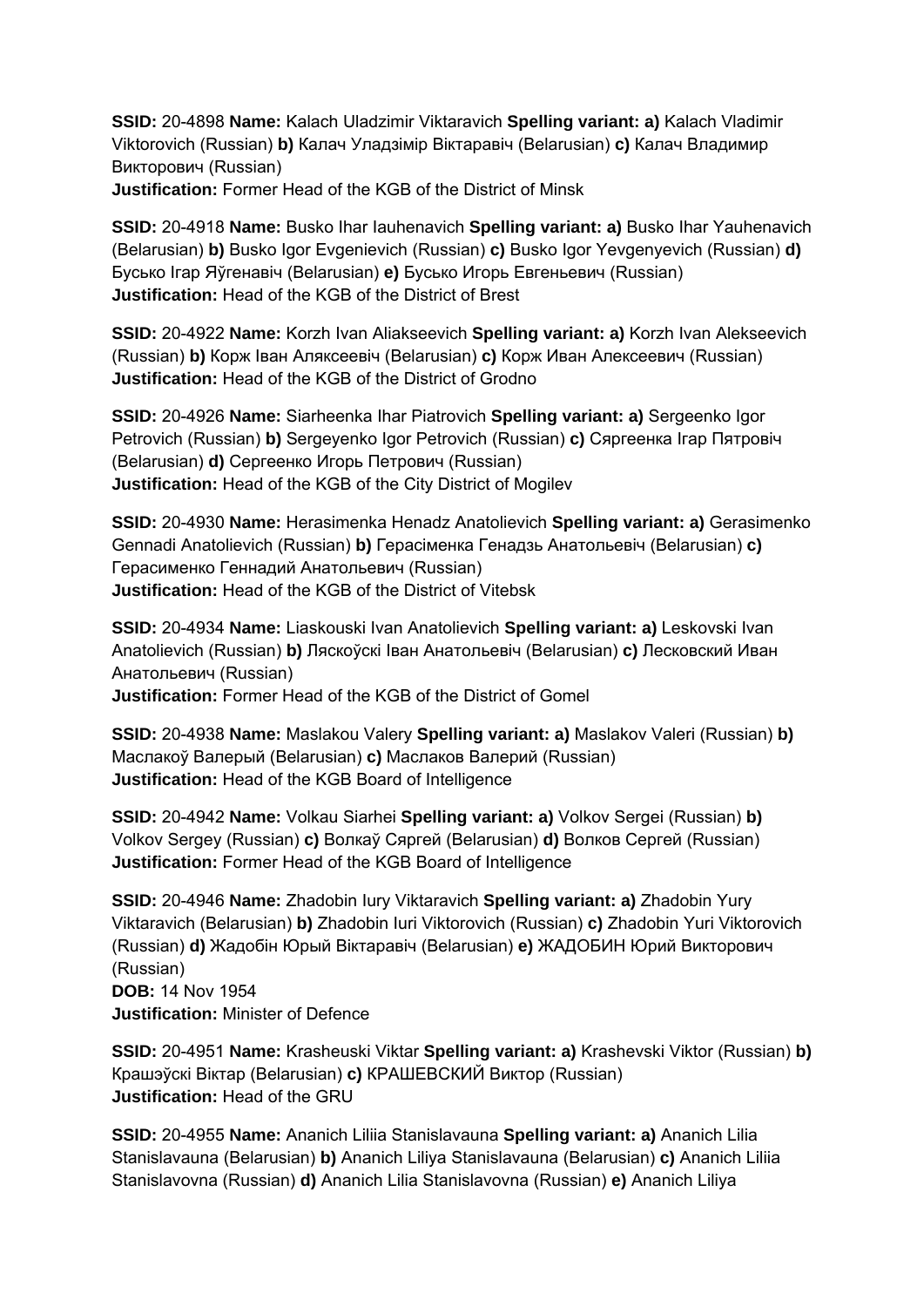Stanislavovna (Russian) **f)** Ананіч Лілія Станіславаўна (Belarusian) **g)** АНАНИЧ Лилия Станиславовна (Russian) **DOB:** 1960 **Justification:** First Deputy Minister of Information

**SSID:** 20-4960 **Name:** Laptsionak Ihar Mikalaevich **Spelling variant: a)** Laptionok Igor Nikolaevich (Russian) **b)** Лапцёнак Ігар Мікалаевіч (Belarusian) **c)** ЛАПТЕНОК Игорь Николаевич (Russian) **DOB:** 1947 **POB:** Minsk

**Justification:** Deputy Head Minister of Information

**SSID:** 20-4965 **Name:** Davydzka Henadz Branislavavich **Spelling variant: a)** Davydko Gennadi Bronislavovich (Russian) **b)** Давыдзька Генадзь Браніслававіч (Belarusian) **c)**  Давыдько Геннадий Брониславович (Russian) **Justification:** President of the State TV

**SSID:** 20-4969 **Name:** Kaziiatka Iury Vasilievich **Spelling variant: a)** Kaziatka Yury Vasilievich (Belarusian) **b)** Kaziyatka Yury Vasilievich (Belarusian) **c)** Koziiatko Iuri Vasilievich (Russian) **d)** Koziatko Yuri Vasilievich (Russian) **e)** Koziyatko Yuri Vasilievich (Russian) **f)** Казіятка Юрый Васільевіч (Belarusian) **g)** КОЗИЯТКО Юрий Васильевич (Russian)

**DOB:** 1964 **POB:** Brest

**Justification:** General Director of the «Stolichnoe Televidenie»

**SSID:** 20-4974 **Name:** Iakubovich Pavel Izotavich **Spelling variant: a)** Yakubovich Pavel Izotavich (Belarusian) **b)** Iakubovich Pavel Izotovich (Russian) **c)** Yakubovich Pavel Izotovich (Russian) **d)** Якубовіч Павел Ізотавіч (Belarusian) **e)** ЯКУБОВИЧ Павел Изотович (Russian) **DOB:** 23 Sep 1946 **Justification:** Editor-in-Chief of «Sovietskaia Belarus»

**SSID:** 20-4979 **Name:** Lemiashonak Anatol Ivanavich **Spelling variant: a)** Lemeshenok Anatoli Ivanovich (Russian) **b)** Лемяшонак Анатоль Іванавіч (Belarusian) **c)** ЛЕМЕШЕНОК Анатолий Иванович (Russian)

**Justification:** Editor-in-Chief of «Republika»

**SSID:** 20-4983 **Name:** Prakopau Iury **Spelling variant: a)** Prakopau Yury (Belarusian) **b)**  Prokopov Iuri (Russian) **c)** Prokopov Yuri (Russian) **d)** Пракопаў Юрый (Belarusian) **e)**  Прокопов Юрий (Russian)

**Justification:** Journalist of the state TV channel «Pervi» (№ 1) with senior and influential position

**SSID:** 20-4987 **Name:** Mikhalchanka Aliaksei **Spelling variant: a)** Mikhalchenko Aleksei (Russian) **b)** Mikhalchenko Alexey (Russian) **c)** Міхальчанка Аляксей (Belarusian) **d)**  Михальченко Алексей (Russian)

**Justification:** Journalist of the state TV channel ONT with senior and influential position

**SSID:** 20-4991 **Name:** Taranda Aliaksandr Mikhailavich **Spelling variant: a)** Taranda Aleksandr Mikhailovich (Russian) **b)** Таранда Аляксандр Міхайлавіч (Belarusian) **c)**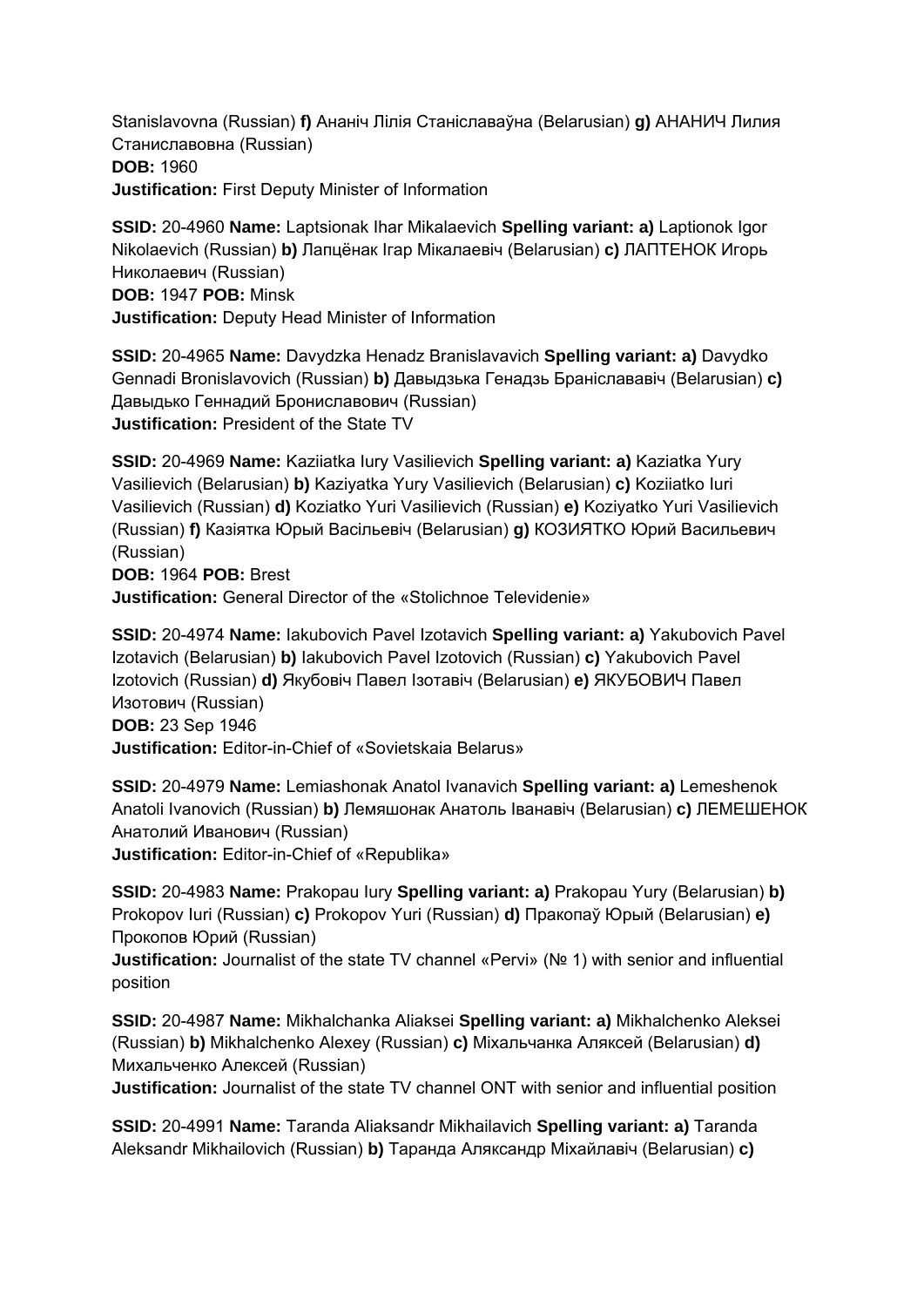Таранда Александр Михайлович (Russian) **Justification:** Deputy Editor of the paper «Sovietskaia Belarus»

**SSID:** 20-4995 **Name:** Gardzienka Siarhei Aliaksandravich **Spelling variant: a)** Gordienko Sergei Aleksandrovich (Russian) **b)** Gordiyenko Sergey Aleksandrovich (Russian) **c)**  Гардзіенка Сяргей Аляксандравіч (Belarusian) **d)** Гордиенко Сергей Александрович (Russian)

**Justification:** Deputy Editor of the paper «Sovietskaia Belarus»

**SSID:** 20-4999 **Name:** Tarapetskaia Halina Mikhailauna **Spelling variant: a)** Tarapetskaya Halina Mikhailauna (Belarusian) **b)** Toropetskaia Galina Mikhailovna (Russian) **c)**  Toropetskaya Galina Mikhailovna (Russian) **d)** Тарапецкая Галіна Міхайлаўна (Belarusian) **e)** Торопецкая Галина Михайловна (Russian)

**Justification:** Deputy Editor of the paper «Sovietskaia Belarus»

**SSID:** 20-5003 **Name:** Shadryna Hanna Stanislavauna **Spelling variant: a)** Shadrina Anna Stanislavovna (Russian) **b)** Шадрына Ганна Станіславаўна (Belarusian) **c)** Шадрина Анна Станиславовна (Russian)

**Justification:** Former Deputy Editor-in-Chief of the paper «Sovietskaia Belarus»

**SSID:** 20-5007 **Name:** Zhuk Dzmitry Aliaksandravich **Spelling variant: a)** Zhuk Dmitri Aleksandrovich (Russian) **b)** Жук Дзмітрый Аляксандравіч (Belarusian) **c)** Жук Дмитрий Александрович (Russian)

**Justification:** Director General (CEO) State News Agency BELTA

**SSID:** 20-5011 **Name:** Hihin Vadzim **Spelling variant: a)** Gigin Vadim (Russian) **b)** Гігін Вадзім (Belarusian) **c)** Гигин Вадим (Russian) **Justification:** Editor-in-Chief, «Belorusskaia Dumka» monthly review

**SSID:** 20-5015 **Name:** Ablameika Siarhei Uladzimiravich **Spelling variant: a)** Ablameiko Sergei Vladimirovich (Russian) **b)** Ablameyko Sergey Vladimirovich (Russian) **c)** Абламейка Сяргей Уладзіміравіч (Belarusian) **d)** Абламейко Сергей Владимирович (Russian) **Justification:** Rector, Belorusian State University

**SSID:** 20-5019 **Name:** Sirenka Viktar Ivanavich **Spelling variant: a)** Sirenko Viktor Ivanovich (Russian) **b)** Сірэнка Віктар Іванавіч (Belarusian) **c)** Сиренко Виктор Иванович (Russian)

**Justification:** Chief Surgeon of the Minsk Emergency Hospital

**SSID:** 20-5023 **Name:** Ananich Alena Mikalaeuna **Spelling variant: a)** Ananich Elena Nikolaevna (Russian) **b)** Ananich Yelena Nikolaevna (Russian) **c)** Ананіч Алена Мікалаеўна (Belarusian) **d)** Ананич Елена Николаевна (Russian) **Justification:** Judge at the Pervomayski Rayon Court of the city of Minsk

**SSID:** 20-5027 **Name:** Ravinskaia Tatsiana Uladzimirauna **Spelling variant: a)** Ravinskaya Tatsiana Uladzimirauna (Belarusian) **b)** Revinskaia Tatiana Vladimirovna (Russian) **c)**  Revinskaya Tatiana Vladimirovna (Russian) **d)** Revinskaya Tatyana Vladimirovna (Russian) **e)** Равінская Таццяна Уладзіміраўна (Belarusian) **f)** Ревинская Татьяна Владимировна (Russian)

**Justification:** Judge at the Pervomayski Rayon Court of the city of Minsk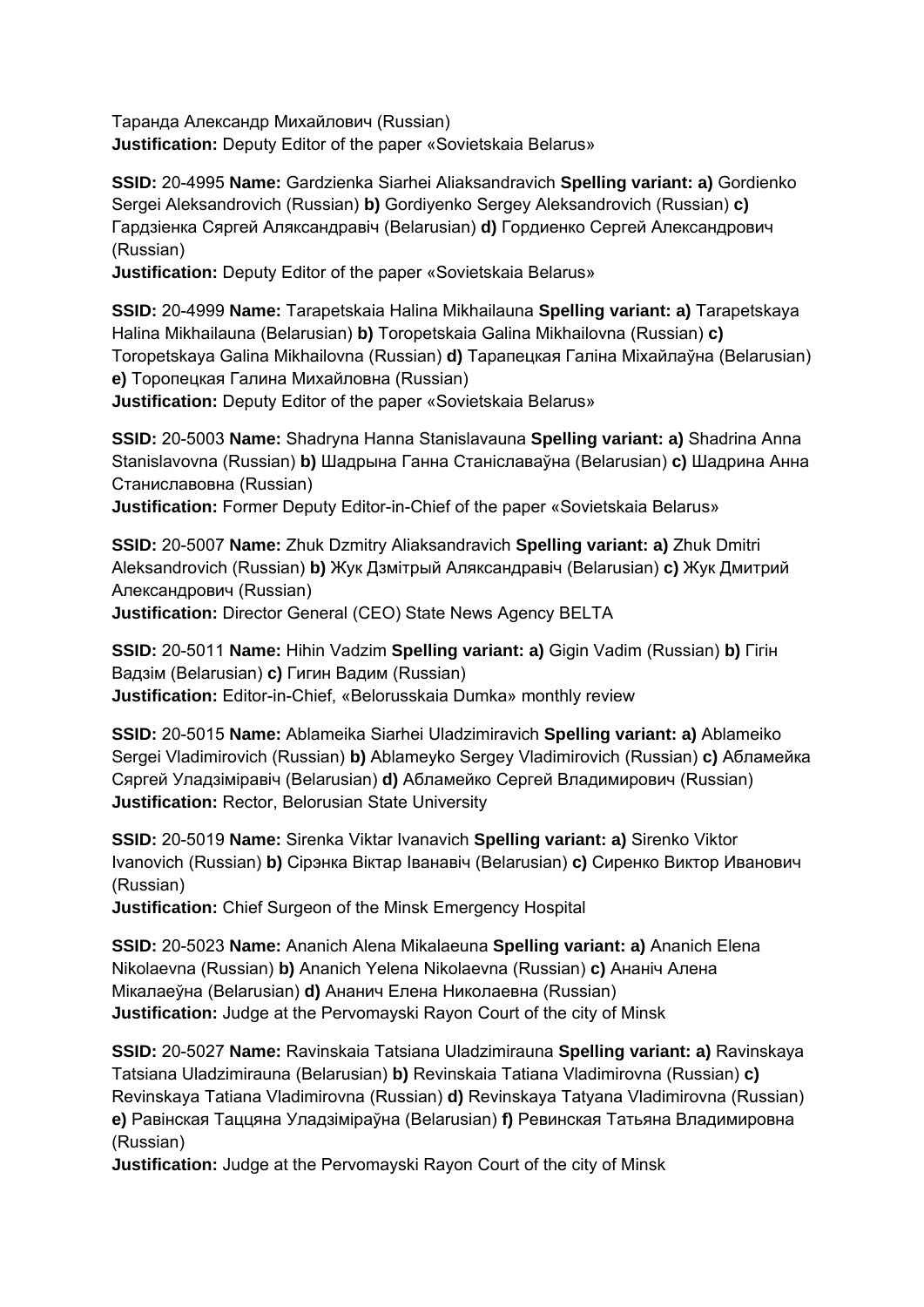**SSID:** 20-5031 **Name:** Esman Valery Aliaksandravich **Spelling variant: a)** Yesman Valery Aliaksandravich (Belarusian) **b)** Esman Valeri Aleksandrovich (Russian) **c)** Yesman Valeri Aleksandrovich (Russian) **d)** Yesman Valeriy Aleksandrovich (Russian) **e)** Есьман Валерый Аляксандравіч (Belarusian) **f)** Есьман Валерий Александрович (Russian) **Justification:** Judge at the Central Rayon Court of the city of Minsk

**SSID:** 20-5035 **Name:** Bychko Aliaksei Viktaravich **Spelling variant: a)** Bychko Aleksei Viktorovich (Russian) **b)** Bychko Alexey Viktorovich (Russian) **c)** Бычко Аляксей Віктаравіч (Belarusian) **d)** Бычко Алексей Викторович (Russian) **Justification:** Judge at the Central Rayon Court of Minsk

**SSID:** 20-5039 **Name:** Khadanovich Aliaksandr Alyaksandrauvich **Spelling variant: a)**  Khodanovich Aleksandr Aleksandrovich (Russian) **b)** Хадановіч Аляксандр Аляксандравіч (Belarusian) **c)** Ходанович Александр Александрович (Russian) **Justification:** Judge at the Central Rayon Court of the city of Minsk

**SSID:** 20-5044 **Name:** Baranouski Andrei Fiodaravich **Spelling variant: a)** Baranovski Andrei Fedorovich (Russian) **b)** Baranovski Andrey Fedorovich (Russian) **c)** Бараноўскі Андрэй Фёдаравіч (Belarusian) **d)** Барановский Андрей Федорович (Russian) **Justification:** Judge at the Partizanski Rayon Court of the city of Minsk

**SSID:** 20-5052 **Name:** Tsitsiankova Alena Viktarauna **Spelling variant: a)** Titenkova Elena Viktorovna (Russian) **b)** Titenkova Yelena Viktorovna (Russian) **c)** Ціцянкова Алена Віктараўна (Belarusian) **d)** Титенкова Елена Викторовна (Russian) **Justification:** Judge at the Partizanski Rayon Court of the city of Minsk

**SSID:** 20-5056 **Name:** Tupik Vera Mikhailauna **Spelling variant: a)** Tupik Vera Mikhailovna (Russian) **b)** Тупік Вера Міхайлаўна (Belarusian) **c)** Тупик Вера Михайловна (Russian) **Justification:** Judge at the Leninski Rayon Court of the city of Minsk

**SSID:** 20-5060 **Name:** Niakrasava Alena Tsimafeeuna **Spelling variant: a)** Nekrasova Elena Timofeevna (Russian) **b)** Nekrasova Yelena Timofeyevna (Russian) **c)** Някрасава Алена Цімафееўна (Belarusian) **d)** Некрасова Елена Тимофеевна (Russian) **Justification:** Judge at the Zavodskoi Rayon Court of the city of Minsk

**SSID:** 20-5064 **Name:** Laptseva Alena Viacheslavauna **Spelling variant: a)** Lapteva Elena Viacheslavovna (Russian) **b)** Lapteva Yelena Vyacheslavovna (Russian) **c)** Лапцева Алена Вячаславаўна (Belarusian) **d)** Лаптева Елена Вячеславовна (Russian) **Justification:** Judge at the Zavodskoi Rayon Court of Minsk

**SSID:** 20-5068 **Name:** Balauniou Mikalai Vasilievich **Spelling variant: a)** Bolovnev Nikolai Vasilievich (Russian) **b)** Балаўнёў Мікалай Васільевіч (Belarusian) **c)** Боловнев Николай Васильевич (Russian)

**Justification:** Judge at the Zavodskoi Rayon Court of the city of Minsk

**SSID:** 20-5072 **Name:** Kazak Viktar Uladzimiravich **Spelling variant: a)** Kazak Viktor Vladimirovich (Russian) **b)** Казак Віктар Уладзіміравіч (Belarusian) **c)** Казак Виктор Владимирович (Russian)

**Justification:** Judge at the Moskovski Rayon Court of the city of Minsk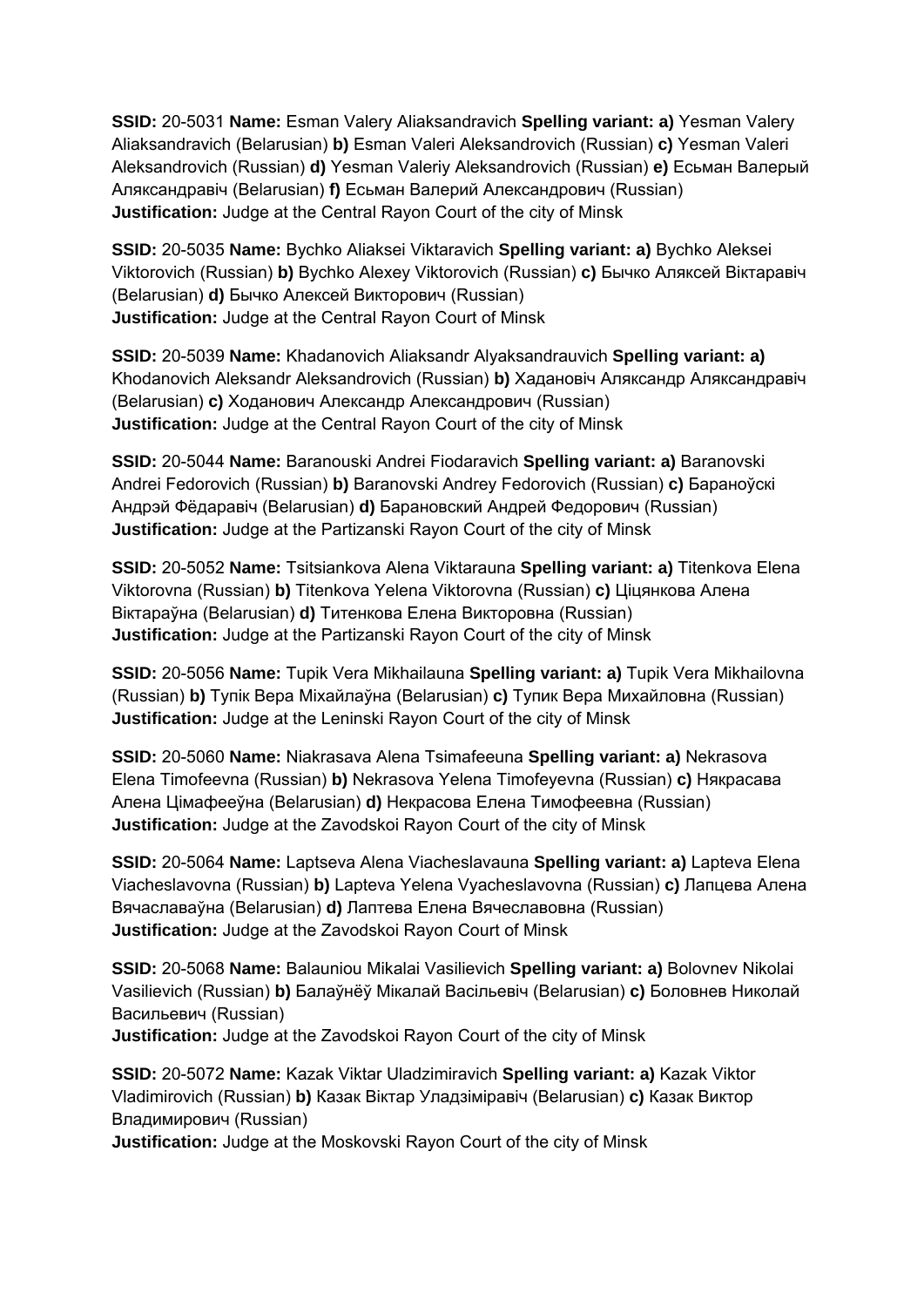**SSID:** 20-5076 **Name:** Shylko Alena Mikalaeuna **Spelling variant: a)** Shilko Elena Nikolaevna (Russian) **b)** Shilko Yelena Nikolaevna (Russian) **c)** Шылько Алена Мікалаеўна (Belarusian) **d)** Шилько Елена Николаевна (Russian)

**Justification:** Judge at the Moskovski Rayon Court of the city of Minsk. On 24 January 2012 rejected the appeal of Ales Byalyatski regarding the sentence imposed on him by the Pervomaiski District Court of Minsk even though Byalyatski's trial was conducted in a way that was a clear violation of the Code of Penal Procedure. Byalyatski was active in defending and providing assistance to those who suffered from repression in relation to the 19 December 2010 elections and the crackdown on civil society and democratic opposition.

**SSID:** 20-5080 **Name:** Simakhina Liubou Siarheeuna **Spelling variant: a)** Simakhina Liubov Sergeevna (Russian) **b)** Сімахіна Любоў Сяргееўна (Belarusian) **c)** Симахина Любовь Сергеевна (Russian)

**Justification:** Judge at the Moskovski Rayon Court of the city of Minsk

**SSID:** 20-5084 **Foreign identifier:** 140 **Name:** Kuzniatsova Natallia Anatolieuna **Spelling variant: a)** Kuznetsova Natalia Anatolievna (Russian) **b)** Kuznetsova Natalya Anatolyevna (Russian) **c)** Кузняцова Наталля Анатольеўна (Belarusian) **d)** Кузнецова Наталья Анатольевна (Russian) **DOB:** 1973 **POB:** Minsk **Justification:** Judge at the Moskovski Rayon Court of the city of Minsk

**SSID:** 20-5090 **Name:** Tselitsa Lidziia Fiodarauna **Spelling variant: a)** Tselitsa Lidzia Fiodarauna (Belarusian) **b)** Tselitsa Lidziya Fiodarauna (Belarusian) **c)** Telitsa Lidiia Fedorovna (Russian) **d)** Telitsa Lidia Fedorovna (Russian) **e)** Telitsa Lidiya Fedorovna (Russian) **f)** Целіца Лідзія Фёдараўна (Belarusian) **g)** Телица Лидия Федоровна (Russian) **Justification:** Judge at the Moskovski Rayon Court of the city of Minsk

**SSID:** 20-5094 **Name:** Charniak Alena Leanidauna **Spelling variant: a)** Cherniak Elena Leonidovna (Russian) **b)** Cherniak Yelena Leonidovna (Russian) **c)** Chernyak Yelena Leonidovna (Russian) **d)** Чарняк Алена Леанідаўна (Belarusian) **e)** Черняк Елена Леонидовна (Russian)

**Justification:** Judge at the Moskovski Rayon Court of the city of Minsk

**SSID:** 20-5098 **Name:** Shestakou Iury Valerievich **Spelling variant: a)** Shestakou Yury Valerievich (Belarusian) **b)** Shestakov Iuri Valerievich (Russian) **c)** Shestakov Yuri Valerievich (Russian) **d)** Шастакоў Юрый Валер'евіч (Belarusian) **e)** Шестаков Юрий Валерьевич (Russian)

**Justification:** Judge at the Moskovski Rayon Court of the city of Minsk

**SSID:** 20-5102 **Name:** Motyl Tatsiana Iaraslavauna **Spelling variant: a)** Motyl Tatsiana Yaraslavauna (Belarusian) **b)** Motyl Tatiana Iaroslavovna (Russian) **c)** Motyl Tatyana Yaroslavovna (Russian) **d)** Матыль Таццяна Таццяна (Belarusian) **e)** Мотыль Татьяна Ярославовна (Russian)

**Justification:** Judge at the Moskovski Rayon Court of the city of Minsk

**SSID:** 20-5106 **Name:** Khatkevich Iauhen Viktaravich **Spelling variant: a)** Khatkevich Yauhen Viktaravich (Belarusian) **b)** Khatkevich Evgeni Viktorovich (Russian) **c)** Khatkevich Yevgeni Viktorovich (Russian) **d)** Хаткевіч Яўген Віктаравіч (Belarusian) **e)** Хаткевич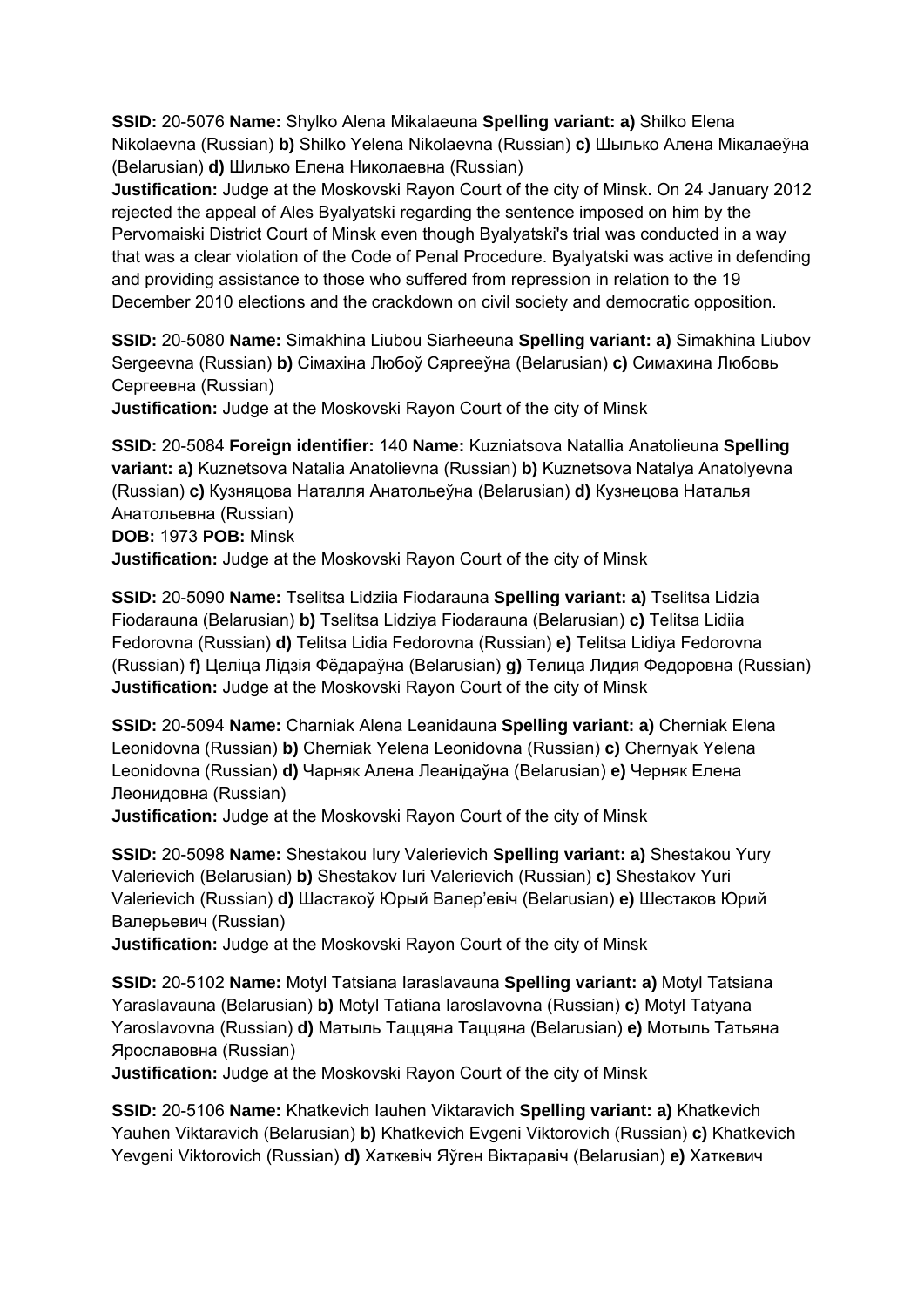Евгений Викторович (Russian) **Justification:** Judge at the Moskovski Rayon Court of the city of Minsk

**SSID:** 20-5110 **Name:** Husakova Volha Arkadzieuna **Spelling variant: a)** Gusakova Olga Arkadievna (Russian) **b)** Гусакова Вольга Аркадзьеўна (Belarusian) **c)** Гусакова Ольга Аркадьевна (Russian)

**Justification:** Judge at the Oktiabrski Rayon Court of Minsk

**SSID:** 20-5114 **Name:** Shahrai Ryta Piatrouna **Spelling variant: a)** Shagrai Rita Petrovna (Russian) **b)** Шаграй Рыта Пятроўна (Belarusian) **c)** Шаграй Рита Петровна (Russian) **Justification:** Judge at the Oktiabrski Rayon Court of the city of Minsk

**SSID:** 20-5118 **Name:** Mitrakhovich Iryna Aliakseeuna **Spelling variant: a)** Mitrakhovich Irina Alekseevna (Russian) **b)** Мітраховіч Ірына Аляксееўна (Belarusian) **c)** Митрахович Ирина Алексеевна (Russian)

**Justification:** Judge at the Oktiabrski Rayon Court of the city of Minsk

**SSID:** 20-5122 **Name:** Pratasavitskaia Natallia Uladzimirauna **Spelling variant: a)**  Protosovitskaia Natalia Vladimirovna (Russian) **b)** Protosovitskaya Natalia Vladimirovna (Russian) **c)** Protosovitskaya Natalya Vladimirovna (Russian) **d)** Пратасавіцкая Наталля Уладзіміраўна (Belarusian) **e)** Протосовицкая Наталья Владимировна (Russian) **Justification:** Judge at the Oktiabrski Rayon Court of Minsk

**SSID:** 20-5126 **Name:** Lapko Maksim Fiodaravich **Spelling variant: a)** Lapko Maksim Fedorovich (Russian) **b)** Lapko Maxim Fyodorovich (Russian) **c)** Лапко Максім Фёдаравіч (Belarusian) **d)** Лапко Максим Федорович (Russian) **Justification:** Judge at the Oktiabrski Rayon Court of the city of Minsk

**SSID:** 20-5130 **Name:** Varenik Natallia Siamionauna **Spelling variant: a)** Varenik Natalia Semenovna (Russian) **b)** Varenik Natalya Semyonovna (Russian) **c)** Варэнік Наталля Сямёнаўна (Belarusian) **d)** Вареник Наталья Семеновна (Russian) **Justification:** Judge at the Frunzenski Rayon Court of the city of Minsk

**SSID:** 20-5134 **Name:** Zhukouskaia Zhanna Aliakseeuna **Spelling variant: a)** Zhukouskaya Zhanna Aliakseyeuna (Belarusian) **b)** Zhukovskaia Zhanna Alekseevna (Russian) **c)**  Zhukovskaya Zhanna Alekseyevna (Russian) **d)** Жукоўская Жанна Аляксееўна (Belarusian) **e)** Жуковская Жанна Алексеевна (Russian) **Justification:** Judge at the Frunzenski Rayon Court of the city of Minsk

**SSID:** 20-5138 **Name:** Samaliuk Hanna Valerieuna **Spelling variant: a)** Samoliuk Anna Valerievna (Russian) **b)** Samolyuk Anna Valeryevna (Russian) **c)** Самалюк Ганна Валер'еўна (Belarusian) **d)** Самолюк Анна Валерьевна (Russian) **Justification:** Judge at the Frunzenski Rayon Court of the city of Minsk

**SSID:** 20-5142 **Name:** Lukashenka Dzmitry Aliaksandravich **Spelling variant: a)**  Lukashenko Dmitri Aleksandrovich (Russian) **b)** Лукашэнка Дзмітрый Аляксандравіч (Belarusian) **c)** Лукашенко Дмитрий Александрович (Russian) **Justification:** Businessman, active participantion in financial operations involving the Lukashenko family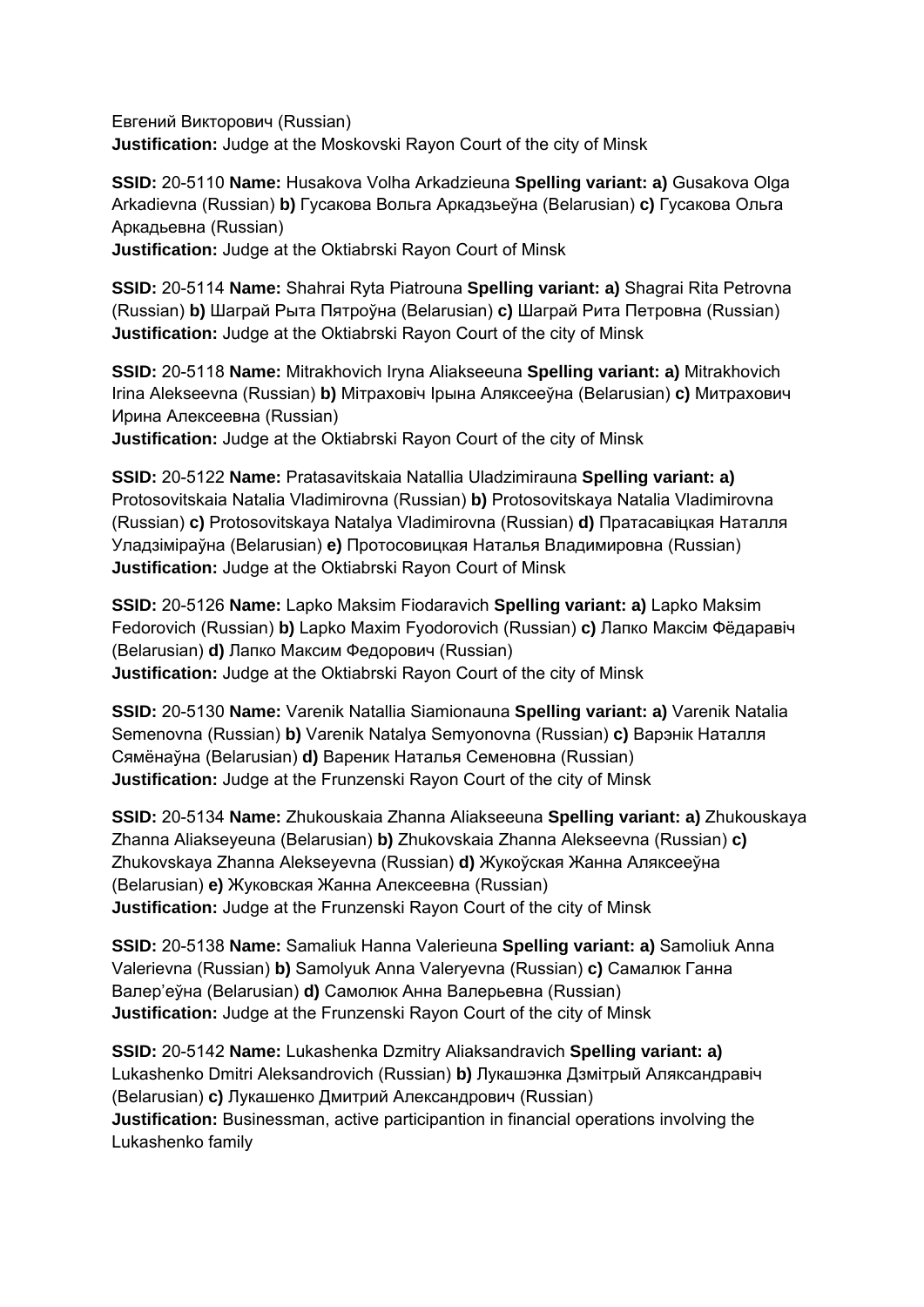**SSID:** 20-5146 **Name:** Shuhaeu Siarhei **Spelling variant: a)** Shuhayeu Siarhei (Belarusian) **b)** Shugaev Sergei (Russian) **c)** Shugayev Sergey (Russian) **d)** Шугаеў Сяргей (Belarusian) **e)** Шугаев Сергей (Russian) **Justification:** Deputy Head of the KGB. Head of Counter-intelligence Board of the KGB

**SSID:** 20-5150 **Name:** Kuzniatsou Ihar **Spelling variant: a)** Kuznetsov Igor (Russian) **b)**  Кузняцоў Ігар (Belarusian) **c)** Кузнецов Игорь (Russian) **Justification:** Head of State KGB Training Center

**SSID:** 20-5154 **Name:** Haidukevich Valery Uladzimiravich **Spelling variant: a)** Gaidukevich Valeri Vladimirovich (Russian) **b)** Гайдукевіч Валерый Уладзіміравіч (Belarusian) **c)**  Гайдукевич Валерий Владимирович (Russian)

**Justification:** Deputy Minister of Interior. Commander of internal troops; as a commander of internal troops he bears responsibility for the violent suppression of protests

**SSID:** 20-5158 **Name:** Hureeu Siarhei Viktaravich **Spelling variant: a)** Hureyeu Siarhey Viktaravich (Belarusian) **b)** Gureev Sergei Viktorovich (Russian) **c)** Gureyev Sergey Viktorovich (Russian) **d)** Гурэеў Сяргей Віктаравіч (Belarusian) **e)** Гуреев Сергей Викторович (Russian)

**Justification:** Deputy Minister of Interior. Head of Preliminary Investigation; as Deputy Minister of Interior he bears responsibility for the violent suppression of protests and violations of human rights during investigation proceedings

**SSID:** 20-5162 **Name:** Kachanau Uladzimir Uladzimiravich **Spelling variant: a)** Kachanov Vladimir Vladimirovich (Russian) **b)** Качанаў Уладзімір Уладзіміравіч (Belarusian) **c)**  Качанов Владимир Владимирович (Russian)

**Justification:** Aide/Advisor to the Minister of Justice; as the aide to the Minister of Justice he bears responsibility for the functioning of the Belarusian judiciary

**SSID:** 20-5166 **Name:** Badak Ala Mikalaeuna **Spelling variant: a)** Bodak Alla Nikolaevna (Russian) **b)** Бадак Ала Мікалаеўна (Belarusian) **c)** Бодак Алла Николаевна (Russian) **Justification:** Deputy Minister of Justice; as Deputy Minister of Justice she bears responsibility for the functioning of the Belarusian judiciary

**SSID:** 20-5170 **Name:** Simanau Aliaksandr Anatolievich **Spelling variant: a)** Simonov Aleksandr Anatolievich (Russian) **b)** Сіманаў Аляксандр Анатольевіч (Belarusian) **c)**  Симонов Александр Анатольевич (Russian)

**Justification:** Deputy Minister of Justice; as Deputy Minister of Justice he bears responsibility for the functioning of the Belarusian judiciary

**SSID:** 20-5174 **Name:** Tushynski Ihar Heraninavich **Spelling variant: a)** Tushinski Igor Geroninovich (Russian) **b)** Тушынскі Ігар Геранінавіч (Belarusian) **c)** Тушинский Игорь Геронинович (Russian)

**Justification:** Deputy Minister of Justice; as Deputy Minister of Justice he bears responsibility for the functioning of the Belarusian judiciary

**SSID:** 20-5178 **Name:** Skurat Viktar **Spelling variant: a)** Skurat Viktor (Russian) **b)** Скурат Віктар (Belarusian) **c)** Скурат Виктор (Russian)

**Justification:** Head of Minsk Municipal Directorate of the Public Security Department of the Ministry of Interior, Colonel of Militia. He was decorated by Lukashenko for his active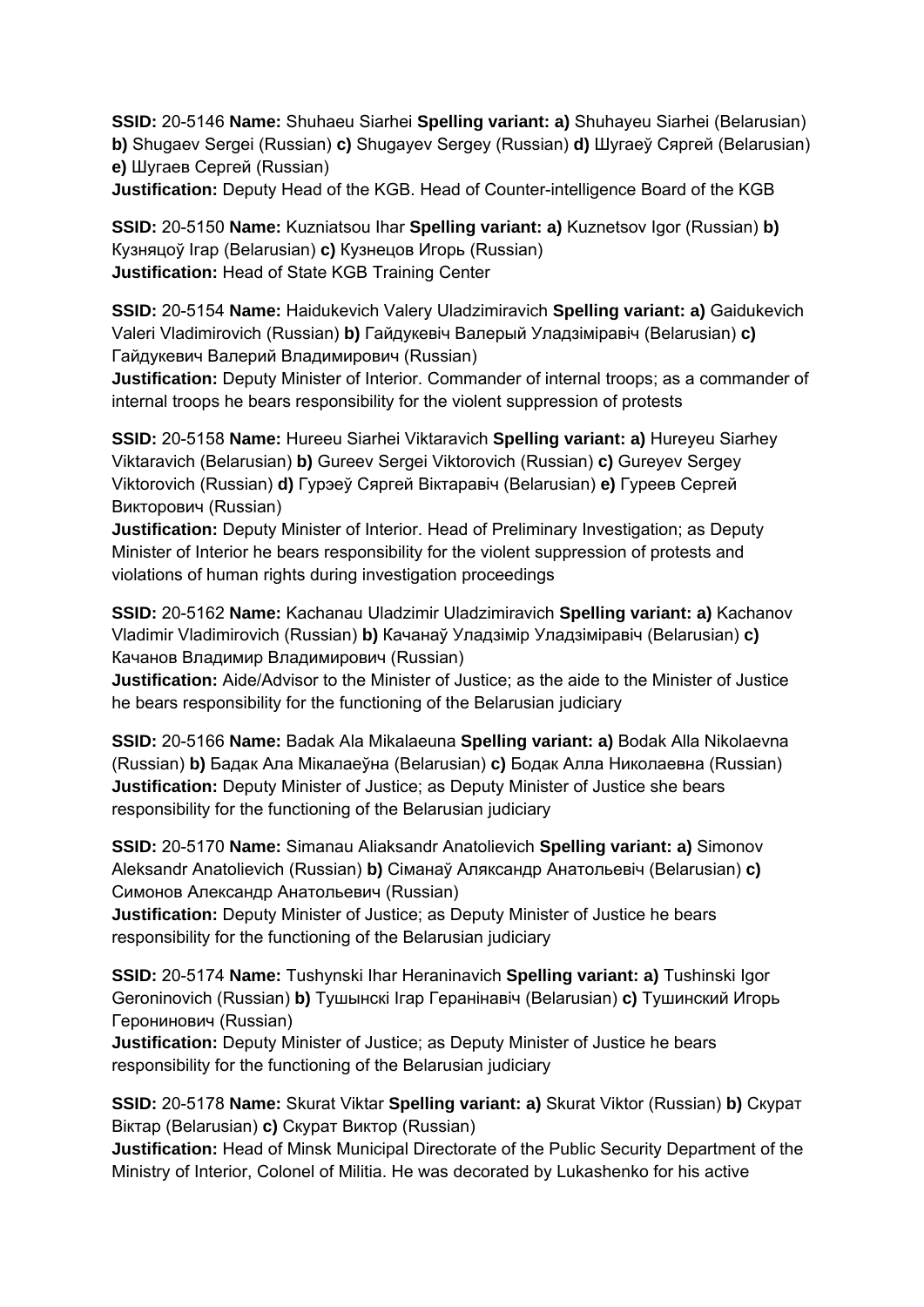participation and implementation of orders during the crackdown of the 19 December 2010 demonstration

**SSID:** 20-5182 **Name:** Ivanou Siarhei **Spelling variant: a)** Ivanov Sergei (Russian) **b)**  Ivanov Sergey (Russian) **c)** Іваноў Сяргей (Belarusian) **d)** Иванов Сергей (Russian) **Justification:** Deputy Head of Supply Division of the Ideological and Personnel Directorate of the Minsk Municipal Department of Interior, Major of Militia. He was decorated by Lukashenko for his active participation and implementation of orders during the crackdown of the 19 December 2010 demonstration

**SSID:** 20-5186 **Name:** Kadzin Raman **Spelling variant: a)** Kadin Roman (Russian) **b)**  Кадзін Раман (Belarusian) **c)** Кадин Роман (Russian)

**Justification:** Commanding officer of Weaponry and Technical Supply of the Motorized Patrol Service, Major of Militia. He was decorated by Lukashenko for his active participation and implementation of orders during the crackdown of the 19 December 2010 demonstration

**SSID:** 20-5190 **Name:** Komar Volha **Spelling variant: a)** Komar Olga (Russian) **b)** Комар Вольга (Belarusian) **c)** Комар Ольга (Russian)

**Justification:** Judge of the Frunzenski District of Minsk, dealing with Vasili Parfenkov's case

**SSID:** 20-5194 **Name:** Zaharouski Anton **Spelling variant: a)** Zagorovski Anton (Russian) **b)** Загароўскі Антон (Belarusian) **c)** Загоровский Антон (Russian) **Justification:** Prosecutor of the Frunzenski District of Minsk, dealing with Vasili Parfenkov's case

**SSID:** 20-5198 **Name:** Charkas Tatsiana Stanislavauna **Spelling variant: a)** Cherkas Tatsiana Stanislavauna (Belarusian) **b)** Cherkas Tatiana Stanislavovna (Russian) **c)** Чаркас Таццяна Станіславаўна (Belarusian) **d)** Чэркас Таццяна Станіславаўна (Belarusian) **e)**  Черкас Татьяна Станиславовна (Russian)

**Justification:** Judge of the Frunzenski District of Minsk, dealing with the cases of Aleksandr Otroshchenkov (sentenced to a 4-years restricted prison term), Aleksandr Molchanov (3 years) and Dmitri Novik (3.5 years of restricted imprisonment)

**SSID:** 20-5202 **Name:** Maladtsova Tatsiana **Spelling variant: a)** Molodtsova Tatiana (Russian) **b)** Маладцова Таццяна (Belarusian) **c)** Молодцова Татьяна (Russian) **Justification:** Prosecutor of the Frunzenski District of Minsk, dealing with Aleksandr Otroshchenkov's, Aleksandr Molchanov's and Dmitri Novik's case

**SSID:** 20-5206 **Name:** Liabedzik Mikhail Piatrovich **Spelling variant: a)** Lebedik Mikhail Petrovich (Russian) **b)** Лябедзiк Мiхаiл Пятровiч (Belarusian) **c)** Лебедик Михаил Петрович (Russian)

**Justification:** First Deputy Editor of the paper «Sovietskaia Belarus»; active transmitter and analyst of pro-governmental policy falsifying facts and making unfair comments on the ongoing processes in Belarus against the civil society

**SSID:** 20-5210 **Name:** Padhaiski Henadz Danatavich **Spelling variant: a)** Podgaiski Gennadi Donatovich (Russian) **b)** Падгайскі Генадзь Данатавіч (Belarusian) **c)**  Подгайский Геннадий Донатович (Russian)

**Justification:** Director of Minsk State Polytechnic College, responsible for the expulsion of students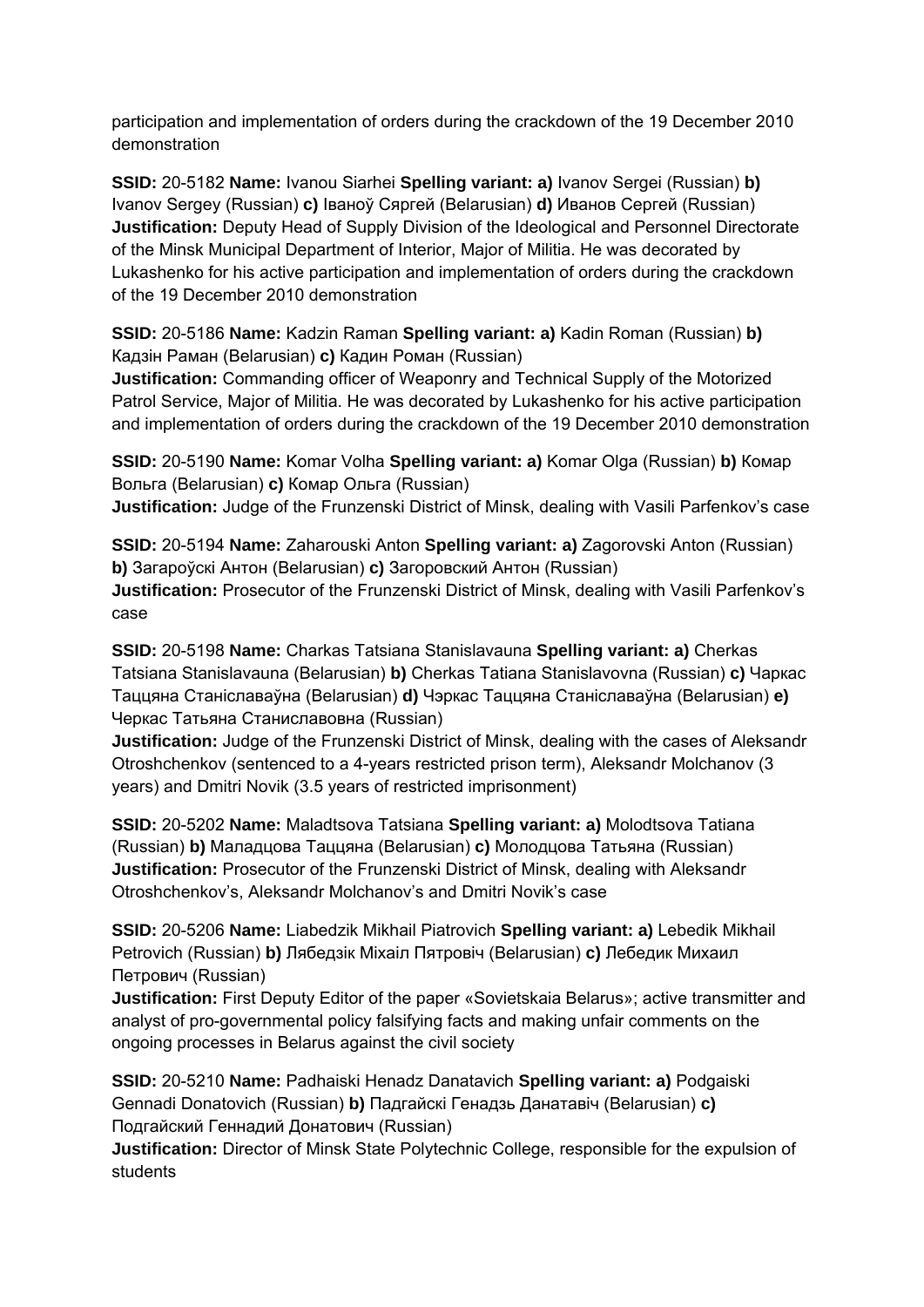**SSID:** 20-5214 **Name:** Kukharchyk Piotr Dzmitryevich **Spelling variant: a)** Kukharchik Piotr Dmitrievich (Russian) **b)** Кухарчык Пётр Дзмітрыевіч (Belarusian) **c)** Кухарчик Пётр Дмитриевич (Russian)

**Justification:** Rector of Minsk State Pedagogical University; responsible for the expulsion of students

**SSID:** 20-5218 **Name:** Batura Mikhail Paulavich **Spelling variant: a)** Batura Mikhail Pavlovich (Russian) **b)** Батура Міхаіл Паўлавіч (Belarusian) **c)** Батура Михаил Павлович (Russian)

**Justification:** Rector of Minsk State University of Informatics and Radioelectronics; responsible for the expulsion of students

**SSID:** 20-5222 **Name:** Chasnouski Mechyslau Edvardavich **Spelling variant: a)** Chesnovski Mechislav Edvardovich (Russian) **b)** Часноўскі Мечыслаў Эдвардавіч (Belarusian) **c)**  Чесновский Мечислав Эдвардович (Russian)

**Justification:** Rector of Brest State University named after Pushkin; responsible for the expulsion of students

**SSID:** 20-5226 **Name:** Alpeeva Tamara Mikhailauna **Spelling variant: a)** Alpeyeva Tamara Mikhailauna (Belarusian) **b)** Alpeeva Tamara Mikhailovna (Russian) **c)** Alpeyeva Tamara Mikhailovna (Russian) **d)** Алпеева Тамара Міхайлаўна (Belarusian) **e)** Алпеева Тамара Михайловна (Russian)

**Justification:** Rector of International Humanitarian-Economic Institute; responsible for the expulsion of students

**SSID:** 20-5230 **Name:** Shykarou Uladzislau **Spelling variant: a)** Shikarov Vladislav (Russian) **b)** Шыкароў Уладзіслаў (Belarusian) **c)** Шикаров Владислав (Russian) **Justification:** Judge of the Zheleznodorozhny District Court of Vitebsk. He sentenced several protesters during the appeal trial, despite the fact that they were not found guilty by the Court of First Instance.

**SSID:** 20-5234 **Name:** Merkul Natallia Viktarauna **Spelling variant: a)** Merkul Natalia Viktorovna (Russian) **b)** Merkul Natalya Viktorovna (Russian) **c)** Меркуль Наталля Віктараўна (Belarusian) **d)** Меркуль Наталья Викторовна (Russian) **DOB:** 13 Nov 1964

**Justification:** Director of the Secondary School in Talkov City, Pukhovichi District. On 27 January 2011 she fired Natalia Ilinich, a highly regarded teacher of the secondary school for her political views and for her participation at the 19 December 2010 events.

**SSID:** 20-5239 **Name:** Akulich Sviatlana Rastsislavauna **Spelling variant: a)** Okulich Svetlana Rostislavovna (Russian) **b)** Акуліч Святлана Расціславаўна (Belarusian) **c)**  Окулич Светлана Ростиславовна (Russian)

**DOB: a)** 27 Aug 1948 **b)** 1949

**Justification:** Judge of the Pukhovichi District Court. She unlawfully rejected the motion of Natalia Ilinich to restore her position as teacher of the Secondary School in Talkov City.

**SSID:** 20-5245 **Name:** Pykina Natallia Mikhailauna **Spelling variant: a)** Pykina Natalia Mikhailauna (Belarusian) **b)** Pikina Natalia Mikhailovna (Russian) **c)** Pykina Natalya Mikhailovna (Russian) **d)** Пыкіна Наталля Міхайлаўна (Belarusian) **e)** Пыкина Наталья Михайловна (Russian)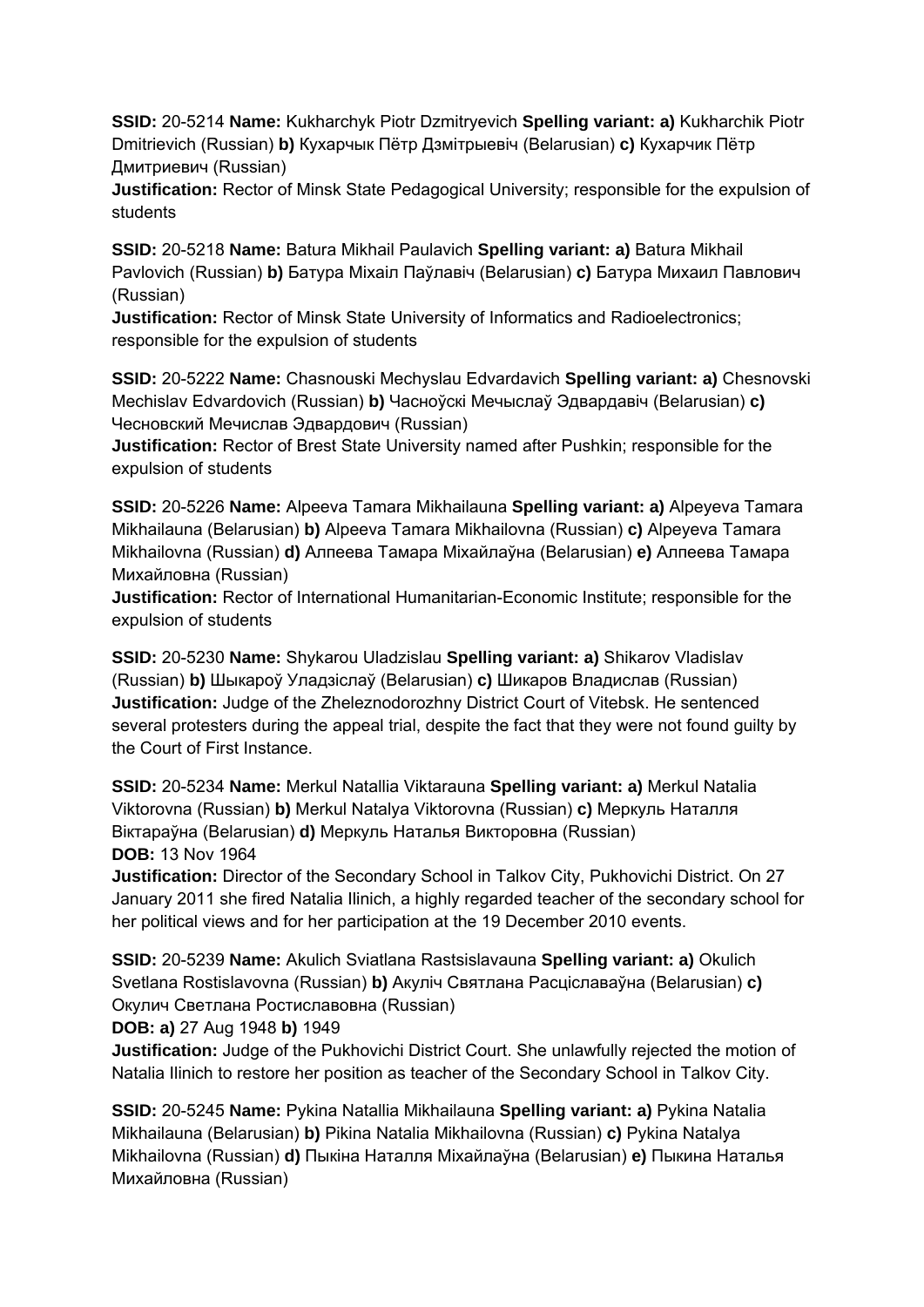#### **DOB:** 20 Apr 1971 **POB:** Rakov

**Justification:** Judge of the Partizanski District Court dealing with Likhovid's case. She sentenced Mr. Likhovid, an activist of «The Movement for Freedom», to 3 and a half year in prison of strict regime.

**SSID:** 20-5252 **Name:** Mazouka Kiryl Viktaravich **Spelling variant: a)** Mazovka Kirill Viktorovich (Russian) **b)** Мазоўка Кiрыл Вiктаравiч (Belarusian) **c)** Мазовка Кирилл Викторович (Russian)

**Justification:** Prosecutor of the Dashkevich-Lobov case. Dmitri Dashkevich and Eduard Lobov, activists of the Young Front, were sentenced to several years of imprisonment for «hooliganism». The real reason for their imprisonment was that both actively participated in the electoral campaign in December 2010, supporting one of the candidates of the opposition.

**SSID:** 20-5256 **Name:** Aliaksandrau Dzmitry Piatrovich **Spelling variant: a)** Aleksandrov Dmitri Petrovich (Russian) **b)** Аляксандраў Дзмітрый Пятровіч (Belarusian) **c)**  Александров Дмитрий Петрович (Russian)

**Justification:** Judge of the Supreme Economic Court. He sustained the ban of the independent «Autoradio» station. (The «Autoradio» was banned for «having broadcasted calls for mass disturbances during the presidential campaign in December 2010». Upon a contract in force, the radio was transmitting the electoral program of Mr. Sannikov, one of the opposition candidates, saying «the future will be decided not in the kitchens, but on the square!»).

**SSID:** 20-5260 **Name:** Vakulchyk Valery **Spelling variant: a)** Vakulchik Valeri (Russian) **b)**  Вакульчык Валерый (Belarusian) **c)** Вакульчик Валерий (Russian)

**Justification:** Chief of the Analytical Center of the Presidential Administration, responsible for telecommunication, including monitoring, filtering, bugging, controlling and intervening different communication channels, for example the internet.

**SSID:** 20-5264 **Name:** Chatviartkova Natallia **Spelling variant: a)** Chetvertkova Natalia (Russian) **b)** Chetvertkova Natalya (Russian) **c)** Чатвярткова Наталля (Belarusian) **d)**  Четверткова Наталья (Russian)

**Justification:** Judge of the Partizanski District Court of Minsk. She dealt with the trial of expresidential candidate Andrei Sannikov, civil society activist Ilia Vasilevich, Fedor Mirzoianov, Oleg Gnedchik and Vladimir Yeriomenok. Her way of conducting the trial is a clear violation of the Code of Penal Procedure. She sustained the use of evidences and testimonies irrelevant to the accused persons against them.

# **SSID:** 20-5268 **Name:** Bulash Ala **Spelling variant: a)** Bulash Alla (Russian) **b)** Булаш Ала (Belarusian) **c)** Булаш Алла (Russian)

**Justification:** Judge of the Oktiabrski (Kastrichnitski) District Court of Minsk. She dealt with the case of Pavel Vinogradov, Dmitri Drozd, Ales Kirkevich, Andrei Protasenia, Vladimir Homichenko. Her way of conducting the trial is a clear violation of the Code of Penal Procedure. She sustained the use of evidences and testimonies irrelevant to the accused persons against them.

**SSID:** 20-5272 **Name:** Barovski Aliaksandr Genadzevich **Spelling variant: a)** Borovski Aleksandr Gennadievich (Russian) **b)** Бароўскі Аляксандр Генадзевіч (Belarusian) **c)**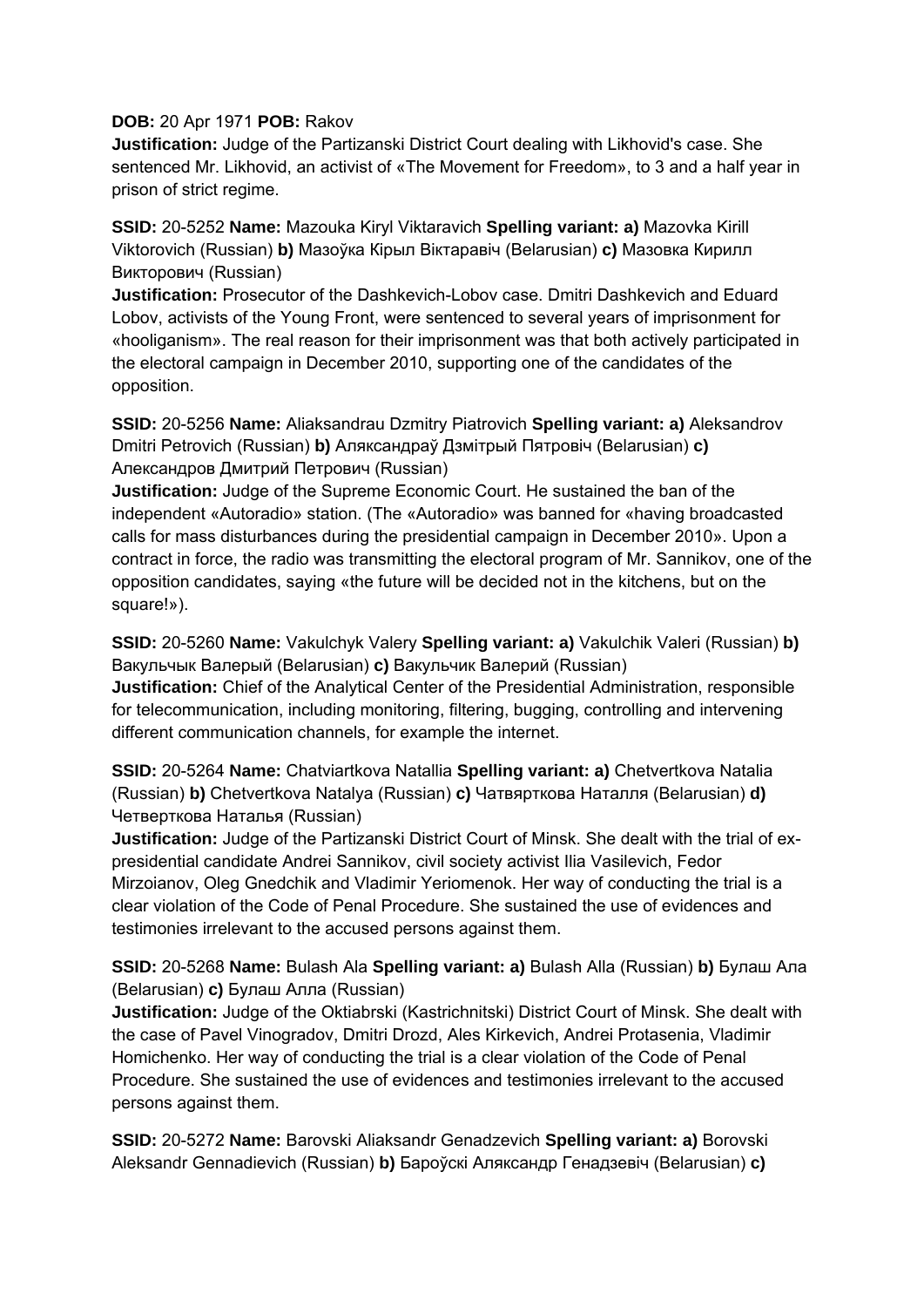Боровский Александр Геннадиевич (Russian)

**Justification:** Public Prosecutor of the Oktiabrski (Kastrichnitski) District Court of Minsk. He dealt with the case of Pavel Vinogradov, Dmitri Drozd, Ales Kirkevich, Vladimir Homichenko. The accusation presented by him has a clear and imminent political motivation and it is a clear violation of the Code of Penal Procedure. It is based on wrong classification of the events of 19th December 2010, not sustained by evidences, proofs and testimonies of witnesses.

**SSID:** 20-5276 **Name:** Simanouski Dmitri Valerevich **Spelling variant: a)** Simanovski Dmitri Valerievich (Russian) **b)** Сіманоўскі Дмітрый Валер'евіч (Belarusian) **c)** Симановский Дмитрий Валериевич (Russian)

**Justification:** Public Prosecutor of the Pervomaiski District Court of Minsk. He dealt with the case of Dmitri Bondarenko. The accusation presented by him has a clear and imminent political motivation and it is a clear violation of the Code of Penal Procedure. It is based on wrong classification of the events of 19th December 2010, not sustained by evidences, proofs and testimonies of witnesses.

**SSID:** 20-5280 **Name:** Brysina Zhanna **Spelling variant: a)** Brysina Zhanna (Russian) **b)**  Brisina Zhanna (Russian) **c)** Брысіна Жанна (Belarusian) **d)** Брысина Жанна (Russian) **e)**  Брисина Жанна (Russian)

**Justification:** Judge of the Zavodskoi District Court of Minsk dealing with the case of Khalip Irina, Martselev Sergei, Severinets Pavel, outstanding civil society representatives. Her way of conducting the trial is a clear violation of the Code of Penal Procedure. She sustained the use of evidences and testimonies irrelevant to the accused persons against them.

**SSID:** 20-5284 **Name:** Zhukovski Sergei Konstantynovych **Spelling variant: a)** Жукоўскі Сяргей Канстанцінавіч (Belarusian) **b)** Жуковский Сергей Константинович (Russian) **Justification:** Public Prosecutor of the Zavodskoi District Court of Minsk dealing with the case of Khalip Irina, Martselev Sergei, Severinets Pavel, outstanding civil society representatives. The accusation presented by him has a clear and imminent political motivation and it is a clear violation of the Code of Penal Procedure. It is based on wrong classification of the events of 19th December 2010, not sustained by evidences, proofs and testimonies of witnesses.

**SSID:** 20-5288 **Name:** Andrey Kazheunikau **Spelling variant: a)** Andrey Kozhevnikov (Russian) **b)** Андрэй Кажэўнікаў (Belarusian) **c)** Андрей Кожевников (Russian) **Justification:** Public prosecutor of the case against ex-presidential candidates Vladimir Neklyaev, Vitaly Rimashevsky, members of Neklyaev's campaign team Andrei Dmitriev, Aleksandr Feduta and Sergei Vozniak, as well as Young Front deputy chairperson Anastasia Polozhanka. The accusation presented by him had a clear political motivation and it was a clear violation of the Code of Penal Procedure. It was based on wrong classification of the events of 19 December 2010, not sustained by evidence, proofs and testimonies of witnesses.

**SSID:** 20-5292 **Name:** Grachova Liudmila **Spelling variant: a)** Grachova Ludmila (Belarusian) **b)** Grachova Lyudmila (Belarusian) **c)** Gracheva Liudmila (Russian) **d)**  Gracheva Lyudmila (Russian) **e)** Grachiova Ludmila (Russian) **f)** Грачова Людміла (Belarusian) **g)** Грачева Людмила (Russian)

**Justification:** Judge of the Leninski District Court of Minsk. She dealt with the case of ex-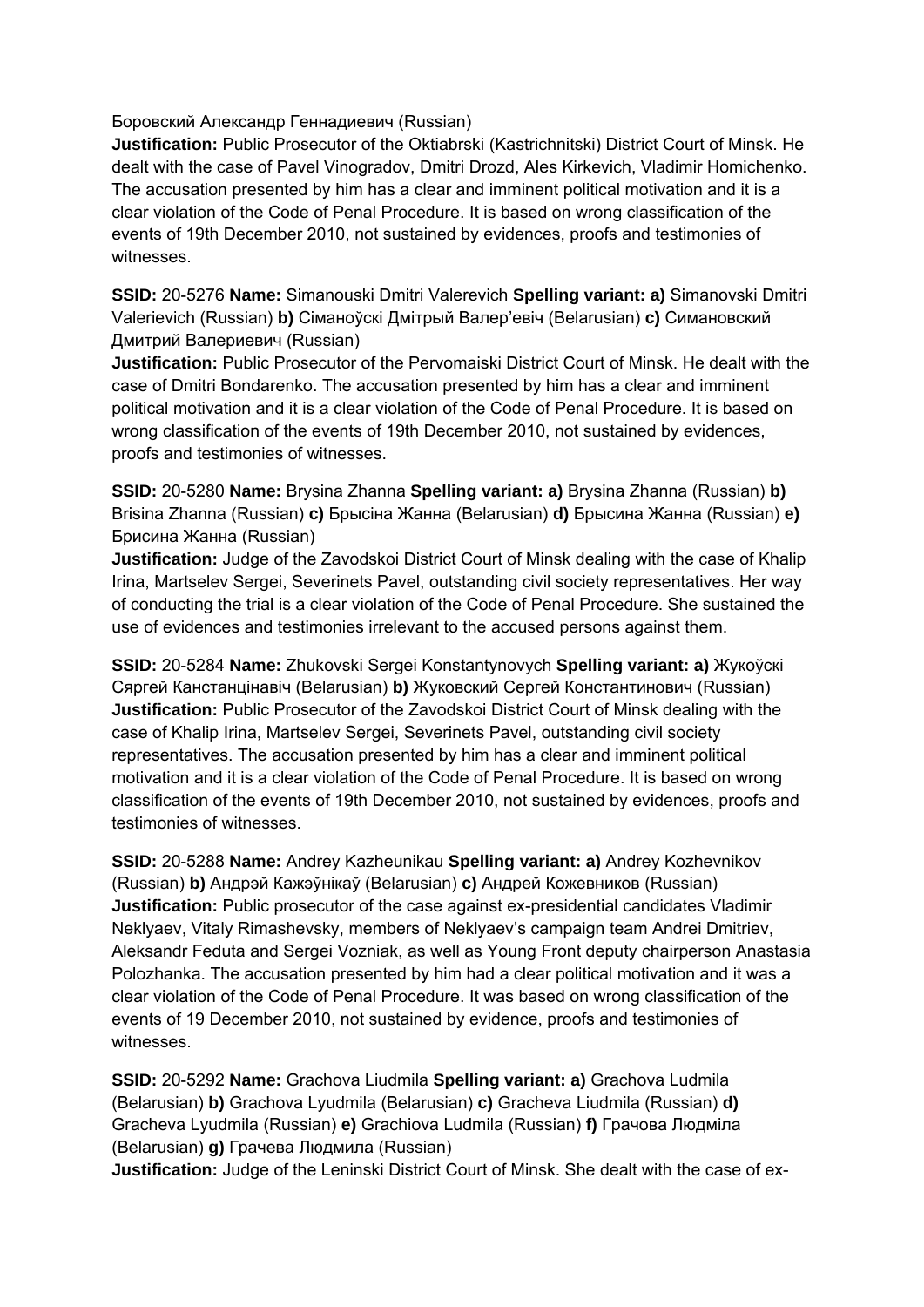presidential candidates Nikolai Statkevich and Dmitri Uss, as well as political and civil society activists Andrei Pozniak, Aleksandr Klaskovski, Aleksandr Kvetkevich, Artiom Gribkov and Dmitri Bulanov. Her way of conducting the trial was a clear violation of the Code of Penal Procedure. She sustained the use of evidence and testimonies irrelevant to the accused persons.

**SSID:** 20-5296 **Name:** Chubkavets Kiril **Spelling variant: a)** Chubkovets Kirill (Russian) **b)**  Чубкавец Кірыл (Belarusian) **c)** Чубковец Кирилл (Russian)

**Justification:** Public prosecutor of the case against ex-presidential candidates Nikolai Statkevich and Dmitri Uss, as well as political and civil society activists Andrei Pozniak, Aleksandr Klaskovski, Aleksandr Kvetkevich, Artiom Gribkov and Dmitri Bulanov. The accusation presented by him had a clear political motivation and it was a clear violation of the Code of Penal Procedure. It was based on wrong classification of the events of 19 December 2010, not sustained by evidence, proofs and testimonies of witnesses.

**SSID:** 20-5300 **Name:** Peftiev Vladimir Pavlovich **Spelling variant: a)** Пефціеў Уладзімір Паўлавіч (Belarusian) **b)** Пефтиев Владимир Павлович (Russian)

**DOB:** 1 Jul 1957 **POB:** Berdyansk, Zaporozhskaya Oblast, Ukraine **Identification document:** Passport No. MP2405942, Belarus

**Justification:** Person associated with Aliaksandr Lukashenka, Viktar Lukashenka and Dzmitry Lukashenka. Provides economic advice to President Lukashenka and is a key financial sponsor of the Lukashenka regime. Majority shareholder and Chairman of the Council of Shareholders of Beltechexport, one of the largest export/import companies of defence products in Belarus. **Relation:** Chairman of Beltechexport (SSID 20-5802)

**SSID:** 20-5307 **Name:** Kamisarau Valery Mikalayevich **Spelling variant: a)** Komissarov Valeri Nikolaevich (Russian) **b)** Камісараў Валерый Мікалаевіч (Belarusian) **c)**  Комиссаров Валерий Николаевич (Russian)

**Justification:** Judge of the City Court of Minsk. He dismissed (as chief judge) the appeals against the sentences of political and civil society activists Dmitri Dashkevich, Eduard Lobov, Aleksandr Otroshchenkov, Dmitri Novik, Aleksandr Molchanov. These trials were a clear violation of the Code of Penal Procedure.

**SSID:** 20-5311 **Name:** Stsiapurka Uladzimir Mikhailavich **Spelling variant: a)** Stepurko Vladimir Mikhailovich (Russian) **b)** Сцяпурка Уладзімір Міхайлавіч (Belarusian) **c)**  Степурко Владимир Михайлович (Russian)

**Justification:** Judge of the City Court of Minsk. He dismissed (as chief judge) the appeals against the sentences of political and civil society activists Irina Khalip, Sergei Martselev, Pavel Severinets, Dmitri Bondarenko, Dmitri Doronin, Sergei Kazakov, Vladimir Loban, Vitali Matsukevich, Evgeni Sekret and Oleg Fedorkevich. These trials were a clear violation of the Code of Penal Procedure. On 24 January 2012 rejected the appeal of Ales Byalyatski regarding the sentence imposed on him by the Pervomaiski District Court of Minsk even though Byalyatski's trial was conducted in a way that was a clear violation of the Code of Penal Procedure. Byalyatski was active in defending and providing assistance to those who suffered from repression in relation to the 19 December 2010 elections and the crackdown on civil society and democratic opposition.

**SSID:** 20-5315 **Name:** Khrypach Siarhei Fiodaravich **Spelling variant: a)** Khripach Sergei Fiodorovich (Russian) **b)** Хрыпач Сяргей Фёдаравіч (Belarusian) **c)** Хрипач Сергей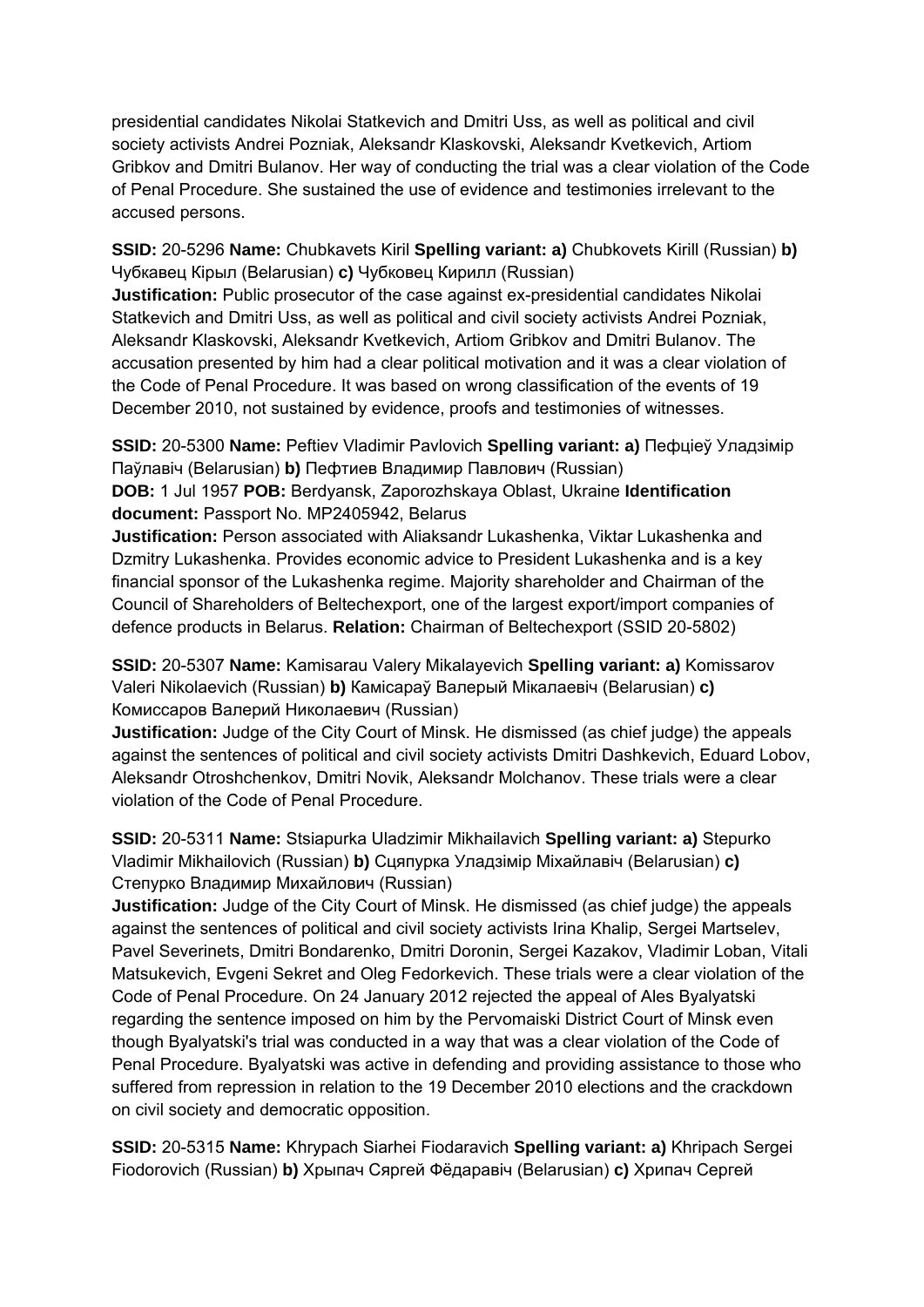Федорович (Russian)

**Justification:** Judge of the City Court of Minsk. He dismissed (as chief judge) the appeals against the sentences of ex-presidential candidates Andrei Sannikov, Nikolai Statkevich, Dmitri Uss, Vladimir Nekliaev, political and civil society activists Andrei Dmitriev, Ilia Vasilevich, Fiodor Mirzayanov, Oleg Gnedchik, Vladimir Yeriomenok, Andrei Pozniak, Aleksandr Klaskovski, Aleksandr Kviatkevich, Artiom Gribkov, Dmitri Bulanov and (as associate judge) Dmitri Dashkevich, Eduard Lobov, Aleksandr Otroshchenkov, Dmitri Novik, Aleksandr Molchanov. These trials were a clear violation of the Code of Penal Procedure.

**SSID:** 20-5319 **Name:** Nazaranka Vasil Andreyevich **Spelling variant: a)** Nazarenko Vasili Andreevich (Russian) **b)** Назаранка Васіль Андрэевіч (Belarusian) **c)** Назаренко Василий Андреевич (Russian)

**Justification:** Judge of the City Court of Minsk. He dismissed (as chief judge) the appeals against the sentences of political and civil society activists Vasili Parfenkov and (as associate judge) Dmitri Dashkevich, Eduard Lobov. These trials were a clear violation of the Code of Penal Procedure.

**SSID:** 20-5323 **Name:** Kamarouskaya Volha Paulauna **Spelling variant: a)** Komarovskaia Olga Pavlovna (Russian) **b)** Камароўская Вольга Паўлаўна (Belarusian) **c)** Комаровская Ольга Павловна (Russian)

**Justification:** Judge of the City Court of Minsk. She dismissed (as associate judge) the appeals against the sentences of ex-presidential candidate Andrei Sannikov, political and civil society activists Irina Khalip, Sergei Martselev, Pavel Severinets, Aleksandr Otroshchenkov, Dmitri Novik, Aleksandr Molchanov, Ilia Vasilevich, Fiodor Mirzayanov, Oleg Gnedchik, Vladimir Yeriomenok, Dmitri Doronin, Sergei Kazakov, Vladimir Loban, Vitali Matsukevich, Evgeni Sekret and Oleg Fedorkevich. These trials were a clear violation of the Code of Penal Procedure.

**SSID:** 20-5327 **Name:** Zaitsava Viktoryia Henadzeuna **Spelling variant: a)** Zaitseva Viktoria Gennadievna (Russian) **b)** Зайцава Вікторыя Генадзеўна (Belarusian) **c)** Зайцева Виктория Геннадьевна (Russian)

**Justification:** Judge of the City Court of Minsk. She dismissed (as associate judge) the appeals against the sentences of ex-presidential candidate Andrei Sannikov, political and civil society activists Ilia Vasilevich, Fiodor Mirzayanov, Oleg Gnedchik and Vladimir Yeriomenok. The trial was a clear violation of the Code of Penal Procedure.

**SSID:** 20-5331 **Name:** Unukevich Tamara Vasileuna **Spelling variant: a)** Vnukevich Tamara Vasilievna (Russian) **b)** Унукевіч Тамара Васілеўна (Belarusian) **c)** Внукевич Тамара Васильевна (Russian)

**Justification:** Judge of the City Court of Minsk. She dismissed (as associate judge) the appeals against the sentences of political and civil society activists Irina Khalip, Sergei Martselev, Pavel Severinets. The trial was a clear violation of the Code of Penal Procedure.

**SSID:** 20-5335 **Name:** Krot Ihar Uladzimiravich **Spelling variant: a)** Krot Igor Vladimirovich (Russian) **b)** Крот Ігар Уладзіміравіч (Belarusian) **c)** Крот Игорь Владимирович (Russian) **Justification:** Judge of the City Court of Minsk. He dismissed (as associate judge) the appeal against the sentence of the political activist Vasili Parfenkov. The trial was a clear violation of the Code of Penal Procedure.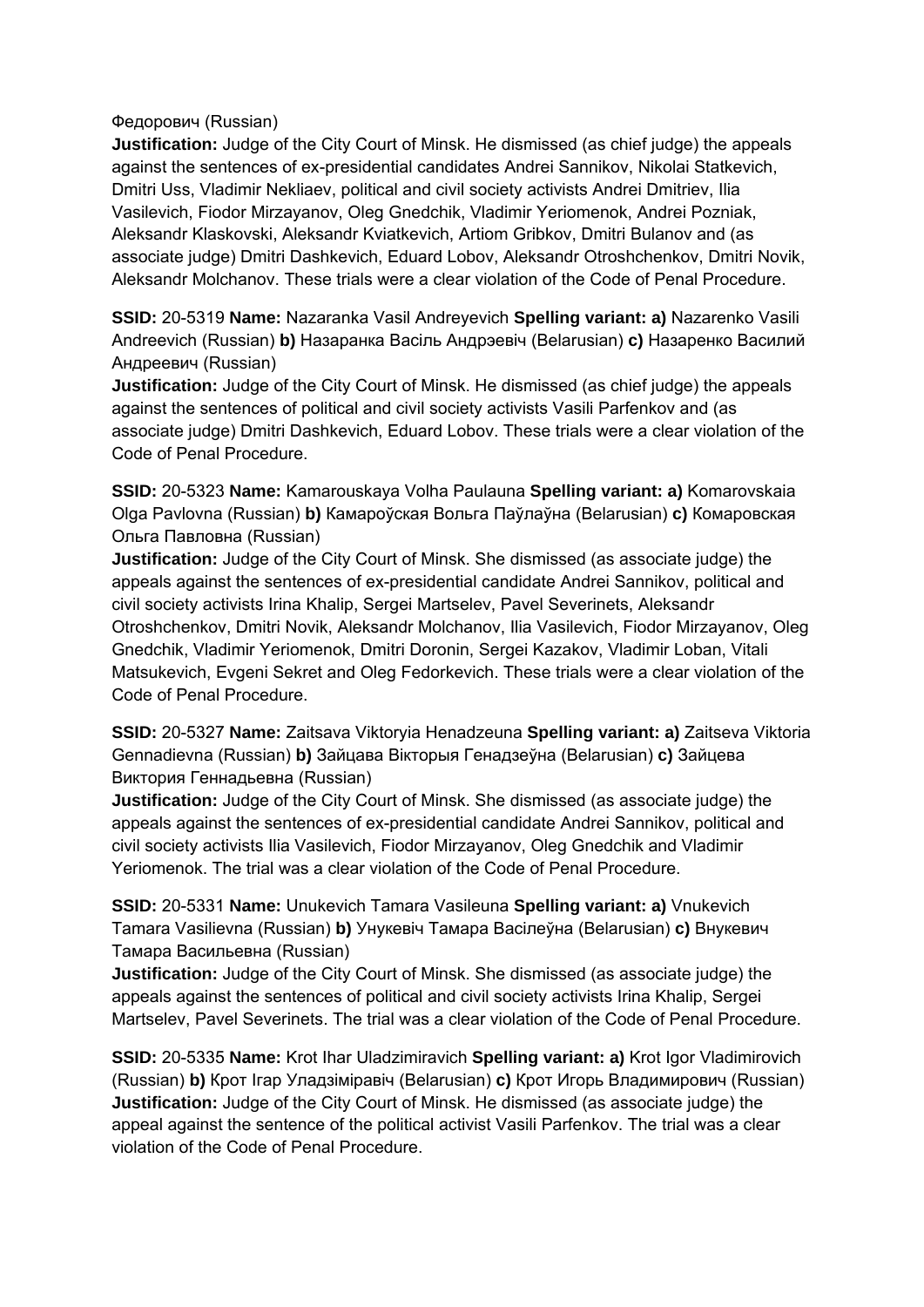**SSID:** 20-5339 **Name:** Khrobastau Uladzimir Ivanavich **Spelling variant: a)** Khrobostov Vladimir Ivanovich (Russian) **b)** Хробастаў Уладзімір Іванавіч (Belarusian) **c)** Хробостов Владимир Иванович (Russian)

**Justification:** Judge of the City Court of Minsk. He dismissed (as associate judge) the appeal against the sentence of the political activist Vasili Parfenkov. The trial was a clear violation of the Code of Penal Procedure. On 24 January 2012 rejected the appeal of Ales Byalyatski regarding the sentence imposed on him by the Pervomaiski District Court of Minsk even though Byalyatski's trial was conducted in a way that was a clear violation of the Code of Penal Procedure. Byalyatski was active in defending and providing assistance to those who suffered from repression in relation to the 19 December 2010 elections and the crackdown on civil society and democratic opposition.

**SSID:** 20-5343 **Name:** Ihnatovich-Mishneva Liudmila **Spelling variant: a)** Ignatovich-Mishneva Liudmila (Russian) **b)** Ігнатовіч-Мішнева Людміла (Belarusian) **c)** Игнатович-Мишнева Людмила (Russian)

**Justification:** Prosecutor of the City Court of Minsk dealing with the dismissal of the appeal against the sentence of Dmitri Dashkevich and Eduard Lobov, activists of the Molodoi Front (Young Front). The trial was a clear violation of the Code of Penal Procedure.

**SSID:** 20-5347 **Name:** Yarmalitski Siarhei Uladzimiravich **Spelling variant: a)** Ermolitski Sergei Vladimirovich (Russian) **b)** Yermolitski Sergei Vladimirovich (Russian) **c)** Ярмаліцкі Сяргей Уладзіміравіч (Belarusian) **d)** Ермолицкий Сергей Владимирович (Russian) **Justification:** Director of the prison camp in Shklov. He is responsible for the inhuman treatment of the detainees and persecution of ex-presidential candidate Nikolai Statkevich, who was imprisoned in relation to the 19 December 2010 events, and other inmates.

**SSID:** 20-5351 **Name:** Kavaliou Aliaksandr Mikhailavich **Spelling variant: a)** Kovalev Aleksandr Mikhailovich (Russian) **b)** Кавалёў Аляксандр Міхайлавіч (Belarusian) **c)**  Ковалёв Александр Михайлович (Russian)

**Justification:** Director of the prison camp in Gorki. He is responsible for the inhuman treatment of the detainees, especially for persecution and torturous treatment of civil society activist Dmitri Dashkevich, who was imprisoned in relation to the 19 December 2010 elections and the crackdown on civil society and democratic opposition.

**SSID:** 20-5355 **Name:** Paluyan Uladzimir Mikalayevich **Spelling variant: a)** Paluyan Vladimir Nikolaevich (Russian) **b)** Палуян Уладзімір Мікалаевіч (Belarusian) **c)** Полуян Владимир Николаевич (Russian)

**DOB:** 1961 **POB:** Village Nekrashevichi, of Karelichi district of Hrodna region **Justification:** Minister of Taxes and Duties. Supervises tax authorities that support the criminal case against Byalyatski using the pretext of tax evasion. Byalyatski was active in defending and providing assistance to those who suffered from repression in relation with the 19 December 2010 elections and the crackdown on civil society and democratic opposition.

**SSID:** 20-5362 **Name:** Kornau Uladzimir Uladzimiravich **Spelling variant: a)** Kornov Vladimir Vladimirovich (Russian) **b)** Корнаў Уладзімір Уладзіміравіч (Belarusian) **c)**  Корнов Владимир Владимирович (Russian)

**Justification:** Judge at the City Court of Minsk who authorised the rejection of Byalyatski's lawyers's appeal. Byalyatski was active in defending and providing assistance to those who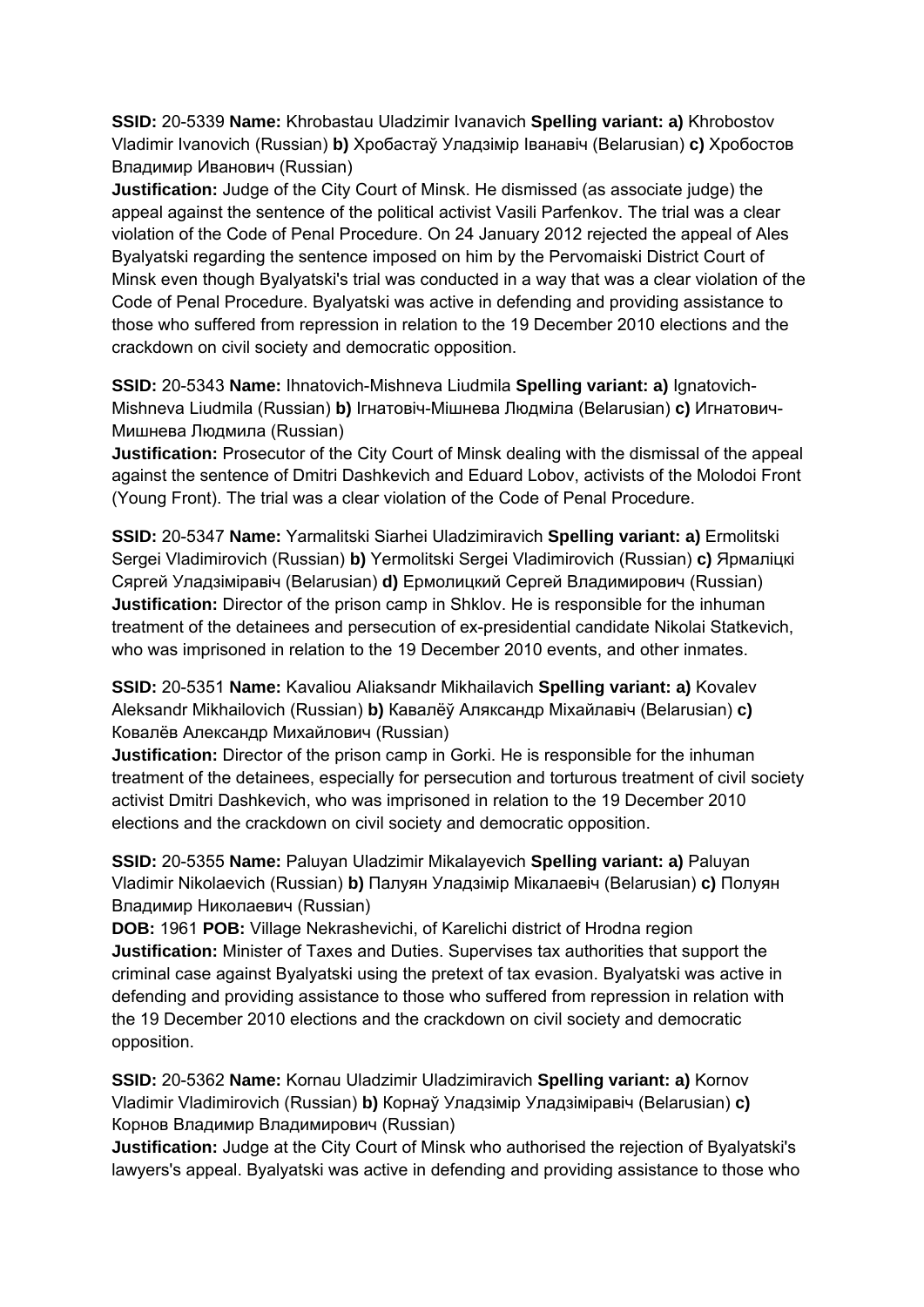suffered from repression in relation with the 19 December 2010 elections and the crackdown on civil society and democratic opposition.

**SSID:** 20-5366 **Name:** Shastakou Maksim Aleksandrauvich **Spelling variant: a)** Shastakou Maksim Aleksandravich (Belarusian) **b)** Shastakou Maxim Aleksandrauvich (Belarusian) **c)**  Shastakou Maxim Aleksandravich (Belarusian) **d)** Shastakou Maxsim Aleksandrauvich (Belarusian) **e)** Shastakou Maxsim Aleksandrauvich (Belarusian) **f)** Shestakov Maksim Aleksandrovich (Russian) **g)** Шастакоў Максім Александравіч (Belarusian) **h)** Шестаков Максим Александрович (Russian)

**Justification:** Prosecutor who presented the case against Byalyatski in the Pervomaiski District Court of Minsk after Byalyatski's application to the court regarding his detention. Byalyatski was active in defending and providing assistance to those who suffered from repression in relation with the 19 December 2010 elections and the crackdown on civil society and democratic opposition.

**SSID:** 20-5370 **Name:** Herasimovich Volha Ivanavna **Spelling variant: a)** Herasimovich Volha Ivanovna (Belarusian) **b)** Gerasimovich Olga Ivanovna (Russian) **c)** Герасімовіч Вольга Иванаўна (Belarusian) **d)** Герасімовіч Вольга Иваноўна (Belarusian) **e)**  Герасимович Ольга Ивановна (Russian)

**Justification:** Prosecutor who presented the case against Byalyatski in the City Court of Minsk after Byalyatski's application to the court regarding his detention. Byalyatski was active in defending and providing assistance to those who suffered from repression in relation with the 19 December 2010 elections and the crackdown on civil society and democratic opposition.

**SSID:** 20-5374 **Name:** Bandarenka Siarhei Uladzimiravich **Spelling variant: a)** Bondarenko Sergei Vladimirovich (Russian) **b)** Бандарэнка Сяргей Уладзіміравіч (Belarusian) **c)**  Бондаренко Сергей Владимирович (Russian)

**Justification:** Judge of the Pervomaiski District Court of Minsk. On 24 November 2011 he sentenced Ales Byalyatski, one of the most prominent human rights defenders, Chief of the Belarusian HR Centre «Vyasna», Vice President of FIDH. The trial was conducted in a way that was a clear violation of the Code of Penal Procedure. Byalyatski was active in defending and providing assistance to those who suffered from repression in relation with the 19 December 2010 elections and the crackdown on civil society and democratic opposition. **Other information:** Adress: Department of law of administration of Pervomaysky district Chornogo K. 5 office 417 Tel.: +375 17 2800264

**SSID:** 20-5378 **Name:** Saikouski Valeri Yosifavich **Spelling variant: a)** Saikovski Valeri Yosifovich (Russian) **b)** Сайкоўскі Валерый Іосіфавіч (Belarusian) **c)** Сайковский Валерий Иосифович (Russian)

**Justification:** Public Prosecutor of the Pervomaiski District Court of Minsk. He dealt with the trial of Ales Byalyatski, one of the most prominent human rights defenders, Chief of the Belarusian HR Centre «Vyasna», Vice President of FIDH. The accusation presented by the prosecutor in the trial had a clear and imminent political motivation and was a clear violation of the Code of Penal Procedure. Byalyatski was active in defending and providing assistance to those who suffered from repression in relation with the 19 December 2010 elections and the crackdown on civil society and democratic opposition. In January 2012, appointed the Deputy Head of Minsk Division of the Investigation Committee. **Other information:** Address: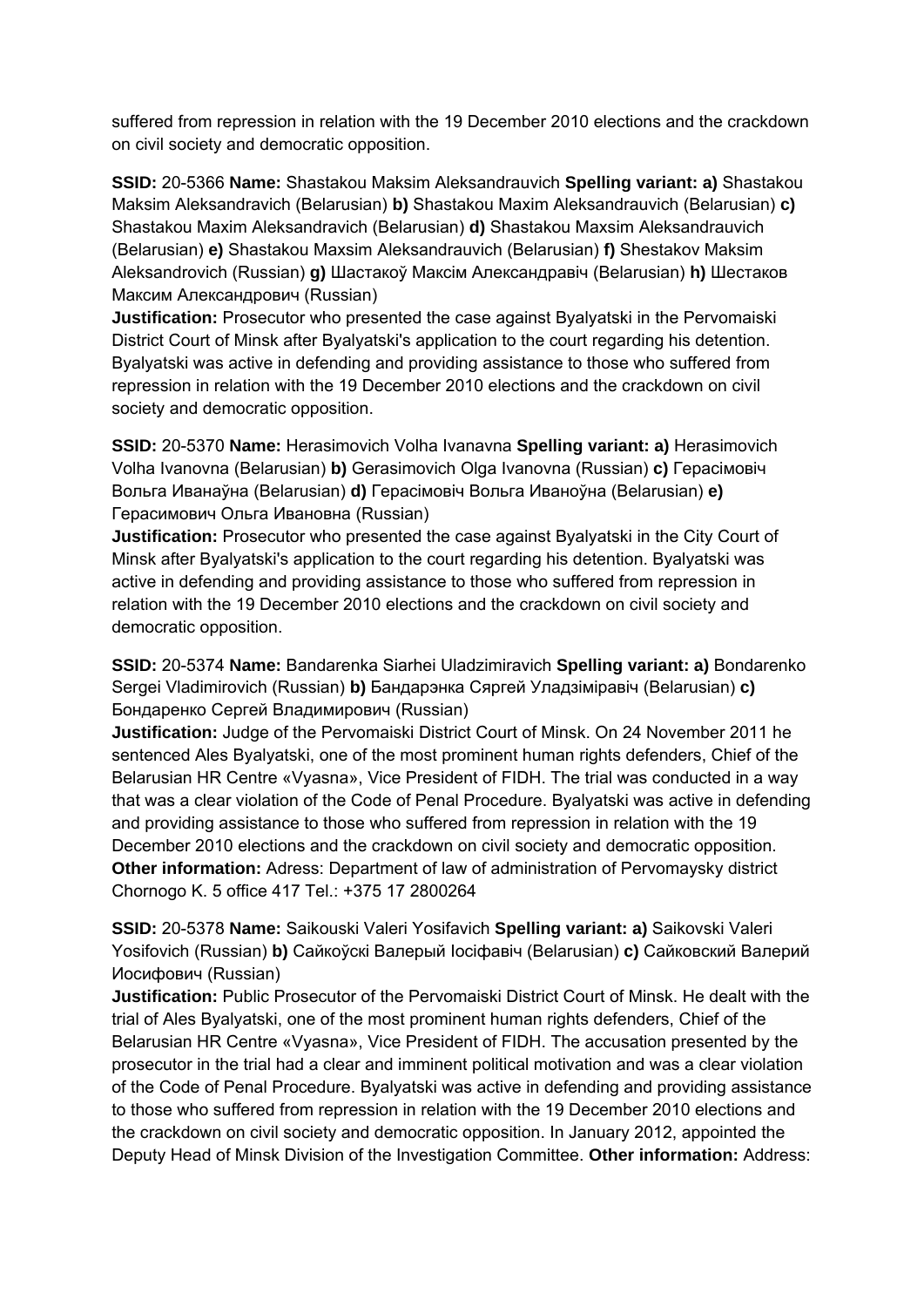Department of law of administration of Pervomaysky district Chornogo K. 5 office 417 Tel.: +37517 2800264

**SSID:** 20-5474 **Name:** Barsukou Aliaksandr Piatrovich **Spelling variant: a)** Barsukov Aleksandr Petrovich (Russian) **b)** Барсукоў Аляксандр Пятровіч (Belarusian) **c)** Барсуков Александр Петрович (Russian)

**Justification:** Colonel, Chief of Minsk police. Since his appointment as Minsk police chief on October 21, 2011 he has been responsible, as commander, for the repression of approximately a dozen peaceful protesters in Minsk, who were later convicted for breaking the law on mass events. For several years he commanded police action against street protests of the opposition.

**SSID:** 20-5478 **Name:** Putsyla Uladzimir Ryhoravich **Spelling variant: a)** Putsila Uladzimir Ryhoravich (Belarusian) **b)** Putsilo Vladimir Grigorievich (Russian) **c)** Putsilo Vladimir Grigoryevich (Russian) **d)** Пуцыла Уладзімір Рыгоравіч (Belarusian) **e)** Пуціла Уладзімір Рыгоравіч (Belarusian) **f)** Пуцило Владимир Григорьевич (Russian)

**Justification:** Chairman of the City Court of Minsk as last resort supervising the verdicts (delivered by the court of the first instance and confirmed by the court of appeal) in the case of internationally recognized political prisoner Pavel Severinets (the co-chairman of the organizing committee to create Belarusian Christian Democracy party and campaign's manager for 2010 presidential candidate Vital Rymashevski) and in the case of former poltical prisoner Aleksandr Otroshchenkov (press secretary of the 2010 presidential candidate Andrei Sannikov). He denied the judicial plaint against these verdicts clearly violating the Code of Penal Procedure.

**SSID:** 20-5482 **Name:** Valchkova Maryiana Leanidauna **Spelling variant: a)** Valchkova Maryana Leanidauna (Belarusian) **b)** Volchkova Marianna Leonidovna (Russian) **c)**  Валчкова Марыяна Леанідаўна (Belarusian) **d)** Волчкова Марианна Леонидовна (Russian)

**Justification:** Judge at Partizanski District Court of Minsk. In 2010–2011 she fined or sentenced representatives of civil society for their peaceful protests to fines and prison sentences in the following cases: a) 2011.07.07, Lelikaw Andrey, 7 days in prison; b) 2011.07.07, Lapatsik Yawhen, punishment unknown; c) 2011.07.07, Syarheyew Uladzimir, 11 days in prison; d) 2011.07.04, Stsepanenka Alyaksandr, 5 days in prison; e) 2011.07.04, Plyuto Tatsyana, 20 daily base units (700 000 BLR); f) 2011.06.23, Kanaplyannik Syarhey, 20 daily base units (700 000 BLR); g) 2010.12.20, Furman Viktar, 11 days in prison; h) 2010.12.20, Astashow Anton, 11 days in prison; i) 2010.12.20, Navumava Valyantsina, 11 days in prison. Repeatedly imposed prison terms and large fines against those involved in peaceful protests and as a result bears responsibility for the repression of civil society and democratic opposition in Belarus.

**SSID:** 20-5486 **Name:** Reliava Aksana Anatolyeuna **Spelling variant: a)** Raliava Aksana Anatolyeuna (Belarusian) **b)** Relyava Aksana Anatolieuna (Belarusian) **c)** Ralyava Aksana Anatolieuna (Belarusian) **d)** Reliavo Oksana Anatolyevna (Russian) **e)** Relyavo Oxana Anatolievna (Russian) **f)** Рэлява Аксана Анатольеўна (Belarusian) **g)** Ралява Аксана Анатольеўна (Belarusian) **h)** Реляво Оксана Анатольевна (Russian) **Justification:** Judge at Sovetski District Court of Minsk. In 2010–2011 she fined or sentenced representatives of civil society for their peaceful protests to fines and prison sentences in the following cases: a) 2011.06.23, Khalyezin Yuri, 20 daily base units (700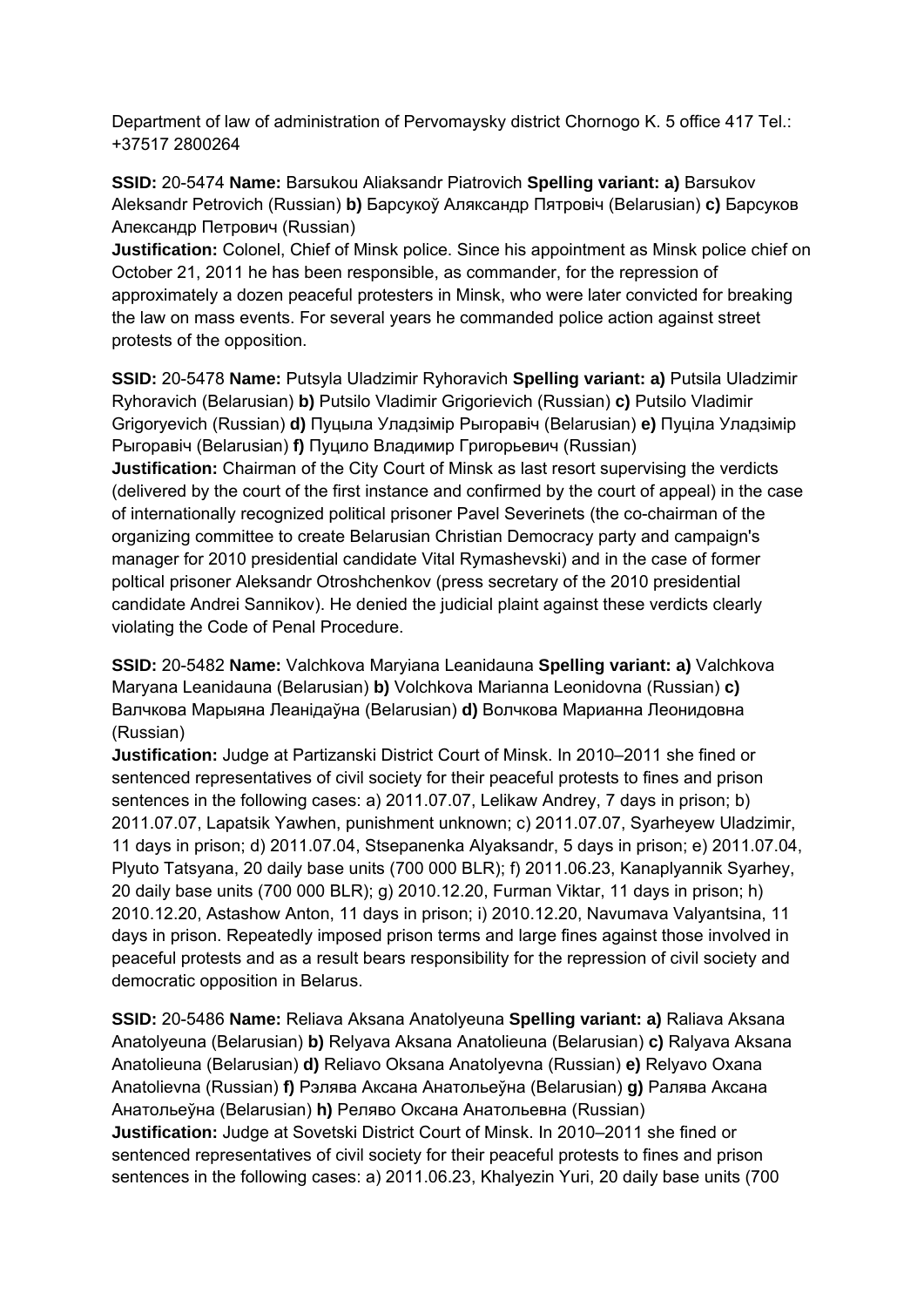000 BLR); b) 2011.06.23, Rutski Alyaksandr, 20 daily base units (700 000 BLR); c) 2011.03.28, Ivashkevich Viktar, 10 days in prison; d) 2010.12.21, Asmanaw Arsen, 15 days in prison; e) 2010.12.20, Kudlayew Alyaksandr, 30 daily base units; f) 2010.12.20, Tryputsin Vitaut, 15 days in prison; g) 2010.12.20, Assipenka Andrey, 15 days in prison; h) 2010.12.20, Ardabatski Dzyanis, 15 days in prison; i) 2010.12.20, Kazlowski Andrey, 15 days in prison and 1 050 000 BLR. Repeatedly imposed prison terms and large fines against those involved in peaceful protests and as a result bears responsibility for the repression of civil society and democratic opposition in Belarus.

**SSID:** 20-5490 **Name:** Khvainitskaya Zhanna Anatolyeuna **Spelling variant: a)**  Khvainitskaia Zhanna Anatolieuna (Belarusian) **b)** Khvoinitskaya Zhanna Anatolyevna (Russian) **c)** Khvoinitskaia Zhanna Anatolievna (Russian) **d)** Хвайніцкая Жанна Анатольеўна (Belarusian) **e)** Хвойницкая Жанна Анатольевна (Russian) **Justification:** Judge at Zavodskoi District Court of Minsk. She fined or sentenced representatives of civil society for their peaceful protests to fines and prison sentences in the following cases: a) 2010.12.20, Makarenka Adam, 6 days in prison; b) 2010.12.20, Bachyla Uladzimir, 30 daily base units (1 050 000 BLR); c) 2010.12.20, Kukalyew Syarhey, 10 days in prison; d) 2010.12.20, Astafyew Alyaksandr, 10 days in prison; e) 2010.12.20, Yazerski Raman, 10 days in prison; f) 2010.12.20, Sapranyetskaya Darya, 10 days in prison; g) 2010.12.20, Aheyeva Iryna,10 days in prison; h) 2010.12.20, Drahun Alyaksandr, 10 days in prison; i) 2010.12.20, Shambalava Tatsyana, 10 days in prison; j) 2010.12.20, Dzyemidzyuk Barys, 10 days in prison; k) 2010.12.20, Kassabuka Alyaksandr, 10 days in prison. Repeatedly imposed prison terms and large fines against those involved in peaceful protests and as a result bears responsibility for the repression of civil society and democratic opposition in Belarus.

**SSID:** 20-5494 **Name:** Mazouka Anzhalika Mikhailauna **Spelling variant: a)** Mazovko Anzhelika Mikhailovna (Belarusian) **b)** Mazovka Anzhelika Mikhailovna (Russian) **c)**  Мазоўка Анжаліка Міхайлаўна (Belarusian) **d)** Мазовка Анжелика Михайловна (Russian) **e)** Мазовка Анжелика Михайловна (Russian)

**Justification:** Judge at Sovetski District Court of Minsk. In 2010–2011 she fined or sentenced representatives of civil society for their peaceful protests to prison sentences in the following cases: a) 2011.07.14, Bussel Alyaksandr, 10 days in prison; b) 2011.07.14, Krukowski Syarhey, 8 days in prison; c) 2011.07.14, Kantsin Yahor, 10 days in prison; d) 2011.07.07, Sukhanossik Vyachaslaw, 8 days in prison; e) 2010.12.21, Nyanakhaw Andrey, 15 days in prison; f) 2010.12.20, Myslivets Ihar, 15 days in prison; g) 2010.12.20, Vilkin Alyaksey, 12 days in prison; h) 2010.12.20, Kharitonaw Paval, 12 days in prison. Repeatedly imposed prison terms against those involved in peaceful protests and as a result bears responsibility for the repression of civil society and democratic opposition in Belarus.

**SSID:** 20-5677 **Name:** Kochyk Aliaksandr Vasilyevich **Spelling variant: a)** Kochyk Aliaksandr Vasilievich (Belarusian) **b)** Kochik Aleksandr Vasilyevich (Russian) **c)** Kochik Alexandr Vasilievich (Russian) **d)** Кочык Аляксандр Васільевіч (Belarusian) **e)** Кочик Александр Васильевич (Russian)

**Justification:** Judge at Partizanski District Court of Minsk. In 2010–2011 he fined or sentenced representatives of civil society for their peaceful protests to fines and prison sentences in the following cases: a) 2011.07.07, Revut Yawhen, 8 days in prison, b) 2011.07.04, Nikitsenka Katsyaryna, 5 days in prison; c) 2011.06.23, Kazak Zmitser, 28 daily base units (980 000 BLR); d) 2010.12.20, Dzyezidzenka Dzianis, 12 days in prison; e)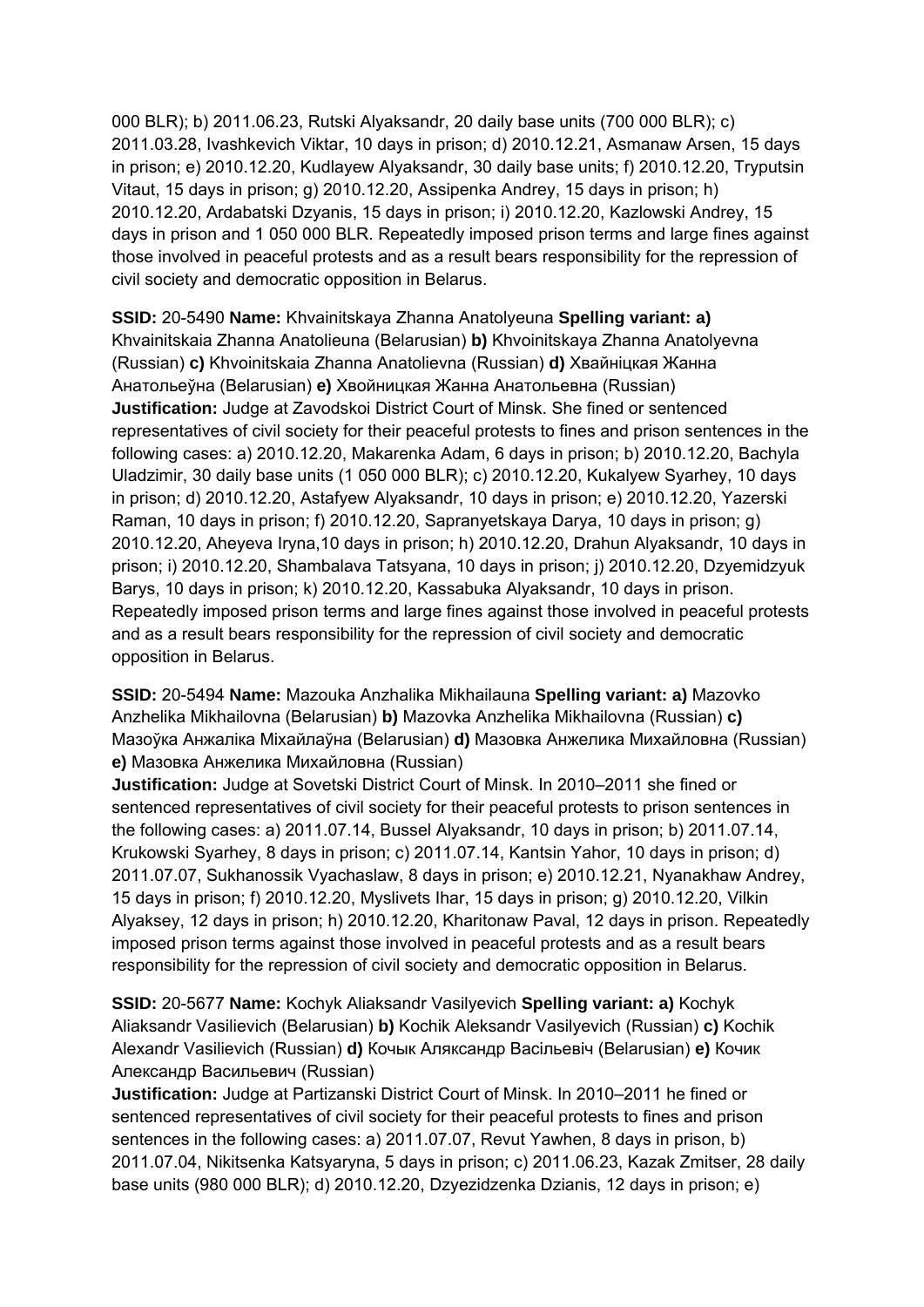2010.12.20, Navumovich Syarhey, 14 days in prison, f) 2010.12.20, Kavalenka Wsevalad, 15 days in prison; g) 2010.12.20, Tsupa Dzyanis,15 days in prison; h) 2010.12.20, Makashyn Syarhey, 10 days in prison; i) 2010.12.20, Zhakhavets Illya, 10 days in prison. Repeatedly imposed prison terms and large fines against those involved in peaceful protests and as a result bears responsibility for the repression of civil society and democratic opposition in Belarus.

**SSID:** 20-5681 **Name:** Karovina Natallia Uladzimirauna **Spelling variant: a)** Karovina Natallya Uladzimirauna (Belarusian) **b)** Korovina Natalia Vladimirovna (Russian) **c)** Korovina Natalya Vladimirovna (Russian) **d)** Каровіна Наталля Уладзіміраўна (Belarusian) **e)**  Коровина Наталья Владимировна (Russian)

**Justification:** Judge of Frunzenski District Court of Minsk. In 2010–2011 she fined or sentenced representatives of civil society for their peaceful protests to fines and prison sentences in the following cases: a) 2011.06 30, Tsyareshchanka Uladzimir, 25 daily base units (875 000 BLR); b) 2011.06.30, Sytsko Stefan, 10 days in prison; c) 2011.06.30, Arapinovich Alyaksandr, 25 daily base units (875 000 BLR); d) 2011.06.30, Yukhnowski Dzyanis, 25 daily base units (875 000 BLR); e) 2011.06.30, Sarachuk Yulian, 25 daily base units (875 000 BLR); f) 2011.06.23, Shewtsow Syarhey, 8 daily base units (280 000 BLR); g) 2010.12.20, Vashkevich Alyaksandr, 10 days in prison; h) 2010.12.20, Myadzvedz Lyeanid, 10 days in prison. Repeatedly imposed prison terms and large fines against those involved in peaceful protests and as a result bears responsibility for the repression of civil society and democratic opposition in Belarus.

**SSID:** 20-5685 **Name:** Harbatouski Yury Aliaksandravich **Spelling variant: a)** Harbatouski Iury Aliaksandravich (Belarusian) **b)** Gorbatovski Yuri Aleksandrovich (Russian) **c)**  Gorbatovski Iuri Aleksandrovich (Russian) **d)** Gorbatovski Yuriy Alexandrovich (Russian) **e)**  Гарбатоўскі Юрый Аляксандравіч (Belarusian) **f)** Горбатовский Юрий Александрович (Russian)

**DOB:** 15 May 1969 **POB:** Magdeburg **Identification document:** Passport No. MP2935942, Belarus

**Justification:** Judge at Pervomaiski District Court of Minsk. In 2010 he fined or sentenced representatives of civil society for their peaceful protests to fines and prison sentences in the following cases: a) 2010.12.20, Hubskaya Iryna, 10 days in prison; b) 2010.12.20, Kaptsiuh Dzmitry, 10 days in prison; c) 2010.12.20, Mikheyenka Yahor, 12 days in prison; d) 2010.12.20, Burbo Andrey, 10 days in prison; e) 2010.12.20, Pushnarova Hanna, 10 days in prison; f) 2010.12.20, Shepuraw Mikita, 15 days in prison; g) 2010.12.20, Zadzyarkowski Andrey, 10 days in prison; h) 2010.12.20, Yaromyenkaw Yawhen, 10 days in prison. Repeatedly imposed prison terms against those involved in peaceful protests and as a result bears responsibility for the repression of civil society and democratic opposition in Belarus.

**SSID:** 20-5694 **Name:** Liushtyk Siarhei Anatolievich **Spelling variant: a)** Lyushtyk Siarhey Anatolyevich (Belarusian) **b)** Liushtyk Sergei Anatolievich (Russian) **c)** Lyushtyk Sergey Anatolyevich (Russian) **d)** Люштык Сяргей Анатольевіч (Belarusian) **e)** Люштык Сергей Анатольевич (Russian)

**Justification:** Judge at Pervomaiski District Court of Minsk. In 2010–2011 he fined or sentenced representatives of civil society for their peaceful protests to fines and prison sentences in the following cases: a) 2011.07.14, Struy Vitali, 10 daily base units (35 000 BLR); b) 2011.07.04, Shalamitski Paval, 10 days in prison; c) 2010.12.20, Sikirytskaya Tatsyana, 10 days in prison; d) 2010.12.20, Dranchuk Yuliya, 13 days in prison; e)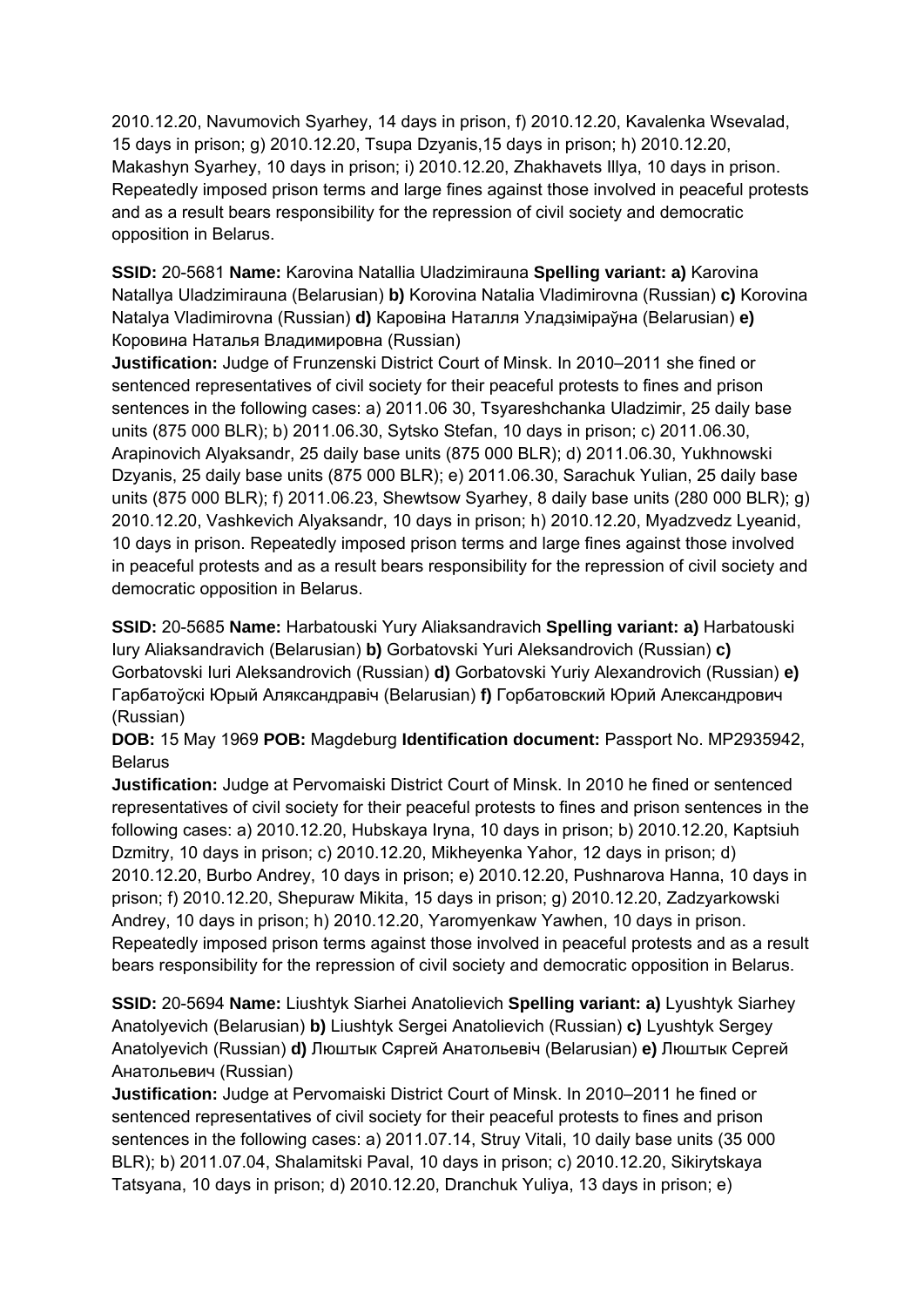2010.12.20, Lapko Mikalay, 12 days in prison; f) 2010.12.20, Pramatoraw Vadzim, 12 days in prison. Repeatedly imposed prison terms and large fines against those involved in peaceful protests and as a result bears responsibility for the repression of civil society and democratic opposition in Belarus.

**SSID:** 20-5698 **Name:** Yakunchykhin Aliaksandr Anatolyevich **Spelling variant: a)**  Iakunchykhin Aliaksandr Anatolievich (Belarusian) **b)** Yakunchikhin Aleksandr Anatolyevich (Russian) **c)** Iakunchikhin Alexandr Anatolievich (Russian) **d)** Якунчыхін Аляксандр Анатольевіч (Belarusian) **e)** Якунчихин Александр Анатольевич (Russian) **Justification:** Judge at Central District Court of Minsk. In 2010–2011 he fined or sentenced representatives of civil society for their peaceful protests to fines and prison sentences in the following cases: a) 2011.11.17, Makayew Alyaksandr, 5 days in prison; b) 2011.07.07, Tukay Illya, 12 days in prison; c) 2011.07.07, Shapchyts Yawhen, 12 days in prison; d) 2011.01.31, Kulakow Lyeanid, 30 daily base units (1 050 000 BLR); e) 2010.12.21, Yaromyenak Uladzimir, 15 days in prison; f) 2010.12.20, Daroshka Alyaksey, 12 days in prison; g) 2010.12.20, Kakhno Herman, 12 days in prison; h) 2010.12.20, Palyakow Vital, 15 days in prison. Repeatedly imposed prison terms and large fines against those involved in peaceful protests and as a result bears responsibility for the repression of civil society and democratic opposition in Belarus.

**SSID:** 20-5702 **Name:** Zapasnik Maryna Sviataslavauna **Spelling variant: a)** Zapasnik Marina Sviatoslavovna (Russian) **b)** Запаснік Марына Святаславаўна (Belarusian) **c)**  Запасник Марина Святославовна (Russian)

**Justification:** Judge at Leninski District Court of Minsk. In 2011 she fined or sentenced representatives of civil society for their peaceful protests to fines and prison sentences in the following cases: a) 2011.07.18, Palyakow Vital, 12 days in prison; b) 2011.07.07, Marozaw S., 10 days in prison, c) 2011.07.07, Badrahin Alyaksandr, 10 days in prison, d) 2011.07.07, Marozova S., 10 days in prison, e) 2011.07.07, Varabey Alyaksandr, 15 days in prison; f) 2011.07.04, Mazurenka Mikita, 10 days in prison. Repeatedly imposed prison terms against those involved in peaceful protests and as a result bears responsibility for the repression of civil society and democratic opposition in Belarus.

**SSID:** 20-5706 **Name:** Dubinina Zhanna Piatrouna **Spelling variant: a)** Dubinina Zhanna Petrovna (Russian) **b)** Дубініна Жанна Пятроўна (Belarusian) **c)** Дубинина Жанна Петровна (Russian)

**Justification:** Judge at Zavodskoi District Court of Minsk. In 2010 she fined or sentenced representatives of civil society for their peaceful protests to fines and prison sentences in the following cases: a) 2010.12.20, Hulyak Vital, 30 daily base units (1 050 000 BLR); b) 2010.12.20, Vaskabovich Lyudmila, 30 daily base units (1 050 000 BLR), c) 2010.12.20, Urywski Alyaksandr, 10 days in prison; d) 2010.12.20, Stashulyonak Veranika, 30 daily base units (1 050 000 BLR); e) 2010.12.20, Say Syarhey, 10 days in prison; f) 2010.12.20, Maksimenka Hastassya, 10 days in prison; g) 2010.12.20, Nikitarovich Yuliya, 10 days in prison. Repeatedly imposed prison terms and large fines against those involved in peaceful protests and as a result bears responsibility for the repression of civil society and democratic opposition in Belarus.

**SSID:** 20-5710 **Name:** Krasouskaya Zinaida Uladzimirauna **Spelling variant: a)**  Krasouskaia Zinaida Uladzimirauna (Belarusian) **b)** Krasovskaya Zinaida Vladimirovna (Russian) **c)** Krasovskaia Zinaida Vladimirovna (Russian) **d)** Красоўская Зінаіда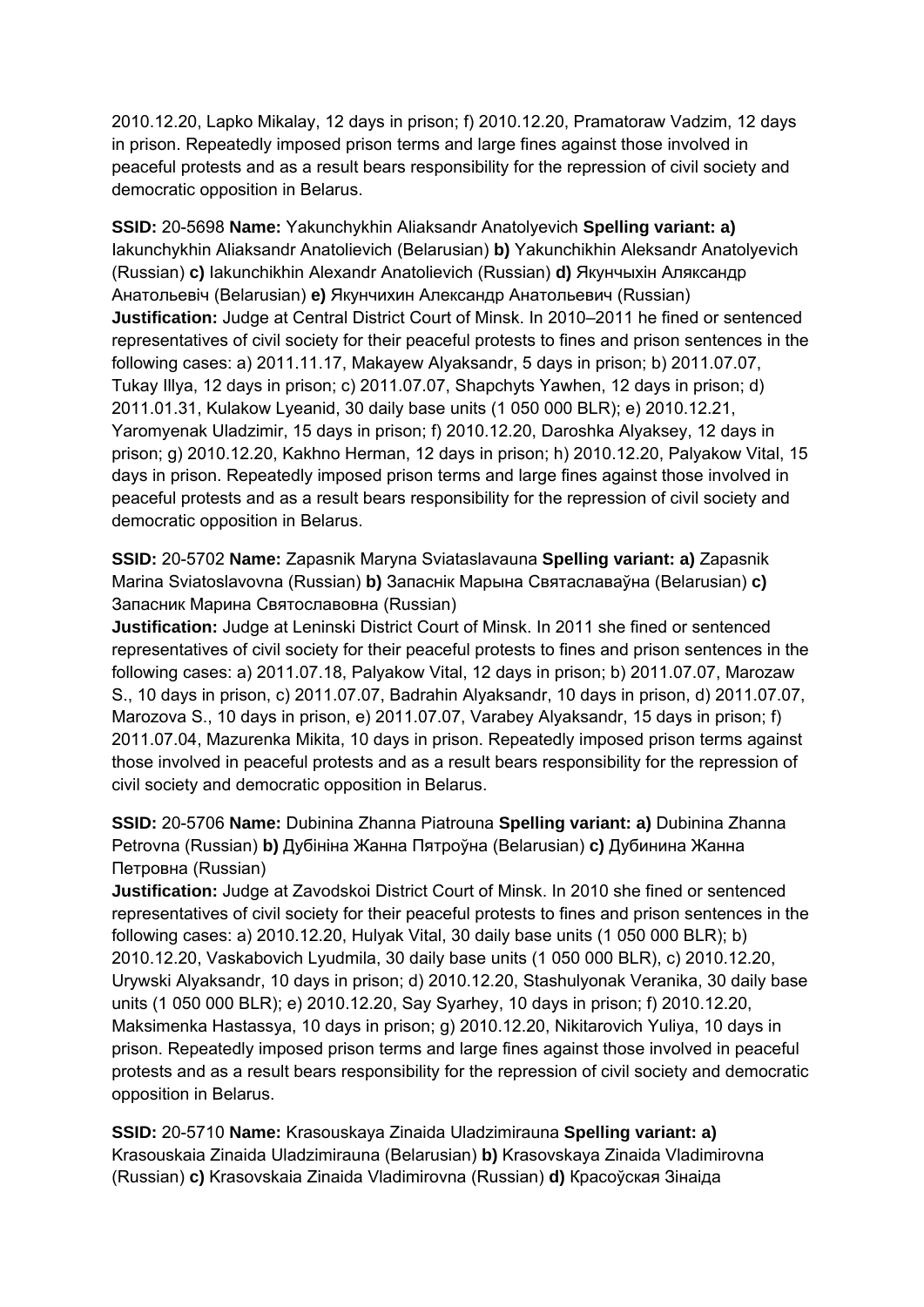Уладзіміраўна (Belarusian) **e)** Красовская Зинаида Владимировна (Russian) **Justification:** Judge at Leninski District Court of Minsk. In 2010 she fined or sentenced representatives of civil society for their peaceful protests to fines and prison sentences in the following cases: a) 2010.12.20, Krawchuk Volha, 30 daily base units (1 050 000 BLR); b) 2010.12.20, Charukhina Hanna, 30 daily base units (1 050 000 BLR); c) 2010.12.20, Dubovik Alena, 15 days in prison; d) 2010.12.20, Boldzina Alena, 12 days in prison; e) 2010.12.20, Syrakvash Andrey, 15 days in prison; f) 2010.12.20, Klimko Nastassiya, 12 days in prison; g) 2010.12.20, Kuwshinaw Viktar, 15 days in prison. Repeatedly imposed prison terms and large fines against those involved in peaceful protests and as a result bears responsibility for the repression of civil society and democratic opposition in Belarus.

**SSID:** 20-5714 **Name:** Hermanovich Siarhei Mikhailavich **Spelling variant: a)** Germanovich Sergei Mikhailovich (Russian) **b)** Germanovich Sergey Mikhailovich (Russian) **c)**  Германовіч Сяргей Міхайлавіч (Belarusian) **d)** Германович Сергей Михайлович (Russian)

**Justification:** Judge at Oktiabrski District Court of Minsk. In 2010 he fined or sentenced representatives of civil society for their peaceful protests to fines and prison sentences in the following cases: a) 2010.12.20, Sidarevich Katsyaryna, 30 daily base units (1 050 000 BLR); b) 2010.12.20, Lyskavets Paval, 15 days in prison; c) 2010.12.20, Sachylka Syarhey, 15 days in prison; d) 2010.12.20, Krawtsow Dzianis, 10 days in prison; e) 2010.12.20, Vyarbitski Uladzimir, 5 days in prison; f) 2010.12.20, Newdakh Maksim, 15 days in prison. Repeatedly imposed prison terms and large fines against those involved in peaceful protests and as a result bears responsibility for the repression of civil society and democratic opposition in Belarus.

**SSID:** 20-5718 **Name:** Svistunova Valiantsina Mikalaeuna **Spelling variant: a)** Svistunova Valyantsina Mikalayeuna (Belarusian) **b)** Svistunova Valentina Nikolaevna (Russian) **c)**  Svistunova Valentina Nikolayevna (Russian) **d)** Свістунова Валянціна Мікалаеўна (Belarusian) **e)** Свистунова Валентина Николаевна (Russian)

**Justification:** Judge at Central District Court of Minsk. In 2010–2011 she fined or sentenced representatives of civil society for their peaceful protests to prison sentences in the following cases: a) 2011.07.21, Bandarenka Volha, 10 days in prison; b) 2011.07.21, Ruskaya Volha, 11 days in prison; c) 2010.12.20, Marchyk Stanislaw, 15 days in prison; d) 2010.12.20, Stanchyk Alyaksandr, 10 days in prison; e) 2010.12.20, Anyankow Syarhey, 10 days in prison. Repeatedly imposed prison terms against those involved in peaceful protests and as a result bears responsibility for the repression of civil society and democratic opposition in Belarus.

**SSID:** 20-5722 **Name:** Sheiko Ina Valerieuna **Spelling variant: a)** Shaiko Іna Valerieuna (Belarusian) **b)** Sheyko Іna Valerieuna (Belarusian) **c)** Sheyko Inna Valerievna (Russian) **d)**  Sheiko Inna Valeryevna (Russian) **e)** Шэйко Iна Валер'еўна (Belarusian) **f)** Шайко Iна Валер'еўна (Belarusian) **g)** Шейко Инна Валерьевна (Russian)

**Justification:** Judge at Central District Court of Minsk. In 2011 she fined or sentenced representatives of civil society for their peaceful protests to fines and prison sentences in the following cases: a) 2011.07.21, Shapavalaw Paval, 12 days in prison; b) 2011.07.21, Ivanyuk Yawhen, 12 days in prison; c) 2011.07.14, Khadzinski Paval, 25 daily base units (875 000 BLR); d) 2011.06.23, Sudnik Andrey, 25 daily base units (875 000 BLR); e) 2011.06.23, Yatskow Usevalad, 30 daily base units (1 050 000 BLR); f) 2011.04.28, Kudlaew Alyaksandr, 50 daily base units (1 750 000 BLR). Repeatedly imposed prison terms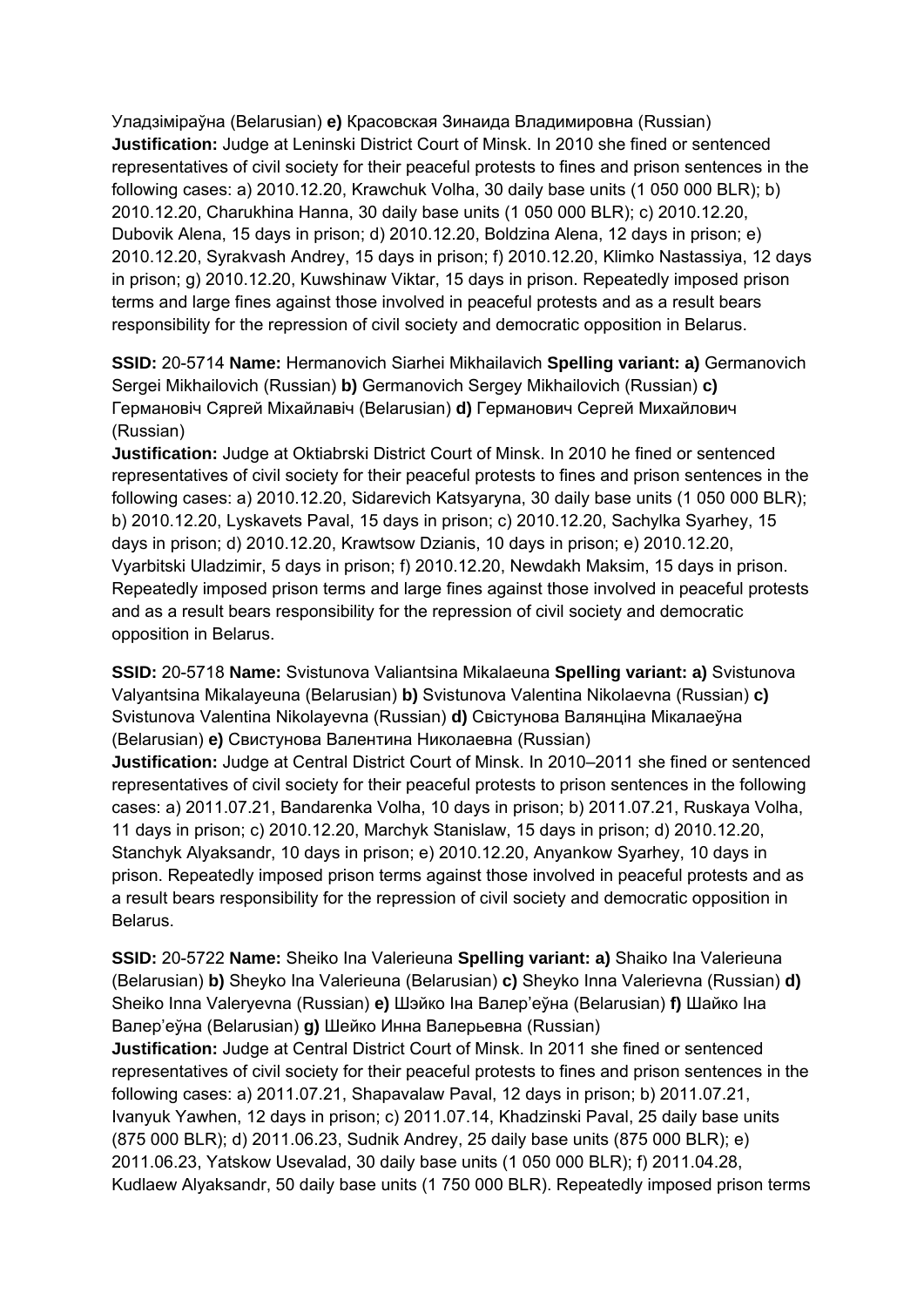and large fines against those involved in peaceful protests and as a result bears responsibility for the repression of civil society and democratic opposition in Belarus.

**SSID:** 20-5736 **Name:** Barysionak Anatol Uladzimiravich **Spelling variant: a)** Barysyonak Anatol Uladzimiravic (Belarusian) **b)** Borisenok Anatoli Vladimirovich (Russian) **c)** Borisenok Anatoli Vladimirovich (Russian) **d)** Borisionok Anatoli Vladimirovich (Russian) **e)** Borisyonok Anatoliy Vladimirovich (Russian) **f)** Барысёнак Анатоль Уладзіміравіч (Belarusian) **g)**  Борисенок Анатолий Владимирович (Russian)

**Justification:** Judge at Partizanski District Court of Minsk. In 2010–2011 he fined or sentenced representatives of civil society for their peaceful protests to fines and prison sentences in the following cases: a) 2011.06.23, Belush Zmitser, 20 daily base units (700 000 BLR); b) 2010.12.20, Zhawnyak Ihar, 30 daily base units (1 050 000 BLR); c) 2010.12.20, Nyestser Aleh, 10 days in prison, d) 2010.12.20, Trybushewski Kiryl, 10 days in prison; e) 2010.12.20, Murashkevich Vyachaslaw, 10 days in prison. Repeatedly imposed prison terms and large fines against those involved in peaceful protests and as a result bears responsibility for the repression of civil society and democratic opposition in Belarus.

**SSID:** 20-5740 **Name:** Yuferytsyn Dzmitry Viktaravich **Spelling variant: a)** Iuferytsyn Dzmitry Viktaravich (Belarusian) **b)** Yuferitsyn Dmitri Viktorovich (Russian) **c)** Yuferitsin Dmitri Viktorovich (Russian) **d)** Iuferitsyn Dmitry Viktorovich (Russian) **e)** Юферыцын Дзмітрый Віктаравіч (Belarusian) **f)** Юферицын Дмитрий Викторович (Russian) **Justification:** Judge at Leninski District Court of Minsk. In 2010 he fined or sentenced representatives of civil society for their peaceful protests to fines and prison sentences in the following cases: a) 2010.12.20, Charukhin Kanstantsin, 30 daily base units (1 050 000 BLR); b) 2010.12.20, Yarmola Mikalay, 15 days in prison; c) 2010.12.20, Halka Dzmitry, 10 days in prison; d) 2010.12.20, Navumaw Viktar, 12 days in prison; e) 2010.12.20, Haldzenka Anatol, 10 days in prison. Repeatedly imposed prison terms and large fines against those involved in peaceful protests and as a result bears responsibility for the repression of civil society and democratic opposition in Belarus.

**SSID:** 20-5744 **Name:** Ziankevich Valiantsina Mikalaeuna **Spelling variant: a)** Zyankevich Valyantsina Mikalayeuna (Belarusian) **b)** Zenkevich Valentina Nikolaevna (Russian) **c)**  Зянькевіч Валянціна Мікалаеўна (Belarusian) **d)** Зенькевич Валентина Николаевна (Russian)

**Justification:** Judge of Leninski District Court of Minsk. In 2010 she fined or sentenced representatives of civil society for their peaceful protests to prison sentences in the following cases: a) 2010.12.20, Yarmolaw Yahor, 12 days in prison; b) 2010.12.20, Palubok Alyaksandr, 15 days in prison; c) 2010.12.20, Mikhalkin Zakhar, 10 days in prison; d) 2010.10.20, Smalak Syarhey, 15 days in prison; e) 2010.12.20, Vassilewski Alyaksandr, 15 days in prison. Repeatedly imposed prison terms against those involved in peaceful protests and as a result bears responsibility for the repression of civil society and democratic opposition in Belarus.

**SSID:** 20-5748 **Name:** Chyzh Iury Aliaksandravich **Spelling variant: a)** Chyzh Yury Aliaksandravich (Belarusian) **b)** Chizh Iuri Aleksandrovich (Russian) **c)** Chizh Yuri Aleksandrovich (Russian) **d)** ЧЫЖ Юрый Аляксандравіч (Belarusian) **e)** ЧИЖ Юрий Александрович (Russian)

**DOB:** 28 Mar 1963 **POB:** Soboli, Bierezowskij Rajon, Brestkaja Oblast (Соболи, Березовский район, Брестская область) **Identification document:** Passport No.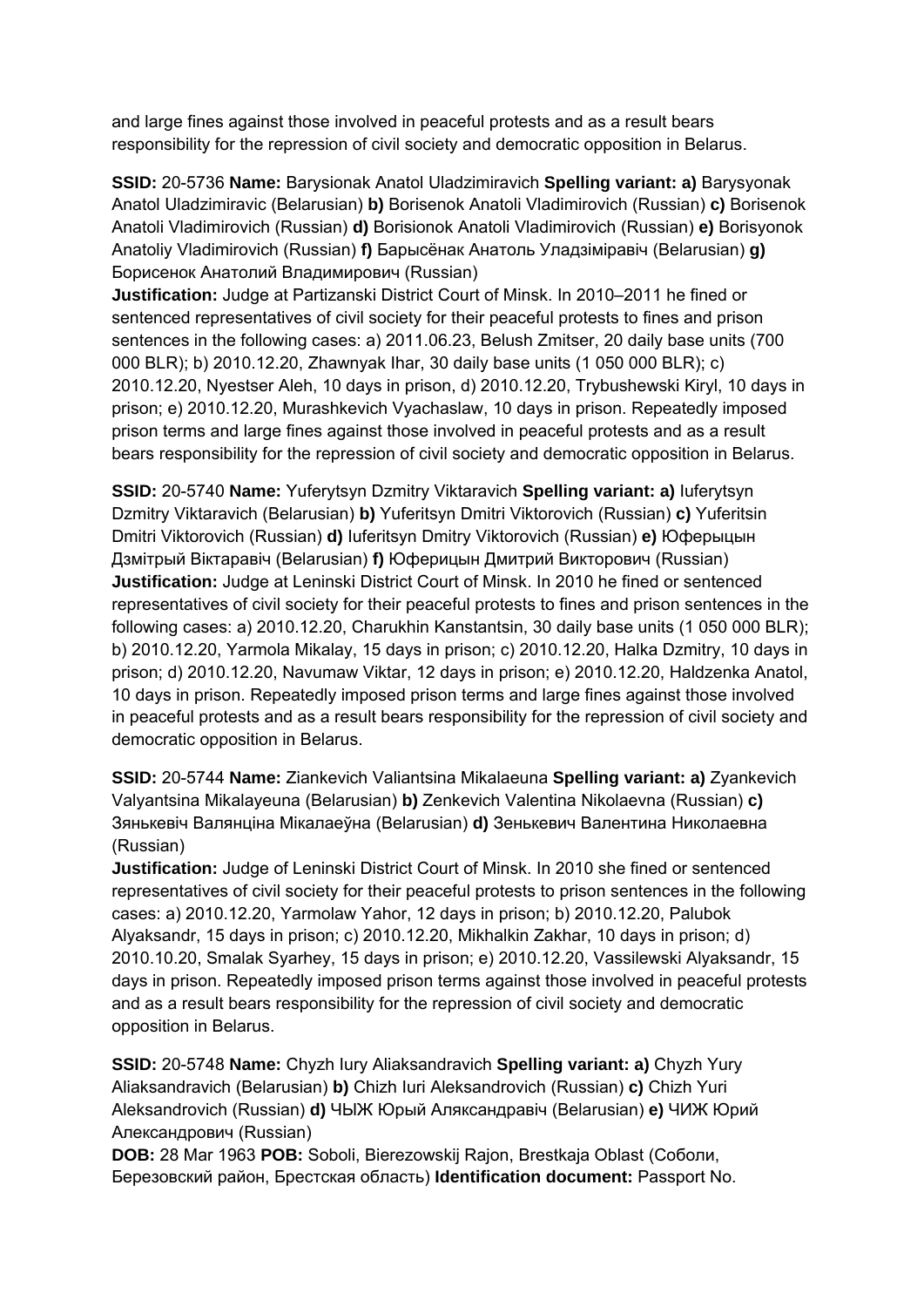## SP0008543, Belarus (current validity doubtful)

**Justification:** Iury Chyzh provides financial support to the Lukashenka regime through his holding company LLC Triple which is active in numerous sectors of the Belarusian economy, including activities resulting from public awards and concessions from the regime. The sporting positions he retains, notably being Chair of the Board of the football club FC Dynamo Minsk and Chair of the Belarusian Federation of wrestling, confirm his association to the regime.

## **SSID:** 20-5757 **Name:** Anatoly Ternavsky **Spelling variant:** Анатолий Тернавский (Belarusian)

## **DOB:** 1950

**Justification:** Person close to family members of President Lukashenka; sponsor of the President's Sports Club. Ternavsky's dealing with oil and oil products testifies his close relations with the regime, taking into account a state monopoly on the oil refining sector and the fact that only several individuals are entitled to operate in oil sector. His company Univest-M is one of the two major private oil exporters in Belarus.

**SSID:** 20-5762 **Name:** Zhuk Alena Siamionauna **Spelling variant: a)** Zhuk Alena Syamionauna (Belarusian) **b)** Zhuk Elena Semenovna (Russian) **c)** Zhuk Yelena Semyonovna (Russian) **d)** Жук Алена Сямёнаўна (Belarusian) **e)** Жук Елена Семеновна (Russian)

**Justification:** Judge of Pervomayskij district court in Vitsebsk. On 24 February 2012, she sentenced Syarhei Kavalenka, who has been considered as a political prisoner since the beginning of February 2012, to two years and one month in prison for violation of probation. She was directly responsible for violations of the human rights of a person because she denied Syarhei Kavalenka the right to a fair trial. Syarhei Kavalenka was previously given a suspended sentence for hanging out a banned historical white-red-white flag in Vitsebsk. The subsequent sentence given by Alena Zhuk was disproportionately harsh given the nature of the crime and not in line with the criminal code of Belarus. Her actions constituted a direct violation of the international commitments of Belarus in the field of human rights.

**SSID:** 20-5766 **Name:** Lutau Dzmitry Mikhailavich **Spelling variant: a)** Lutov Dmitri Mikhailovich (Russian) **b)** Lutov Dmitry Mikhailovich (Russian) **c)** Лутаў Дзмітрый Міхайлавіч (Belarusian) **d)** Лутов Дмитрий Михайлович (Russian)

**Justification:** Prosecutor in the trial of Syarhei Kavalenka who was sentenced to two years and one month in prison for violation of probation. Syarhei Kavalenka was previously given a suspended sentence for hanging out a white-red-white flag, a symbol of the opposition moment, on a Christmas tree in Vitsebsk. The subsequent sentence given by the judge in the case was disproportionately harsh given the nature of the crime and not in line with the criminal code of Belarus. Lutau's actions constituted a direct violation of the international commitments of Belarus in the field of human rights.

**SSID:** 20-5770 **Name:** Atabekau Khazalbek Bakhtibekavich **Spelling variant: a)** Atabekov Khazalbek Bakhtibekovich (Russian) **b)** Атабекаў Хазалбек Бактібекавіч (Belarusian) **c)**  Атабеков Хазалбек Бахтибекович (Russian) **d)** Атабеков Кхазалбек Бахтибекович (Russian)

**Justification:** Colonel, commander of a special brigade of Interior Troops in the Uruchie suburb of Minsk. He commanded his unit during the crackdown on the postelection protest demonstration in Minsk on 19 December 2010 where an excessive use of force was applied.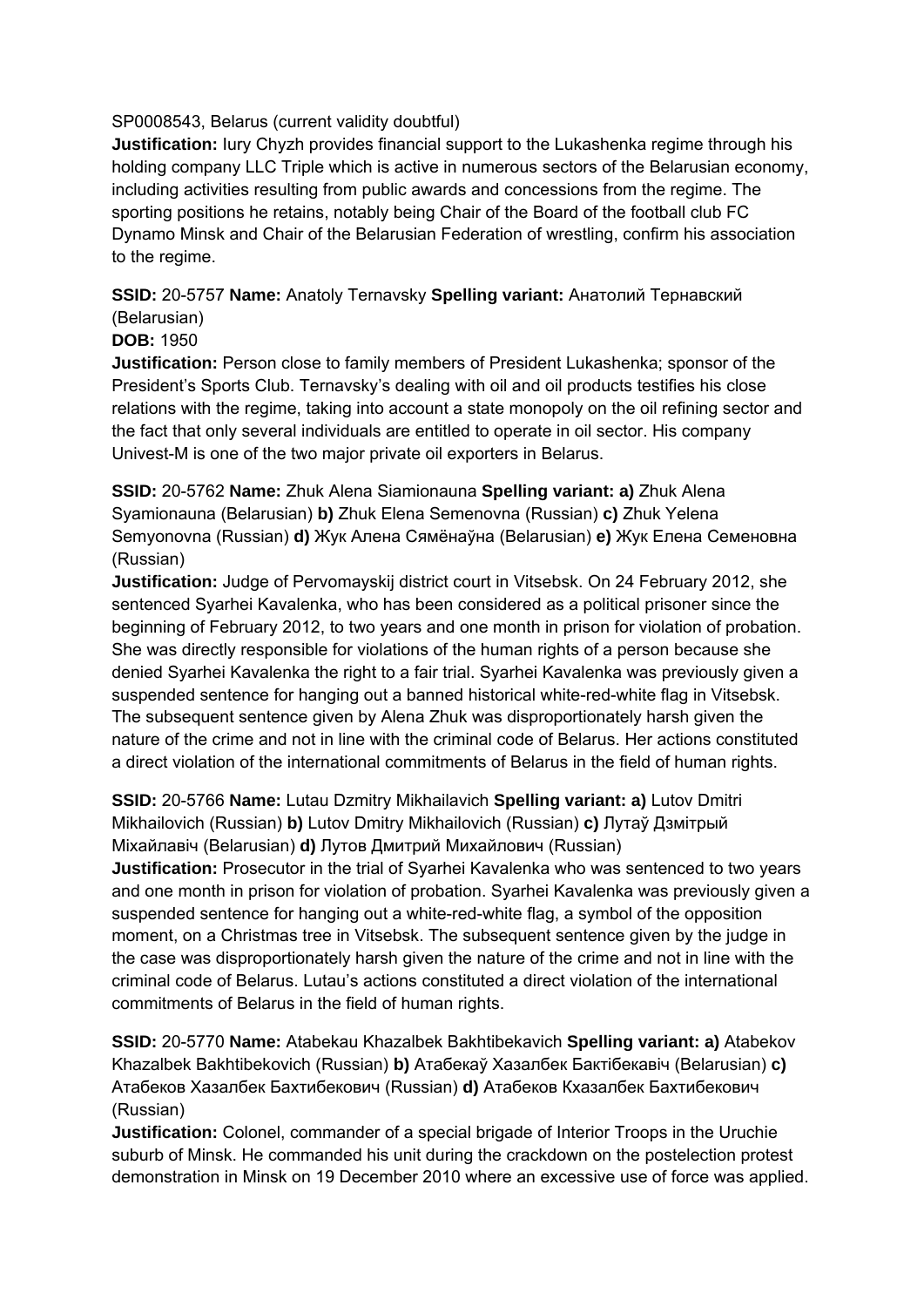His actions constituted a direct violation of the international commitments of Belarus in the field of human rights.

**SSID:** 20-5774 **Name:** Charnyshou Aleh A. **Spelling variant: a)** Chernyshev Oleg A. (Russian) **b)** Чарнышоў Алег А. (Belarusian) **c)** Черышев Олег A. (Russian) **Justification:** Colonel, in charge of counter-terrorist unit of the KGB «Alpha» unit. He personally participated in inhuman and degrading treatment of opposition activists in the KGB detention centre in Minsk after the crackdown on the postelection protest demonstration in Minsk 19 December 2010. His actions constituted a direct violation of the international commitments of Belarus in the field of human rights

**SSID:** 20-5778 **Name:** Arlau Aliaksey - **Spelling variant: a)** Arlau Aliaksei - (Belarusian) **b)**  Arlau Aliaksandr Uladzimiravich (Belarusian) **c)** Orlov Aleksei - (Russian) **d)** Orlov Alexey - (Russian) **e)** Orlov Aleksandr Vladimirovich (Russian) **f)** Orlov Alexandr Vladimirovich (Russian) **g)** Арлаў Аляксей - (Belarusian) **h)** Арлаў Аляксандр Уладзіміравіч (Belarusian) **i)** Орлов Алексей - (Russian) **j)** Орлов Александр Владимирович (Russian) **Justification:** Colonel, head of the KGB detention centre in Minsk. He was personally responsible for cruel, inhuman or degrading treatment or punishment of those who were detained in the weeks and months after the crackdown on the postelection protest demonstration in Minsk on 19 December 2010. His actions constituted a direct violation of the international commitments of Belarus in the field of human rights.

**SSID:** 20-5782 **Name:** Sanko Ivan Ivanavich **Spelling variant: a)** Sanko Ivan Ivanovich (Russian) **b)** Санько Іван Іванавіч (Belarusian) **c)** Санько Иван Иванович (Russian) **Justification:** Major, senior investigator of the KGB. He conducted investigations which included the use of falsified evidence against opposition activists in the KGB detention centre in Minsk after the crackdown on the post-election protest demonstration in Minsk on December 19th, 2010. His actions constituted a clear violation of the human rights by denying the right to a fair trial and the international commitments of Belarus in the field of human rights.

**SSID:** 20-5786 **Name:** Traulka Pavel **Spelling variant: a)** Traulko Pavel (Russian) **b)**  Траулька Павел (Belarusian) **c)** Траулько Павел (Russian) **Justification:** Lieutenant Colonel, former operative of the military counter-intelligence of the KGB (currently head of the press service of the newly formed Investigative Committee of Belarus). He falsified evidence and used threats in order to extort confessions from opposition activists in the KGB detention centre in Minsk after the crackdown on the postelection protest demonstration in Minsk on December 19th, 2010. He was directly responsible for the use of cruel, inhuman or degrading treatment or punishments; and denying the right to a fair trial. His actions constituted a direct violation of the international commitments of Belarus in the field of human rights.

**SSID:** 20-5790 **Name:** Sukhau Dzmitri Viachaslavavich **Spelling variant: a)** Sukhau Dzimitry Vyachyaslavavich (Belarusian) **b)** Sukhov Dmitri Vyacheslavovich (Russian) **c)**  Sukhov Dmitry Viacheslavovich (Russian) **d)** Сухаў Дзмітрі Вячаслававіч (Belarusian) **e)**  Сухов Дмитрий Вячеславович (Russian)

**Justification:** Lieutenant-Colonel, operative of the military counter-intelligence of the KGB, falsified evidence against and used threats in order to in order to extort confessions from opposition activists in the KGB detention centre in Minsk after the crackdown on the post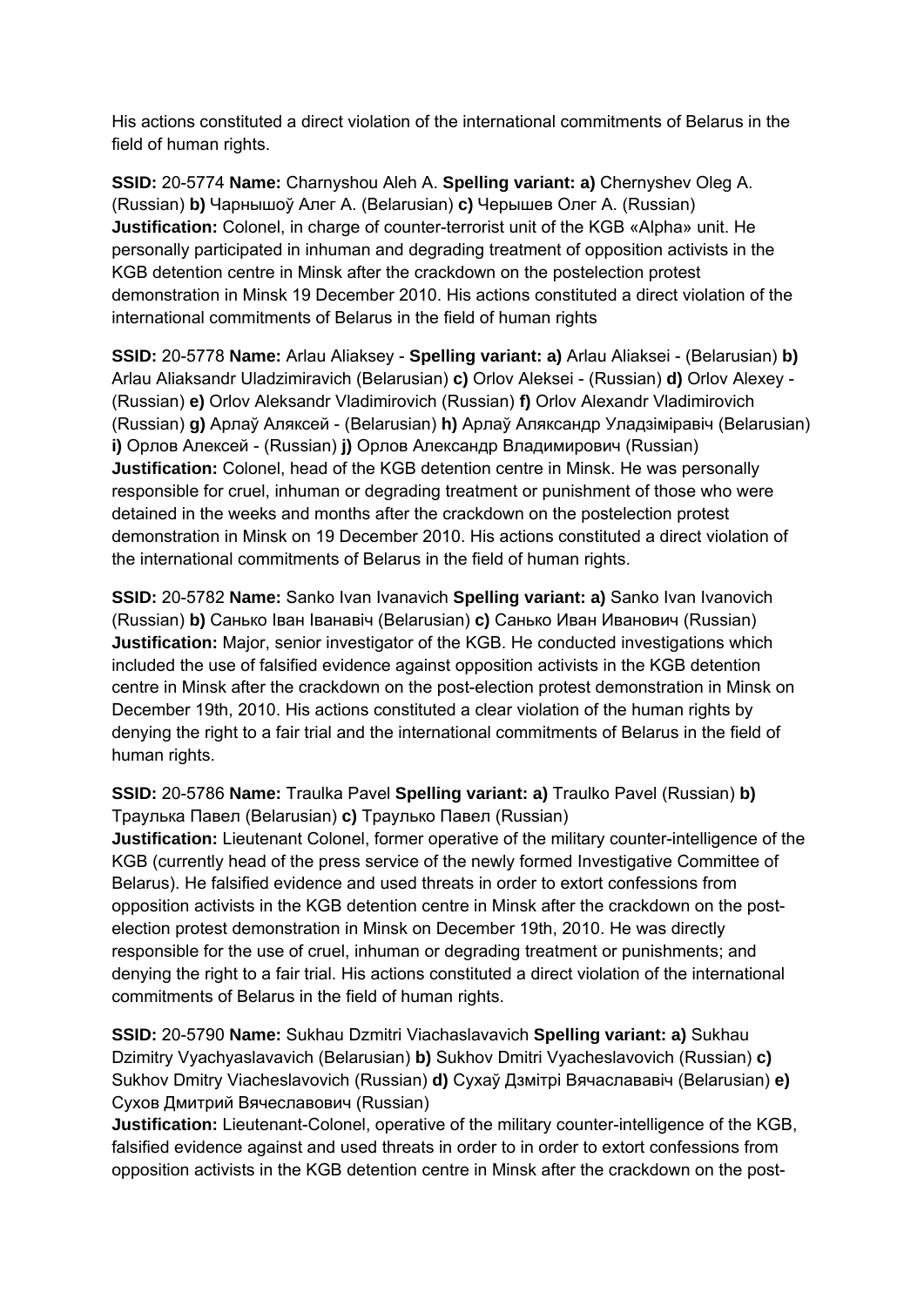election protest demonstration in Minsk on December 19th, 2010. He was directly responsible for violating the fundamental human rights of political prisoners and opposition activists by the use of excessive force against them. His actions constituted a direct violation of the international commitments of Belarus in the field of human rights.

**SSID:** 20-5794 **Name:** Alinikau Siarhei Aliaksandravich **Spelling variant: a)** Alinikau Siarhey Alyaksandravich (Belarusian) **b)** Aleinikov Sergei Aleksandrovich (Russian) **c)**  Алиникаў Сяргей Аляксандравич (Belarusian) **d)** Алейников Сергей Александрович (Russian)

**Justification:** Major, head of operative unit of penal colony IK-17 in Shklov, pressured political prisoners by denying their rights to correspondence and meetings, issued orders to subject them to a stricter penal regime, searches, and made threats in order to extort confessions. He was directly responsible for violating the human rights of political prisoners and opposition activists by using excessive force against them. His actions constituted a direct violation of the international commitments of Belarus in the field of human rights.

**SSID:** 20-5798 **Name:** Shamionau Vadzim Iharavich **Spelling variant: a)** Shamenov Vadim Igorevich (Russian) **b)** Shamyonov Vadim Igorevich (Russian) **c)** Шамёнаў Вадзiм Ігаравіч (Belarusian) **d)** Шамёнов Вадим Игоревич (Russian)

**Justification:** Captain, head of operative unit of penal colony IK-17 in Shklov. He pressured political prisoners, denying their rights to correspondence, and made threats in order to extort confessions. Directly responsible for violating the human rights of political prisoners and opposition activists by the use of cruel, inhuman or degrading treatment or punishments. His actions constituted a direct violation of the international commitments of Belarus in the field of human rights.

**SSID:** 20-7228 **Name:** Lapo Liudmila Ivanauna **Spelling variant: a)** Lapo Lyudmila Ivanauna (Belarusian) **b)** Lapo Ludmila Ivanauna (Belarusian) **c)** Lappo Ludmila Ivanovna (Russian) **d)** Lappo Liudmila Ivanovna (Russian) **e)** Lappo Lyudmila Ivanovna (Russian) **f)**  Лапо Людміла Іванаўна (Belarusian) **g)** Лаппо Людмила Ивановна (Russian) **Justification:** Judge at Frunzenski District Court of Minsk. In 2010–2011 she fined or sentenced representatives of civil society for their peaceful protests to fines and prison sentences in the following cases: a) 2011.07.07, Melyanets Mikalay, 10 days in prison; b) 2011.06.30, Shastseryk Uladzimir, 10 days in prison; c) 2011.06.30, Zyakaw Eryk, 10 days in prison; d) 2011.04.25, Grynman Nastassiya, 25 daily base units (875 000 BLR); e) 2010.12.20, Nikishyn Dzmitry, 11 days in prison. Repeatedly imposed prison terms and large fines against those involved in peaceful protests and as a result bears responsibility for the repression of civil society and democratic opposition in Belarus.

#### **Entities**

**SSID:** 20-5802 **Name:** Beltechexport **Spelling variant:** ЗАО Белтехэкспорт (Russian) **Address:** Nezavisimost ave., 86-B, Minsk, 220012 (Tel: (+375 17) 263-63-83, Fax: (+375 17) 263-90-12)

**Justification:** Entity controlled by Mr. Peftiev Vladimir **Relation:** Controlled by Peftiev Vladimir Pavlovich (SSID 20-5300)

**SSID:** 20-5812 **Name:** Private Unitary Enterprise (PUE) BT Telecommunications **Spelling variant:** частное унитарное предприятие (ЧУП) БТ Телекоммуникации (Russian)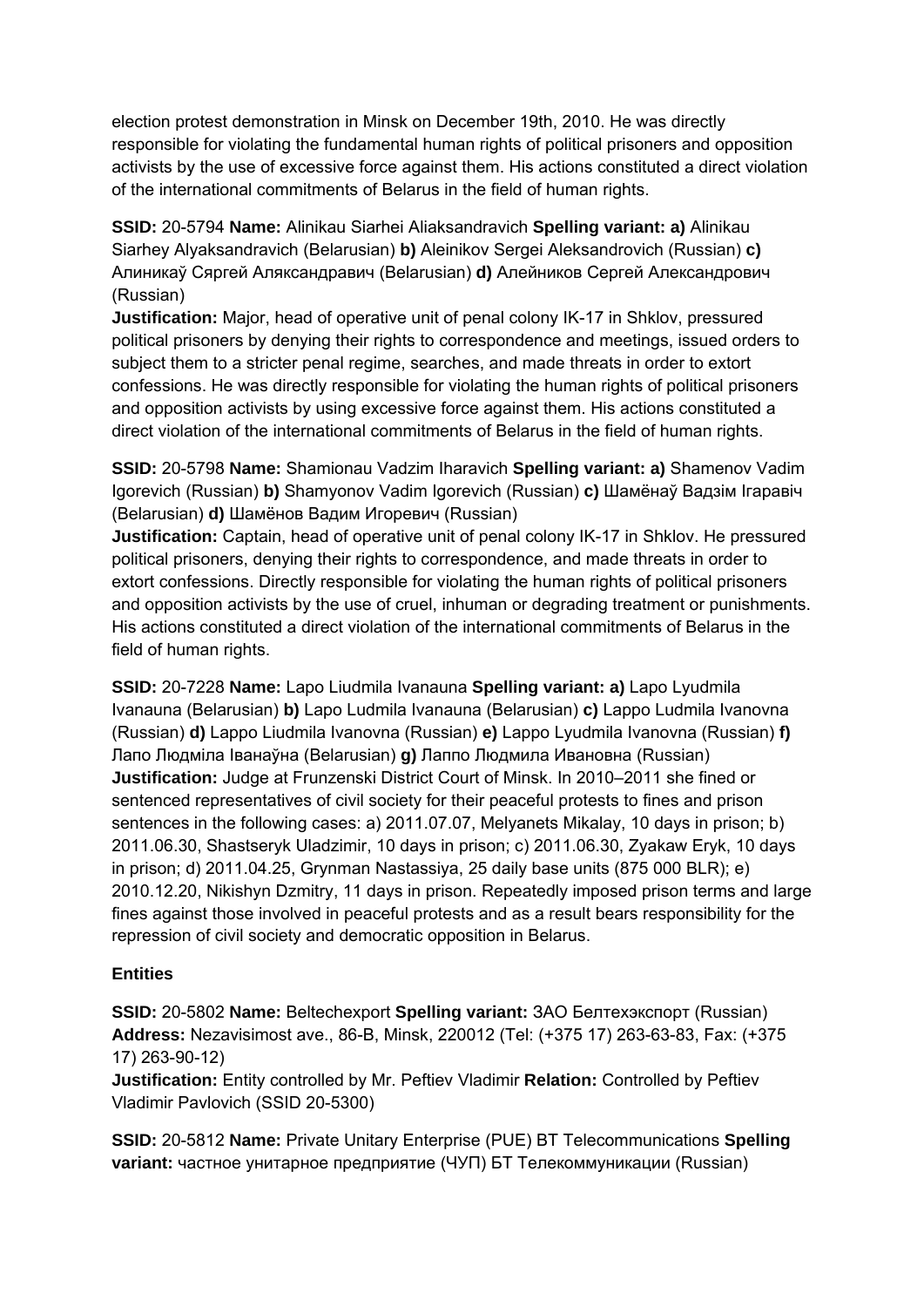**Justification:** Entity controlled by Mr. Peftiev Vladimir **Relation:** Controlled by Peftiev Vladimir Pavlovich (SSID 20-5300)

**SSID:** 20-5816 **Name:** LLC Delovaya Set **Spelling variant:** ООО Деловая сеть (Belarusian)

**Justification:** Entity controlled by Vladimir Peftiyev. **Relation:** Controlled by Peftiev Vladimir Pavlovich (SSID 20-5300)

**SSID:** 20-5820 **Name:** CJSC Sistema investicii i inovacii **Spelling variant:** ЗАО Системы инвестиций и инноваций (Belarusian)

**Justification:** Entity controlled by Vladimir Peftiyev. **Relation:** Controlled by Peftiev Vladimir Pavlovich (SSID 20-5300)

**SSID:** 20-5824 **Name:** PUC Sen-Ko **Spelling variant:** ЧУП Сен-Ко (Belarusian) **Justification:** Entity controlled by Vladimir Peftiyev. **Relation:** Controlled by Peftiev Vladimir Pavlovich (SSID 20-5300)

**SSID:** 20-5828 **Name:** PUC BT Invest **Spelling variant:** ЧУП БТ Инвест (Belarusian) **Justification:** Entity controlled by Vladimir Peftiyev. **Relation:** Controlled by Peftiev Vladimir Pavlovich (SSID 20-5300)

**SSID:** 20-5832 **Name:** The Spirit and Vodka Company Aquadiv **Spelling variant:**  Малиновщизненский спиртоводочный завод Аквадив (Belarusian) **Justification:** Entity controlled by Vladimir Peftiyev. **Relation:** Controlled by Peftiev Vladimir Pavlovich (SSID 20-5300)

**SSID:** 20-5836 **Name:** Beltekh Holding **Spelling variant:** Белтех Холдинг (Belarusian) **Justification:** Entity controlled by Vladimir Peftiyev. **Relation:** Controlled by Peftiev Vladimir Pavlovich (SSID 20-5300)

**SSID:** 20-5840 **Name:** Spetspriborservice **Spelling variant:** Спецприборсервис (Belarusian)

**Justification:** Entity controlled by Vladimir Peftiyev. **Relation:** Controlled by Peftiev Vladimir Pavlovich (SSID 20-5300)

**SSID:** 20-5844 **Name:** Tekhnosoyuzpribor **Spelling variant:** Техносоюзприбор (Belarusian)

**Justification:** Entity controlled by Vladimir Peftiyev. **Relation:** Controlled by Peftiev Vladimir Pavlovich (SSID 20-5300)

**SSID:** 20-5848 **Name:** LLC Triple **Spelling variant:** ООО ТРАЙПЛ (Belarusian) **Address: a)** Pobediteley Avenue 51/2, Room 15, Minsk, 220035 **b)** Республика Беларусь, проспект Победителей, дом 51, корпус 2, помещение 15, Минск, 220035 **Justification:** Holding company of Iury Chyzh. Iury Chyzh provides financial support to the Lukashenka regime, notably through his holding company LLC Triple.

**SSID:** 20-5853 **Name:** JLLC Neftekhimtrading **Spelling variant:** СООО НефтеХимТрейдинг (Belarusian) **Address:** Minsk **Justification:** Subsidiary of LLC Triple. **Other information:** Registered 2002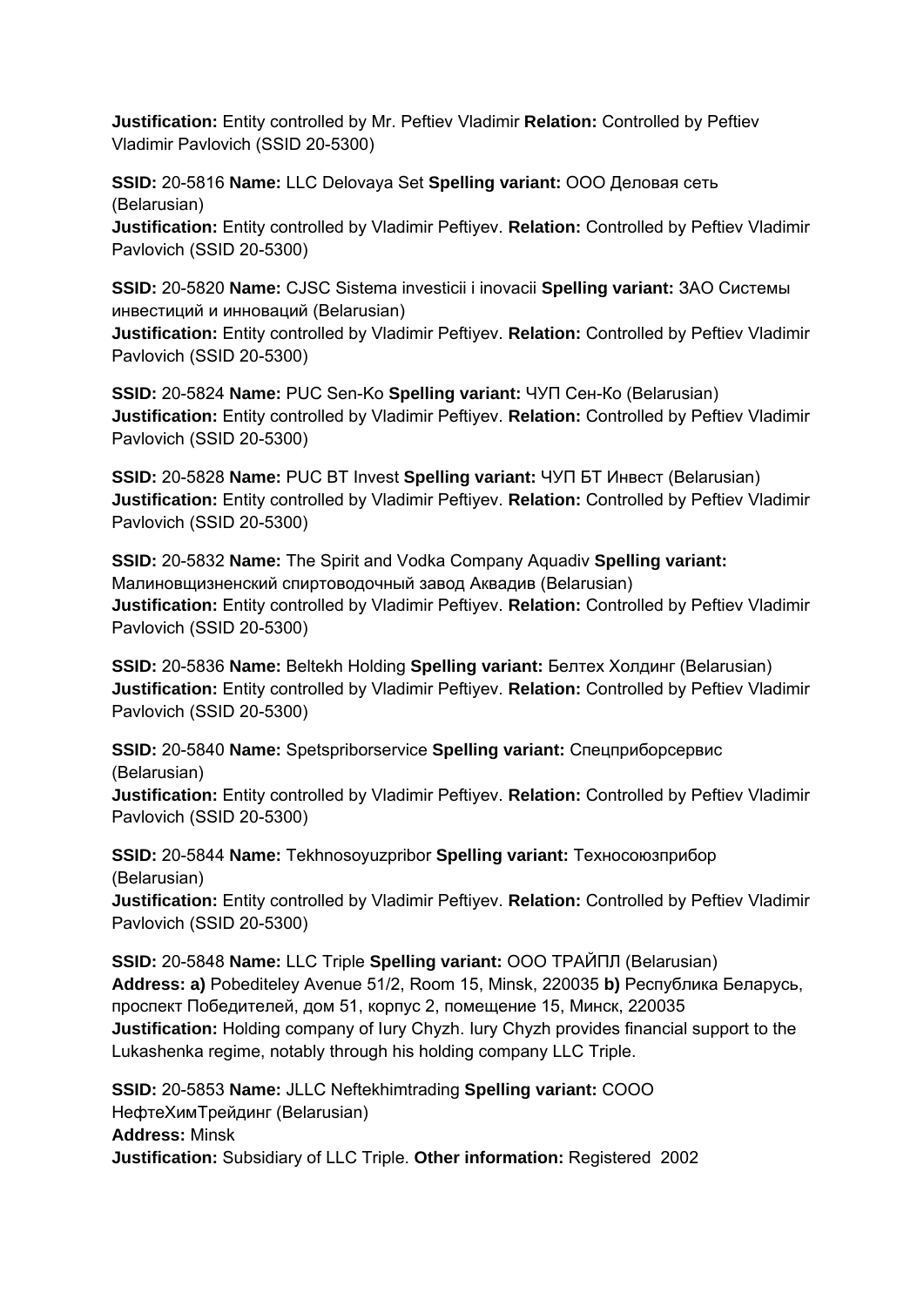**SSID:** 20-5858 **Name:** CJSC Askargoterminal **Spelling variant:** ЗАО Аскарготерминал (Belarusian) **Justification:** Subsidiary of LLC Triple.

**SSID:** 20-5862 **Name:** LLC Triple Metal Trade **Spelling variant:** ООО Трайплметаллтрейд (Belarusian) **Justification:** Subsidiary of LLC Triple.

**SSID:** 20-5866 **Name:** JSC Berezovsky KSI **Spelling variant:** ОАО Березовский комбинат силикатных изделий (Belarusian) **Justification:** Subsidiary of LLC Triple

**SSID:** 20-5870 **Name:** JV LLC Triple-Techno **Spelling variant:** СП ООО Трайпл-Техно (Belarusian) **Justification:** Subsidiary of LLC Triple.

**SSID:** 20-5874 **Name:** JLLC Variant **Spelling variant:** СООО Вариант (Belarusian) **Justification:** Subsidiary of LLC Triple.

**SSID:** 20-5878 **Name:** JLLC Triple-Dekor **Spelling variant:** СООО Трайпл-Декор (Belarusian) **Justification:** Subsidiary of LLC Triple.

**SSID:** 20-5882 **Name:** JCJSC QuartzMelProm **Spelling variant:** СЗАО Кварцмелпром (Belarusian) **Justification:** Subsidiary of LLC Triple.

**SSID:** 20-5886 **Name:** JCJSC Altersolutions **Spelling variant:** СЗАО Альтерсолюшнс (Belarusian) **Justification:** Subsidiary of LLC Triple.

**SSID:** 20-5890 **Name:** JCJSC Prostoremarket **Spelling variant:** СЗАО Простомаркет (Belarusian) **Justification:** Subsidiary of LLC Triple.

**SSID:** 20-5894 **Name:** JLLC AquaTriple **Spelling variant:** СП ООО Акватрайпл (Belarusian) **Justification:** Subsidiary of LLC Triple.

**SSID:** 20-5898 **Name:** LLC Rakowski browar **Spelling variant:** ООО Ракаўскі бровар (Belarusian) **Justification:** Subsidiary of LLC Triple.

**SSID:** 20-5902 **Name:** MSSFC Logoysk **Spelling variant:** ГСОК Логойск (Belarusian) **Justification:** Subsidiary of LLC Triple.

**SSID:** 20-5906 **Name:** Triple-Agro ACC **Spelling variant:** Трайпл-Агро (Belarusian) **Justification:** Subsidiary of LLC Triple.

**SSID:** 20-5910 **Name:** CJCS Dinamo-Minsk **Spelling variant:** ЗАО ФК Динамо-Минск (Belarusian) **Justification:** Subsidiary of LLC Triple.